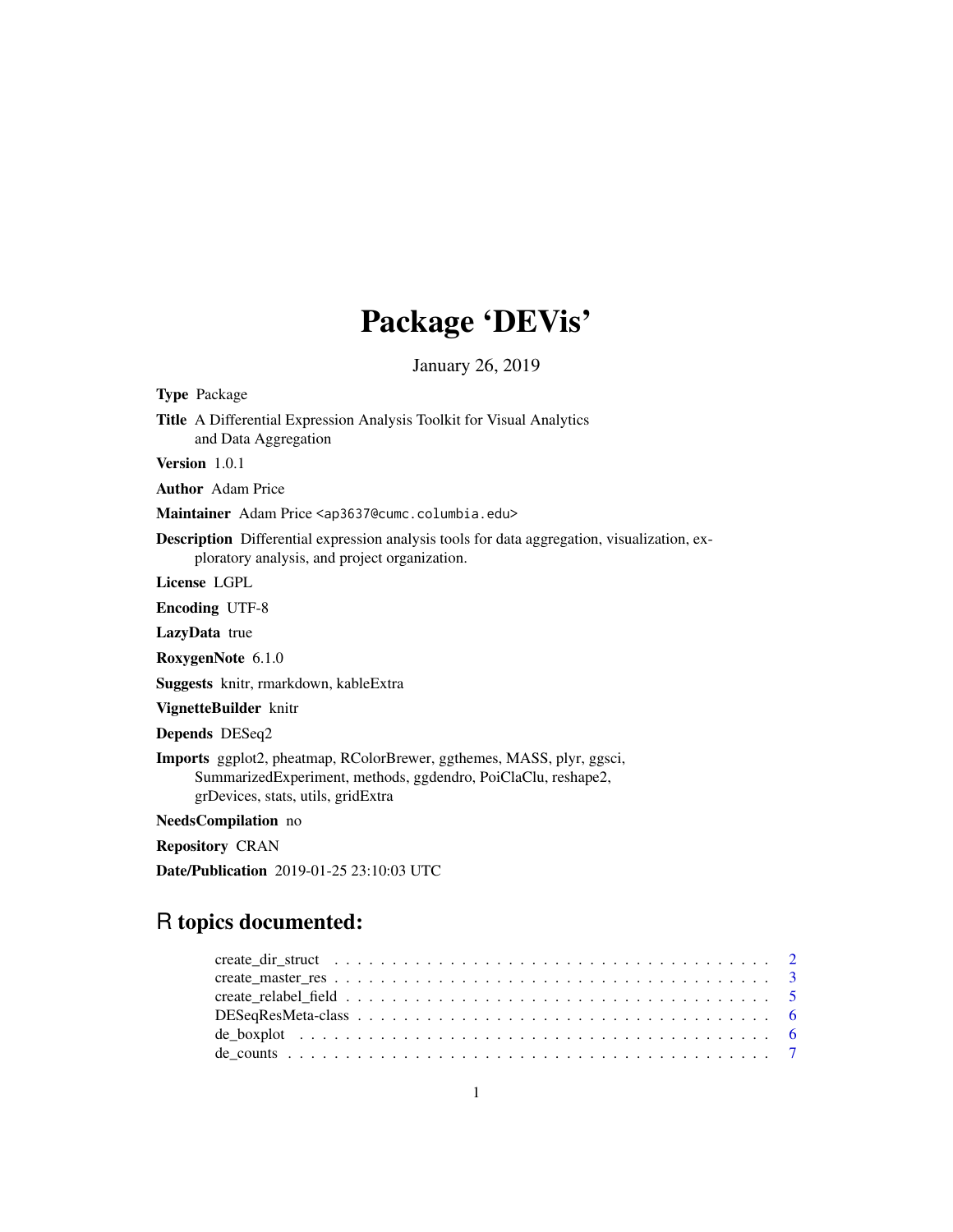<span id="page-1-0"></span>

| Index | 44  |
|-------|-----|
|       |     |
|       |     |
|       |     |
|       | -39 |
|       |     |
|       | -37 |
|       | 35  |
|       |     |
|       |     |
|       |     |
|       |     |
|       |     |
|       |     |
|       |     |
|       |     |
|       |     |
|       |     |
|       |     |
|       |     |
|       |     |
|       |     |
|       |     |
|       |     |
|       |     |
|       |     |
|       |     |
|       |     |
|       |     |

<span id="page-1-1"></span>create\_dir\_struct *Initialize the directory structure for automatically storing and structuring results.*

#### Description

This function initializes and, if necessary, creates the directory structure for output of analysis based on a provided base directory. A /results/ folder will be created in the base directory containing a complete directory structure for all possible results that can be generated by this package. All visualizations and data aggregation tools rely on this directory structure for data output. Note that this function will NOT overwrite existing directories. Initialization of data directories should be performed separately using init\_data\_paths().

#### Usage

```
create_dir_struct(base_dir)
```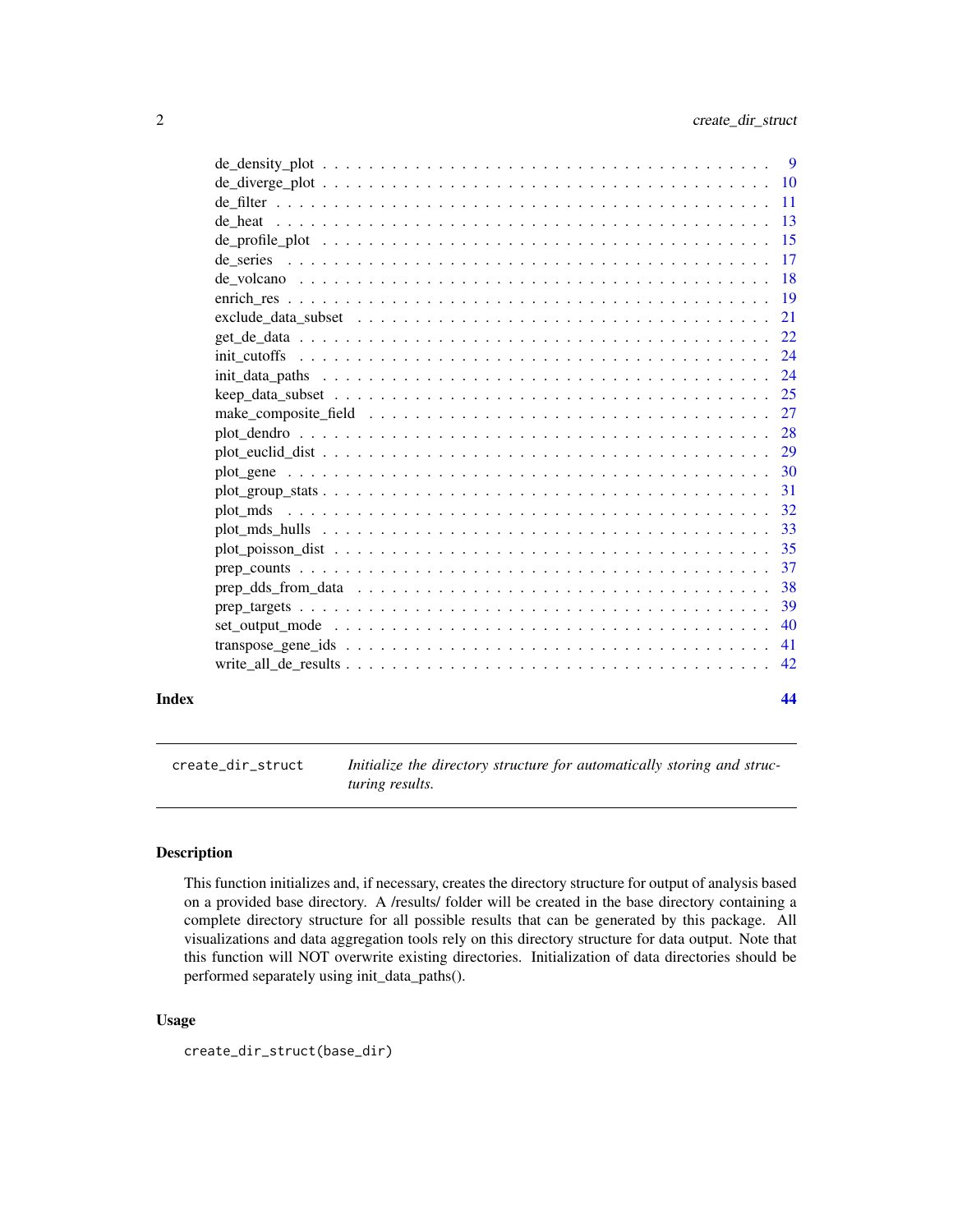#### <span id="page-2-0"></span>Arguments

base\_dir Base directory in which to build directory structure for result output.

#### Value

This function does not return a value.

#### See Also

[init\\_data\\_paths](#page-23-1), [set\\_output\\_mode](#page-39-1)

#### Examples

## Not run:

#Initialize a DEVis directory structure at a base directory. create\_dir\_struct(base\_dir="/Users/adam/projects/ebola/")

```
This command will create the following folders:
/Users/adam/projects/ebola/
 /results/
    /DE/
      /boxplot/
      /counts/
      /data/
      /density_plots/
      /divergence/
      /heatmaps/
      /profile_plots/
      /series_plots/
      /volcano/
   /dendrograms/
   /geneplots/
   /group_stats/
   /MDS/
     /standard/
     /hulls/
   /sample_distance/
     /euclidian/
     /poisson/
```
## End(Not run)

<span id="page-2-1"></span>create\_master\_res *Create a data set consisting of aggregated data for multiple contrasts.*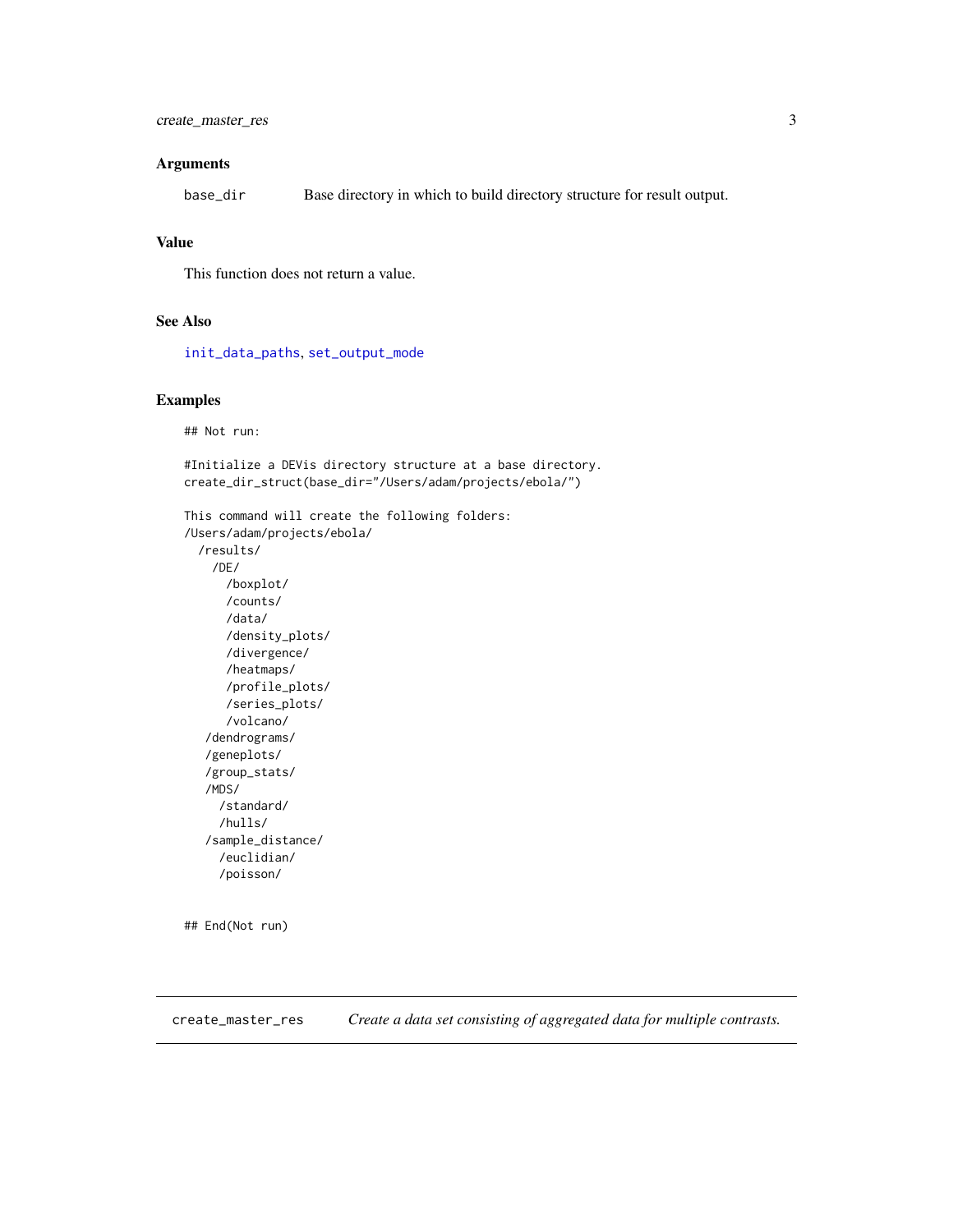#### <span id="page-3-0"></span>**Description**

This function creates a master result set for the provided DE result sets. This function finds the union of DE gene names and extracts those rows from all DE result sets, then merges the sets into a single master DE file containing both log2foldChange and padj values. The results are written to the DE output directory and returned by the function. Relies on init\_cutoffs() significant thresholds.

#### Usage

```
create_master_res(res_list, filename = "master_DE.txt",
 method = "union", lfc_filter = FALSE)
```
#### Arguments

| res_list   | A list of DESeq result sets created with DESeq2::results(). I.E: list(res1, res2,<br>$\ldots$ resN).                                                                                                                                                                                 |
|------------|--------------------------------------------------------------------------------------------------------------------------------------------------------------------------------------------------------------------------------------------------------------------------------------|
| filename   | Destination output filename.                                                                                                                                                                                                                                                         |
| method     | Method for aggregating data. "union" will gather expression data for all samples<br>in results list when a gene is differentially expressed in at least one sample. "in-<br>tersection" will gather expression data only for genes that are DE in all samples<br>of the result list. |
| lfc_filter | Impose a filter on the DE set by a minimum absolute log2foldChange as deter-<br>mined by init cutoffs(). Default=FALSE.                                                                                                                                                              |

#### Value

This function returns a data frame containing union-based aggregation of all provided result sets. Results of this function are also written to file in the /DE/data/ directory in tab-delimited format.

#### See Also

[init\\_cutoffs](#page-23-2), [create\\_dir\\_struct](#page-1-1)

#### Examples

## Not run:

```
#Prepare a result list for aggregation.
res.day1 <- results(dds, contrast=c("Condition_Time", "day1_disease", "day1_control"))
res.day2 <- results(dds, contrast=c("Condition_Time", "day2_disease", "day2_control"))
res.day3 <- results(dds, contrast=c("Condition_Time", "day3_disease", "day3_control"))
myResList <- list(res.day1, res.day2, res.day3)
```

```
#Generate the master DE data frame using union-based aggregation
master_df <- create_master_res(res_list=myResList, filename="master_DE.txt",
                              method="union")
```

```
#Generate the master DE data frame using intersection-based aggregation.
#Filter genes below minimum log fold-change.
master_df <- create_master_res(res_list=myResList, filename="master_DE.txt",
```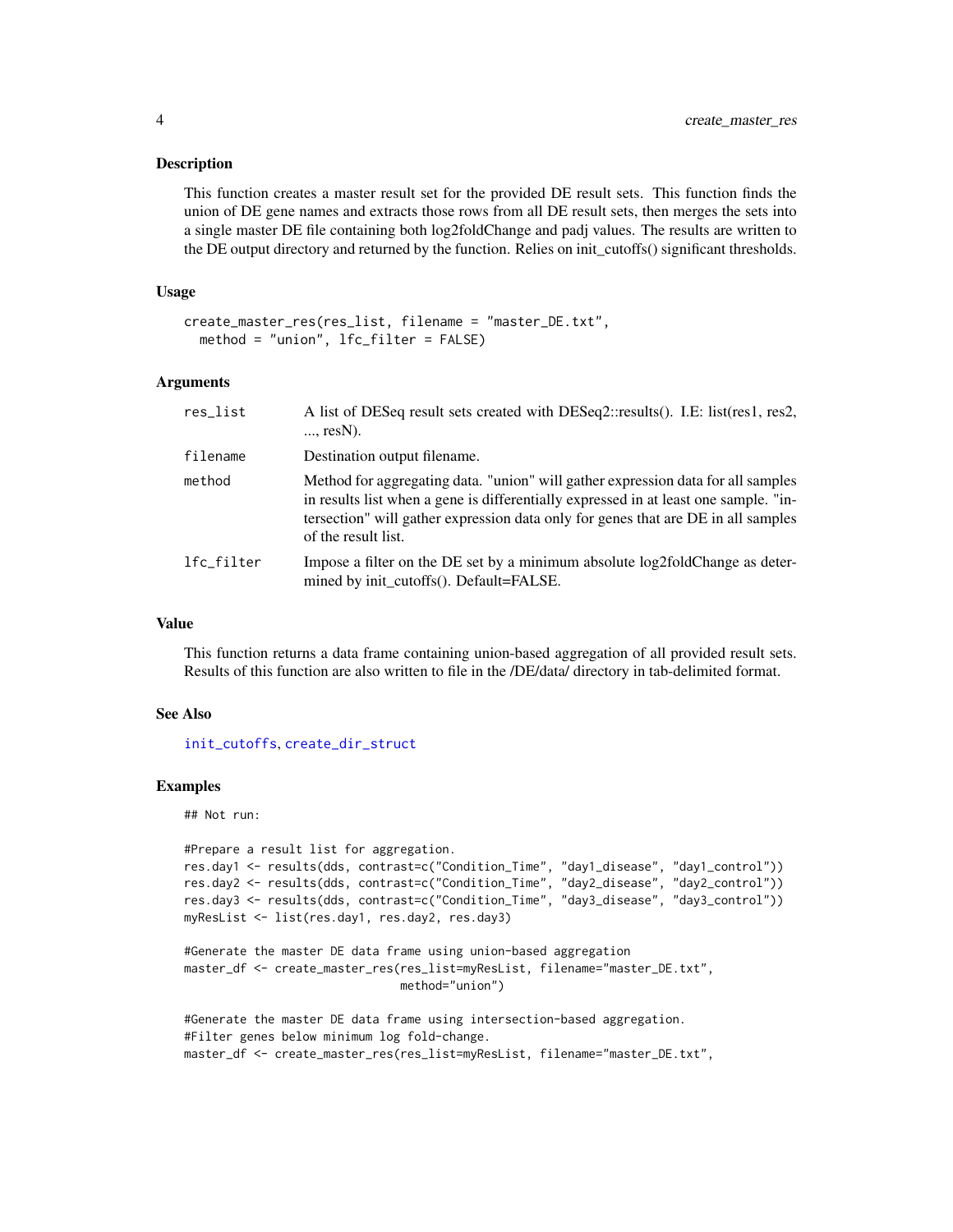#### method="union", lfc\_filter=TRUE)

<span id="page-4-0"></span>## End(Not run)

create\_relabel\_field *Create a new metadata field by renaming existing levels of an existing field.*

#### **Description**

This function, given a target metadata field, will create a new column based on that field that has different labels. This is particularly useful when cleaning figures for publication quality, as often labels will contain abbreviations or delimiting characters such as "\_". This function allows for a new column to be generated with more human-friendly labels that can be fed into visualizations instead of the defaults. Requires that target data has been prepared with prep\_targets().

#### Usage

create\_relabel\_field(target\_column, new\_column\_name)

#### Arguments

target\_column Column name in targets data to be included in the new column. String. new\_column\_name

Name for the new column that will be created. String.

#### Value

This function returns target data containing the newly created label field.

#### See Also

[prep\\_targets](#page-38-1)

#### Examples

## Not run:

myCounts <- prep\_counts(count\_input="master\_count\_data.txt", delim="t") myTargets <- prep\_targets(target\_input="master\_count\_data.txt", delim="t")

```
#Create a field based on the "treatment_time" fields with new labels.
myTargets <- create_relabel_field(target_column="treatment_time",
                                new_column_name="treatment_time_relabel")
```
## End(Not run)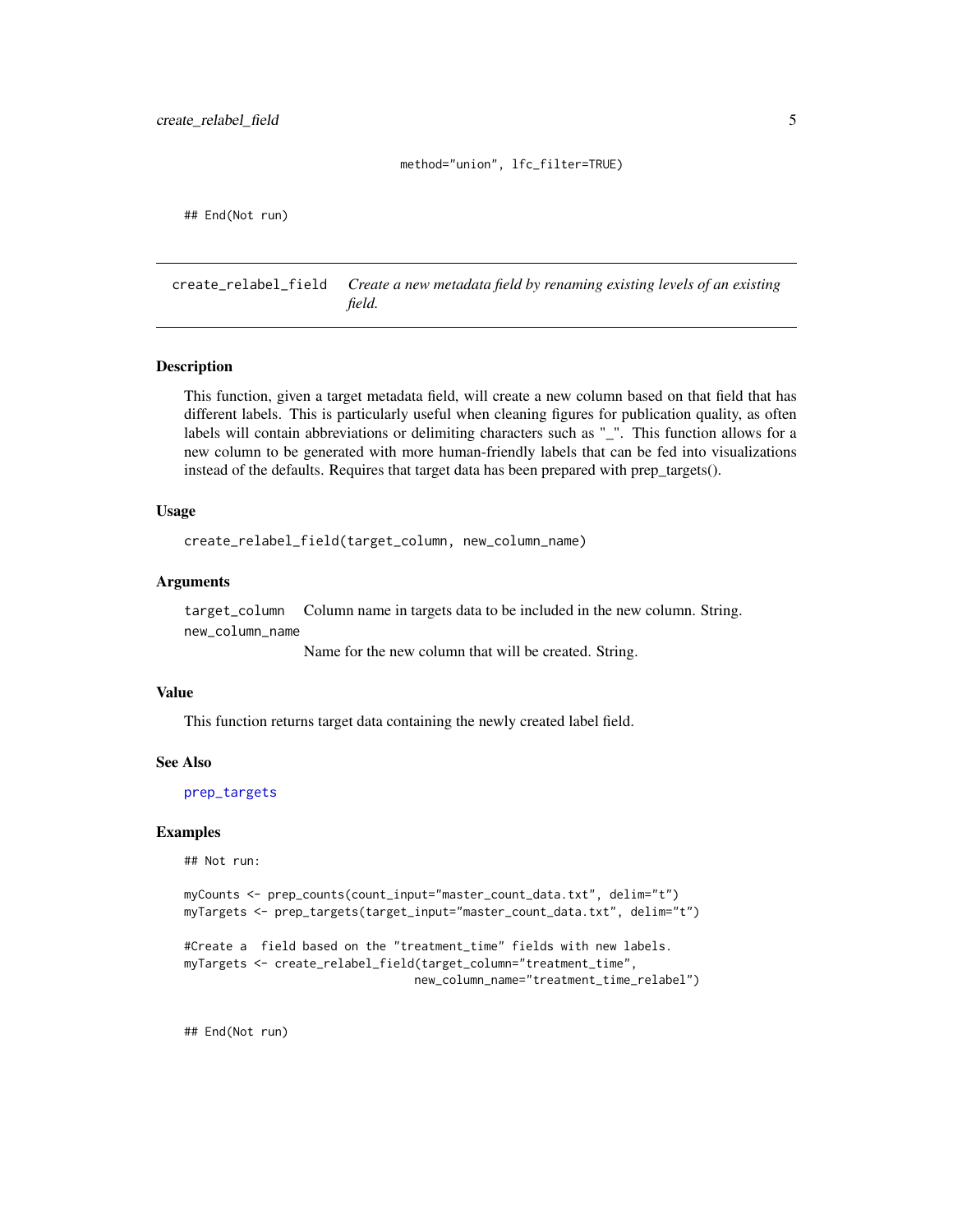<span id="page-5-0"></span>6 de\_boxplot

DESeqResMeta-class *An S4 class extending the DESeqResults object containing additional fields for differential expression data.*

#### **Description**

This class is used to separate and identify relevant pieces of data by various visualizations in this package.

#### Slots

numDE The total number of differentially expressed genes in the result set.

numUp The number of upregulated differentially expressed genes in the result set.

numDown The number of downregulated differentially expressed genes in the result set.

allNames The names of all differentially expressed genes in the result set.

upNames The names of all upregulated differentially expressed genes in the result set.

downNames The names of all downregulated differentially expressed genes in the result set.

case The "case" condition that was used to make the contrast for this result set.

control The "control" condition that was used to make the contrast for this result set.

contrast The contrast that was made for this result set. I.E. case\_vs\_control

design\_field The field in the provided target data that was used for experimental design in differential expression. I.E. Condition\_Time.

de\_boxplot *Visualize differentially expressed genes as a function of experimental design.*

#### **Description**

This function plots groupwise expression for all differentially expressed genes with regard to the experimental design. For example, for a differential expression design of ~Condition\_Time, boxplots for differentially expressed genes for each condition\_time case in the targets metadata will be produced.

#### Usage

```
de_boxplot(res_list, filename = "de_boxplot.pdf", theme = 1,
  returnData = FALSE)
```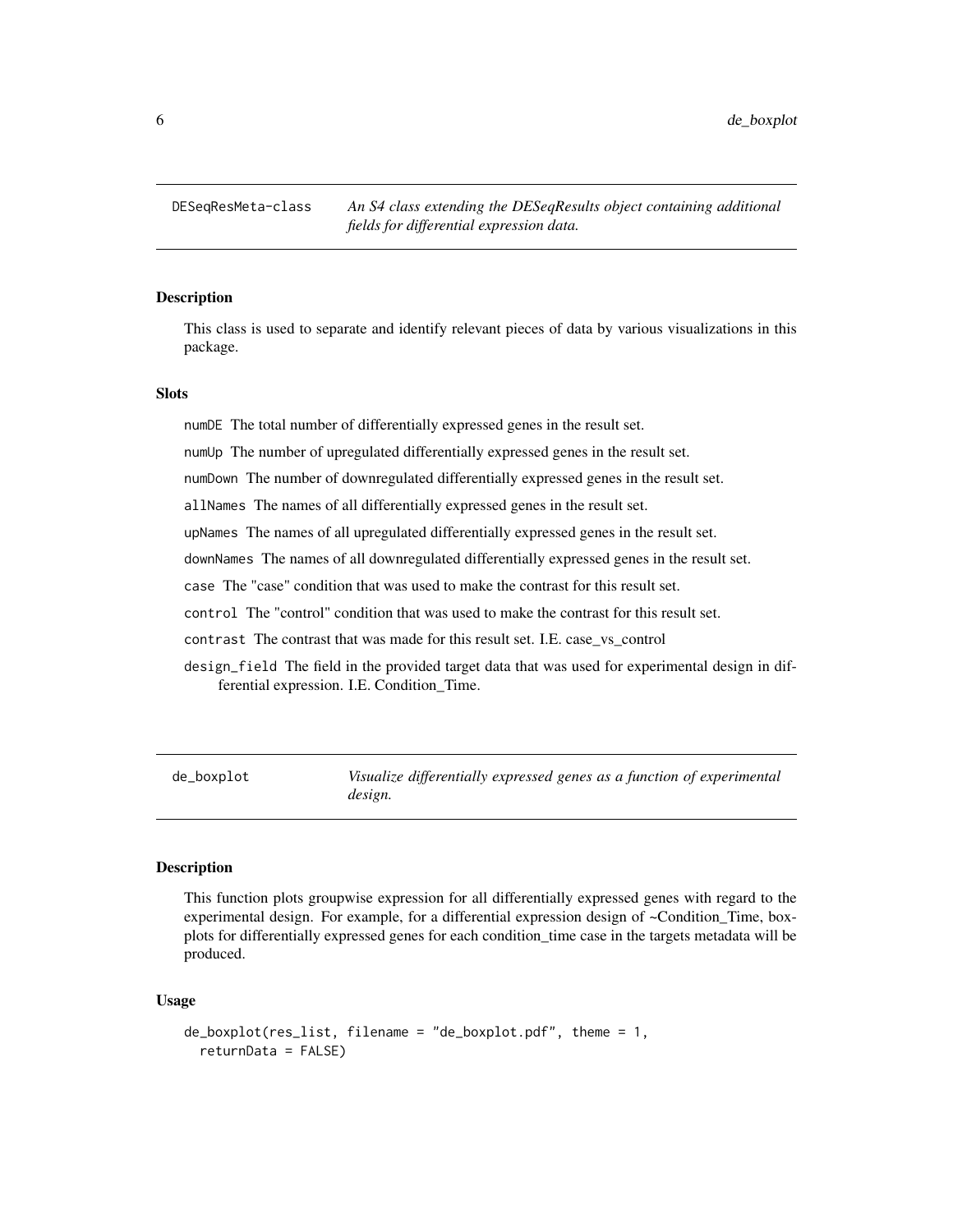#### <span id="page-6-0"></span>de\_counts 7

#### Arguments

| res_list   | A list of DESeq result sets. Results can be calculated individually using DESeq's<br>results () function. Lists of results can be created by creating a list (result1, result2<br>$\ldots$ result N). |
|------------|-------------------------------------------------------------------------------------------------------------------------------------------------------------------------------------------------------|
| filename   | Filename for output plot. Valid extensions are ".pdf" and ".png". File generation<br>can be turned off using set_output_mode("screen"). Output will be written to the<br>/DE/boxplot/ directory.      |
| theme      | Theme for the layout and color scheme for the plot. Valid selections are integers<br>between 1-6.                                                                                                     |
| returnData | Boolean. Determines if this visualization should return data used to generate the<br>visualization. Default=FALSE.                                                                                    |

#### Value

If returnData is true, this function will return the long-form table of expression containing categorical grouping, and sample IDs, and log2 fold-change.

#### Examples

## Not run:

```
#Prepare a result list for aggregation.
res.day1 <- results(dds, contrast=c("Condition_Time", "day1_disease", "day1_control"))
res.day2 <- results(dds, contrast=c("Condition_Time", "day2_disease", "day2_control"))
res.day3 <- results(dds, contrast=c("Condition_Time", "day3_disease", "day3_control"))
myResList <- list(res.day1, res.day2, res.day3)
#Plot differentially expressed genes for the aggregate result sets.
de_boxplot(res_list=myResList, filename="DE_condition_time_boxplot.pdf",
            theme=2, returnData=FALSE)
## End(Not run)
```
de\_counts *Visualize differentially expressed gene counts as a stacked barplot.*

#### Description

This function generates a stacked barplot representing differentially expressed gene counts for a result sets, distinguishing up and down regulated genes across one or more result sets. This function will produce a stacked barplot and an output file containing count information. Count data for the provided result sets will also be returned by this function.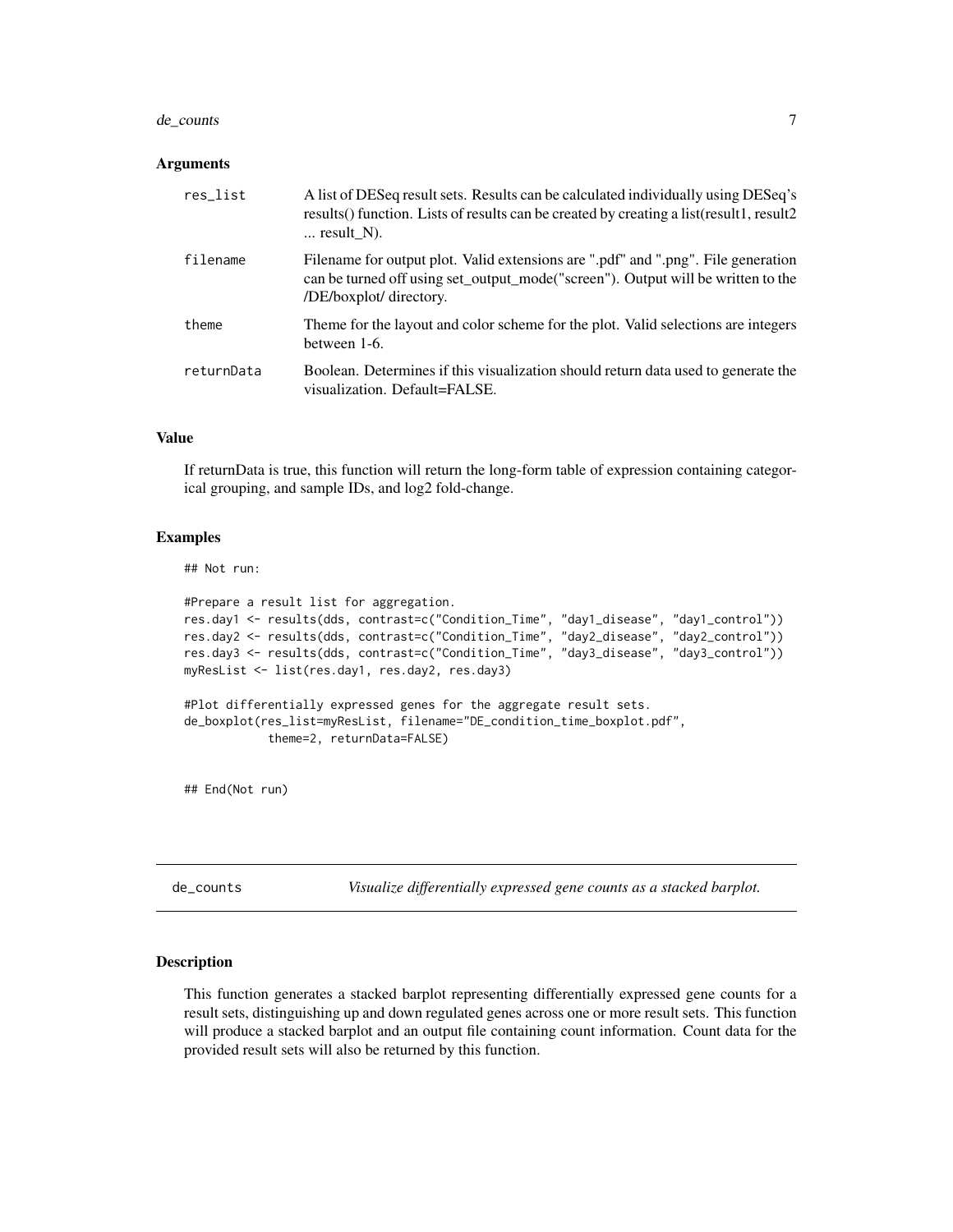#### <span id="page-7-0"></span>Usage

```
de_counts(res_list, filename = "de_count_barplot.pdf",
  lfc_filter = FALSE, customLabels = FALSE, theme = 1,
  returnData = FALSE)
```
#### Arguments

| res_list     | A list of DESeq result sets created with DESeq2::results(). I.E: list(res1, res2,<br>$\ldots$ resN).                                                                                                                                                                                                                                            |
|--------------|-------------------------------------------------------------------------------------------------------------------------------------------------------------------------------------------------------------------------------------------------------------------------------------------------------------------------------------------------|
| filename     | Output file destination. String. Valid extensions are pdf and png. The data<br>file accompanying this plot file will have the same name, but will be output as a<br>tab-delimited text file. Output will be written to the <i>/DE/counts/</i> directory. Al-<br>ternatively, file generation can be turned off using set_output_mode("screen"). |
| lfc_filter   | Boolean. Determines if DE counts should be displayed with or without the<br>application of the log2FoldChange filter.                                                                                                                                                                                                                           |
| customLabels | If custom Labels is set to TRUE, the user will be prompted to provide a custom<br>label for each label on the x-axis.                                                                                                                                                                                                                           |
| theme        | The color and design scheme for the output plot. Valid selections are integers<br>between 1-6.                                                                                                                                                                                                                                                  |
| returnData   | Boolean. Determines if this visualization should return data used to generate the<br>visualization. Default=FALSE.                                                                                                                                                                                                                              |

#### Value

A data frame containing count information for both up and down regulated gene counts for each result set provided in res\_list. Output files will be written to /DE/counts/.

#### See Also

[create\\_dir\\_struct](#page-1-1), [set\\_output\\_mode](#page-39-1)

#### Examples

## Not run:

```
#Prepare a result list for aggregation.
res.day1 <- results(dds, contrast=c("Condition_Time", "day1_disease", "day1_control"))
res.day2 <- results(dds, contrast=c("Condition_Time", "day2_disease", "day2_control"))
res.day3 <- results(dds, contrast=c("Condition_Time", "day3_disease", "day3_control"))
myResList <- list(res.day1, res.day2, res.day3)
```

```
#Visualize count data for the result set and save the results.
de_counts(res_set=myResList, filename="DE_counts.png", theme=2)
```
## End(Not run)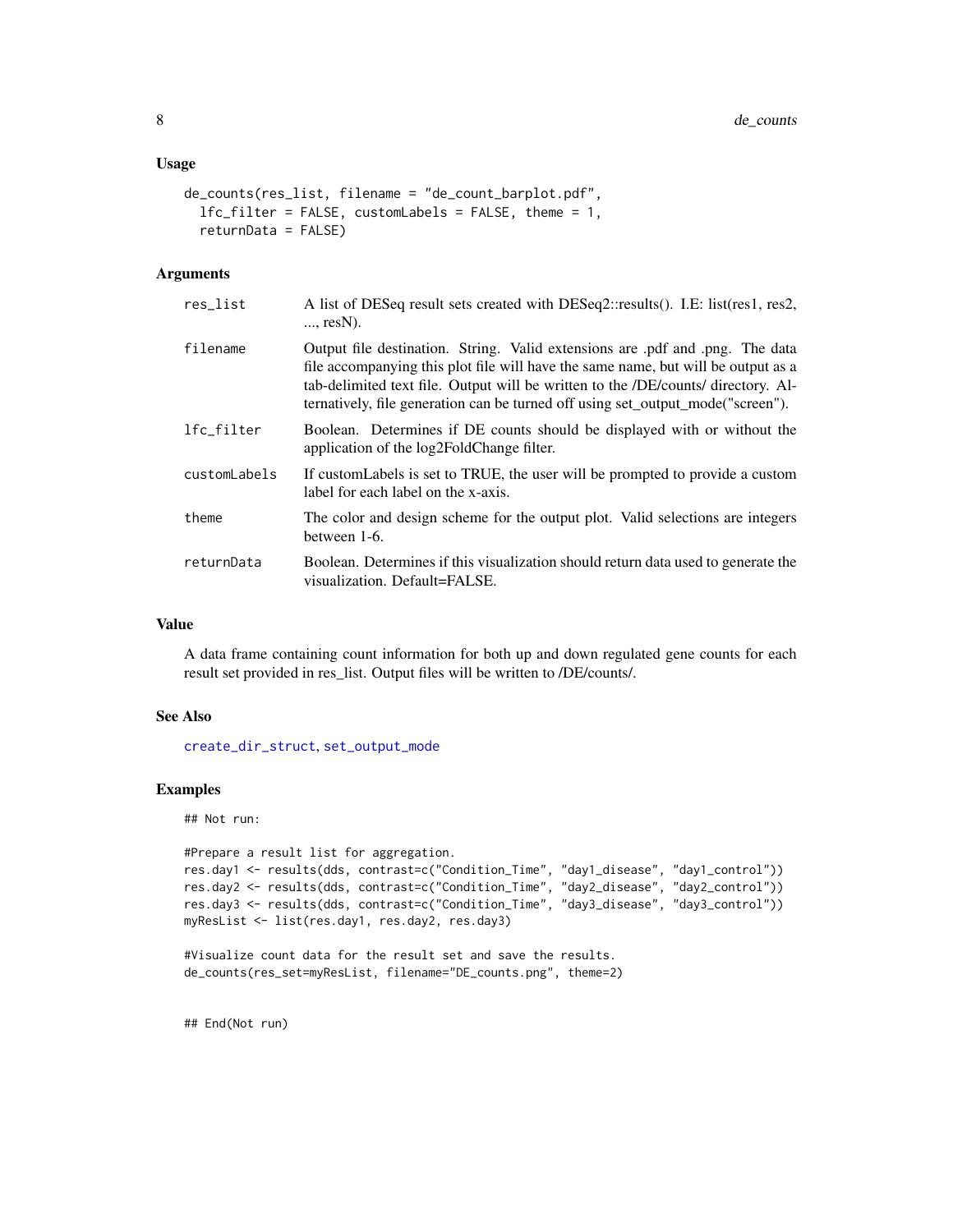<span id="page-8-0"></span>de\_density\_plot *Visualize density plots of fold-change or significance values for aggregated data sets.*

#### Description

This function plots log2 fold-change or adjusted p-values for all differentially expressed genes for each contrast in a result set. Data aggregation across a series of result sets entails that not every gene in an aggregated data set will necessarily be differentially expressed, depending on the aggregation method. For instance, a gene that is differentially expressed in a day1 contrast that is not significant at day2 will be included in a union based aggregation of genes for day1 and day2. Visualizing the density of fold-change or p-values can reveal to what extent aggregation was consistent across conditions and can inform decision making in data aggregation.

#### Usage

```
de_density_plot(res_list, filename = "de_density_plot.pdf",
  type = "pval", method = "union", returnData = FALSE)
```
#### Arguments

| res_list   | A list of DESeq result sets. Results can be calculated individually using DESeq's<br>results () function. Lists of results can be created by creating a list (result1, result2<br>$\ldots$ result_N).                                                                                                                      |
|------------|----------------------------------------------------------------------------------------------------------------------------------------------------------------------------------------------------------------------------------------------------------------------------------------------------------------------------|
| filename   | Filename for output plot. Valid extensions are ".pdf" and ".png". File generation<br>can be turned off using set_output_mode("screen"). Output will be written to the<br>/DE/density_plots/ directory.                                                                                                                     |
| type       | The type of data to be displayed in this plot. Valid selections are "Ifc" (log2foldChange)<br>and "pval".                                                                                                                                                                                                                  |
| method     | The method for computing overlaying results. Valid selections are "union" or<br>"intersection". Union merges data for all result sets for genes that are differen-<br>tially expressed in at least 1 result set. Intersection merges data for genes that<br>only are differentially expressed in all result sets provided. |
| returnData | Boolean. Determines if this visualization should return data used to generate the<br>visualization. Default=FALSE.                                                                                                                                                                                                         |

#### Value

If returnData is true, this function will return a data frame for aggregated differentially expressed genes containing gene names and log2 fold-change or adjusted p-values relative to the experimental control condition.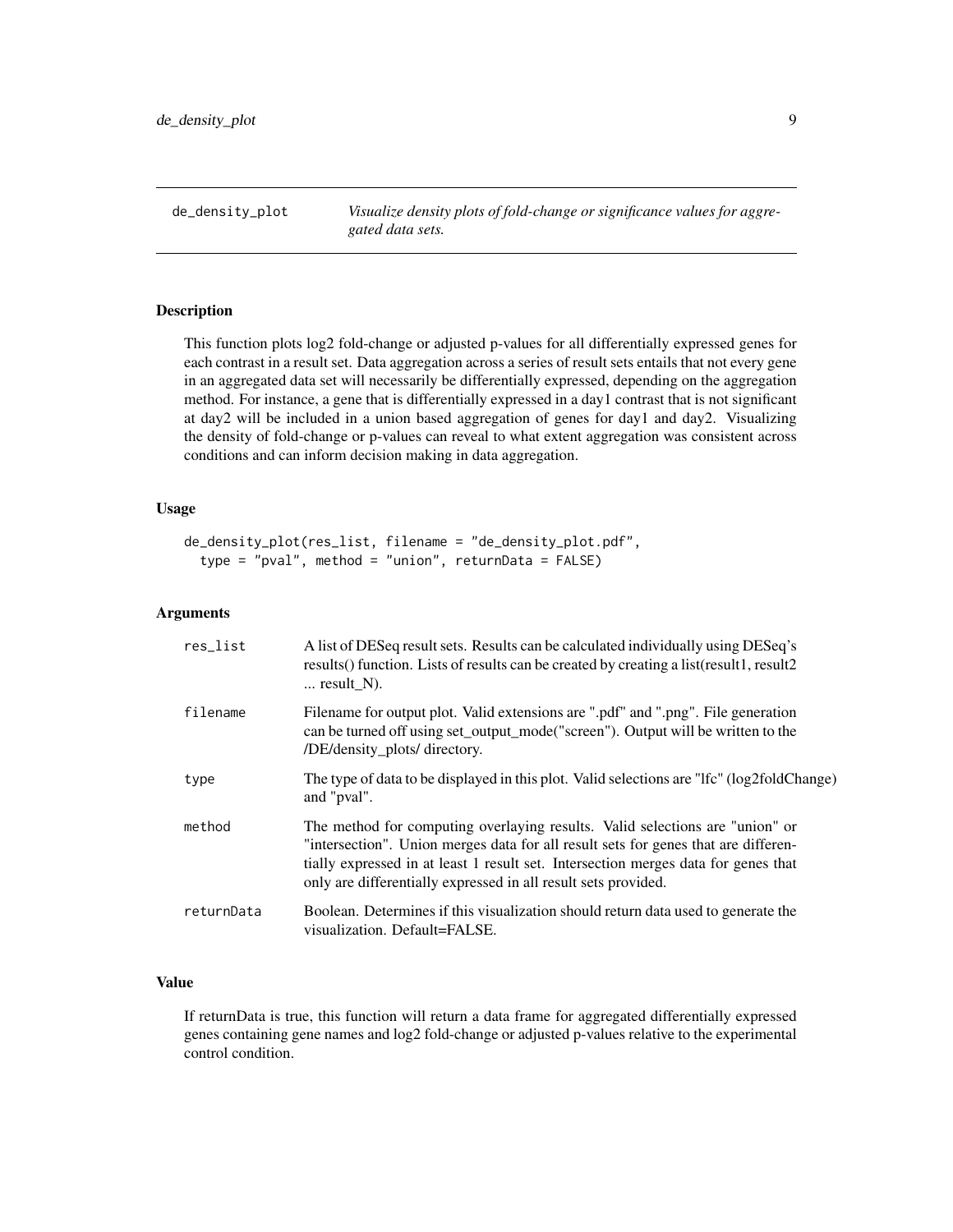#### Examples

```
## Not run:
 #This example assumes an experimenal design of ~Condition_Time.
#Prepare a result list.
res.day1 <- results(dds, contrast=c("Condition_Time", "day1_disease", "day1_control"))
res.day2 <- results(dds, contrast=c("Condition_Time", "day2_disease", "day2_control"))
res.day3 <- results(dds, contrast=c("Condition_Time", "day3_disease", "day3_control"))
myResList <- list(res.day1, res.day2, res.day3)
/*
* Aggregate data for all contrasts in the result list using union aggregation.
* Display the density plot of p-values for the aggregated data.
*/
de_density_plot(res_list=myResList, filename="DE_density_union_pval.pdf",
                 type="pval", method="union", returnData=FALSE)
/*
* Aggregate data for all contrasts in the result list using intersection aggregation.
* Display the density plot of log fold-change values for the aggregated data.
* Store the aggregate data as DE_lfc_intersect_df.
*/
DE_lfc_intersect_df <- de_density_plot(res_list=myResList,
                                        filename="DE_density_union_pval.pdf",
                                        type="lfc", method="intersection",
                                        returnData=TRUE)
```
## End(Not run)

de\_diverge\_plot *Visualize fold-change divergence for differentially expressed genes.*

#### Description

This function plots the log2 fold-change values for all differentially expressed genes for each contrast in a result set. This plot visualizes the distribution and strength of expression changes for all differentially expressed genes.

#### Usage

```
de_diverge_plot(res_list, filename = "de_divergence_plot.pdf",
  theme = 1, customLabels = FALSE, returnData = FALSE)
```
#### Arguments

res\_list A list of DESeq result sets. Results can be calculated individually using DESeq's results() function. Lists of results can be created by creating a list(result1, result2 ... result\_N).

<span id="page-9-0"></span>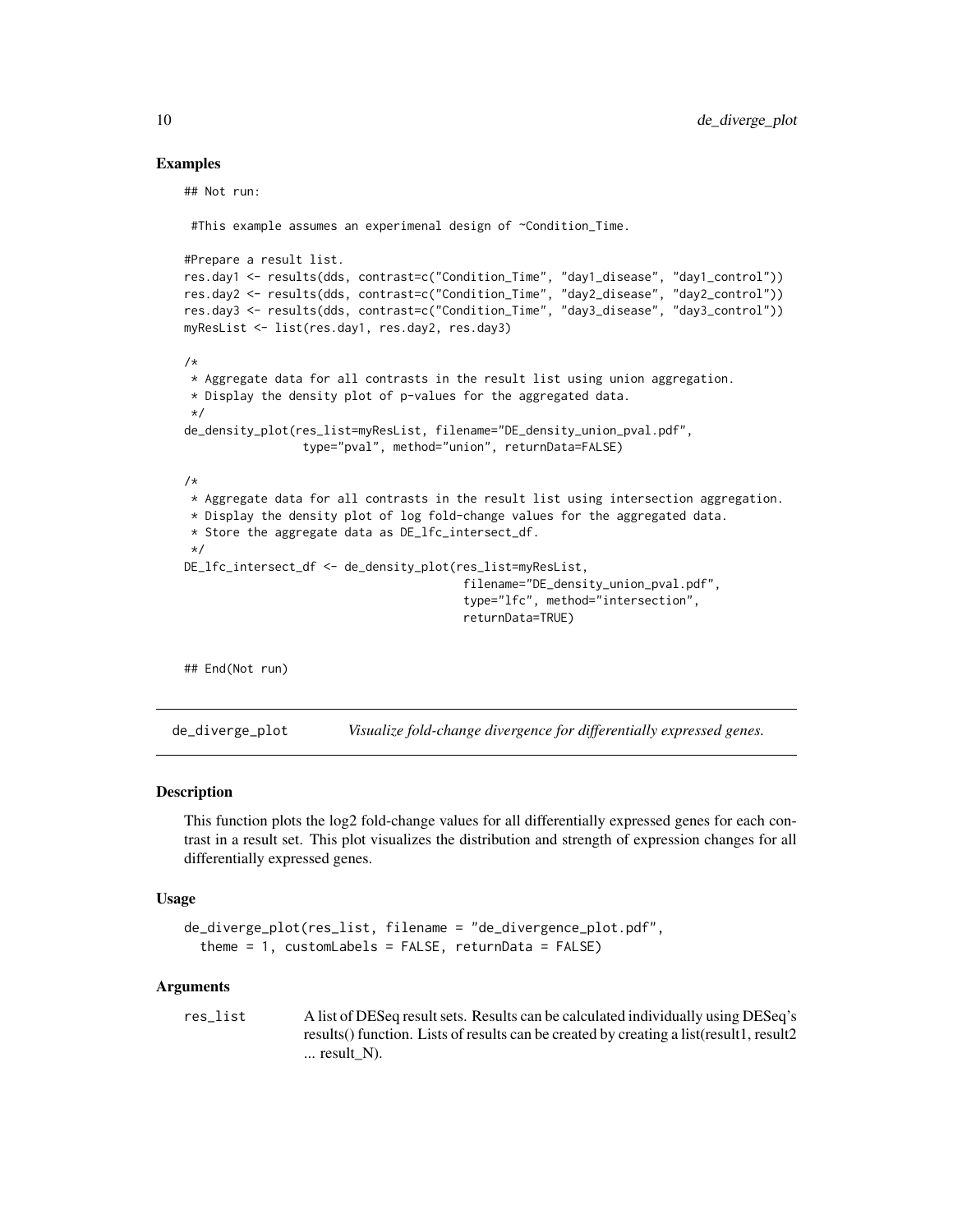#### <span id="page-10-0"></span>de\_filter the contract of the contract of the contract of the contract of the contract of the contract of the contract of the contract of the contract of the contract of the contract of the contract of the contract of the

| filename     | Filename for output plot. Valid extensions are ".pdf" and ".png". File generation<br>can be turned off using set_output_mode("screen"). Output will be written to the<br>/DE/divergence/ directory. |
|--------------|-----------------------------------------------------------------------------------------------------------------------------------------------------------------------------------------------------|
| theme        | Theme for the layout and color scheme for the plot. Valid selections are integers<br>between 1-6.                                                                                                   |
| customLabels | If custom Labels is set to TRUE, the user will be prompted to provide a custom<br>label for each label.                                                                                             |
| returnData   | Boolean. Determines if this visualization should return data used to generate the<br>visualization. Default=FALSE.                                                                                  |

#### Value

If returnData is true, this function will return the long-form table for differentially expressed genes containing gene names, categorical variable, and expression values.

#### Examples

```
## Not run:
```

```
#Prepare a result list.
res.day1 <- results(dds, contrast=c("Condition_Time", "day1_disease", "day1_control"))
res.day2 <- results(dds, contrast=c("Condition_Time", "day2_disease", "day2_control"))
res.day3 <- results(dds, contrast=c("Condition_Time", "day3_disease", "day3_control"))
myResList <- list(res.day1, res.day2, res.day3)
#Create the plot.
de_diverge_plot(res_list=myResList, filename="DE_divergence_plot.pdf",
                 theme=1, returnData=FALSE)
```
## End(Not run)

de\_filter *Apply a custom fold-change filter to an aggregated data frame.*

#### Description

This function allows you to filter an aggregated master result to only contain genes with foldchanges less than or greater than a specified threshold for a given metric. Several metrics are provided for flexibility of selection. The use of metrics in this function makes it possible to ask questions such as, "which genes have a mean fold-change of at least 2?", "which genes have a fold change of less than 5?", or "which genes have fold-change with a variance across all conditions of at least 10?"

#### Usage

```
de_filter(master_df, metric, threshold, operator, absolute = TRUE)
```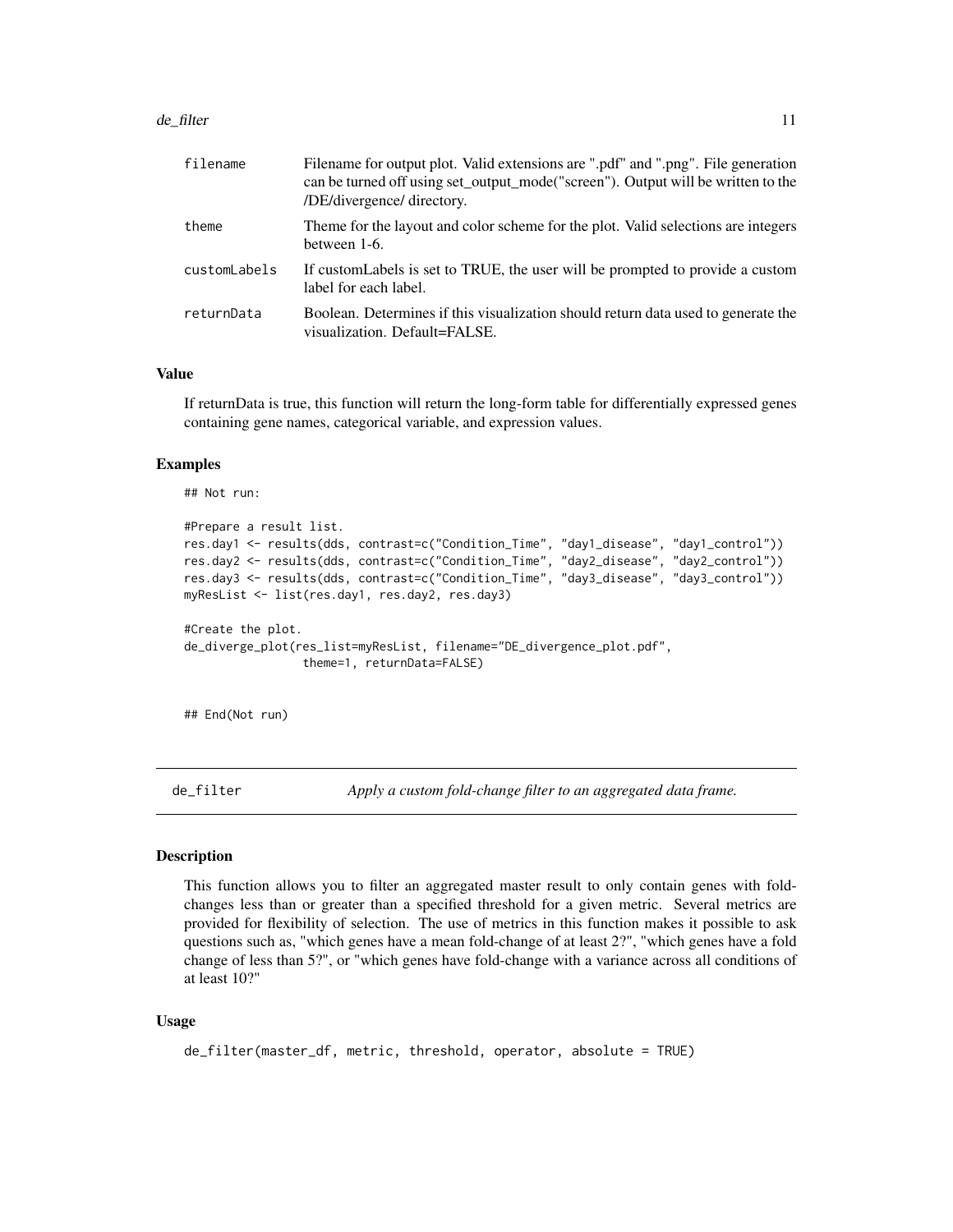#### <span id="page-11-0"></span>Arguments

| master_df | An aggregated master DE dataframe as produced using create_master_res().                                                                                                                                                                                                                                                                                                                                                                                                                                                                                |
|-----------|---------------------------------------------------------------------------------------------------------------------------------------------------------------------------------------------------------------------------------------------------------------------------------------------------------------------------------------------------------------------------------------------------------------------------------------------------------------------------------------------------------------------------------------------------------|
| metric    | Metric to be used for filtering. All metrics are gene-wise calculated. That is, for<br>each gene in the aggregate data set, a metric is calculated that is then used to<br>filter the data. Valid metrics are: "max", "min", "mean", "variance", "sd". The<br>"max" metric is the gene-wise maximum fold-change value. The "min" metric is<br>the gene-wise minimum fold-change value. The "mean" metric is the gene-wise<br>fold-change mean. The "variance" metric is the gene-wise variance. The "sd"<br>metric is the gene-wise standard deviation. |
| threshold | The cutoff value to use for filtering. Numeric.                                                                                                                                                                                                                                                                                                                                                                                                                                                                                                         |
| operator  | Operator to apply to the filtering process. Options are: "less", "greater".                                                                                                                                                                                                                                                                                                                                                                                                                                                                             |
| absolute  | Use absolute values when applying filters to filter from both negative and posi-<br>tive ends of the fold change distribution. Boolean. Default=TRUE.                                                                                                                                                                                                                                                                                                                                                                                                   |

#### Value

This function returns a data frame that has been filtered by the specified criteria.

#### See Also

[create\\_master\\_res](#page-2-1)

#### Examples

## Not run:

```
#Prepare a result list.
res.day1 <- results(dds, contrast=c("Condition_Time", "day1_disease", "day1_control"))
res.day2 <- results(dds, contrast=c("Condition_Time", "day2_disease", "day2_control"))
res.day3 <- results(dds, contrast=c("Condition_Time", "day3_disease", "day3_control"))
myResList <- list(res.day1, res.day2, res.day3)
#Prepare an aggregate master data frame.
aggregate_df <- create_master_res(res_list=myResList, filename="master_DE.txt")
/*
 * Filter the aggregate data to contain only genes whose gene-wise maximum
 * fold-change is greater than 10. This will return genes whose gene-wise maximum
 * is > 10.
 */
de_filtered <- de_filter(master_df=aggregate_df, metric="max", threshold=10,
                          operator="greater", absolute=FALSE)
/*
 * Filter the aggregate data to contain only genes whose gene-wise minimum
 * fold-change is greater than an absoulte value of 4. This will return genes
 * where the gene-wise minimum is < -4 and > +4.
 */
de_filtered <- de_filter(master_df=aggregate_df, metric="min", threshold=4,
```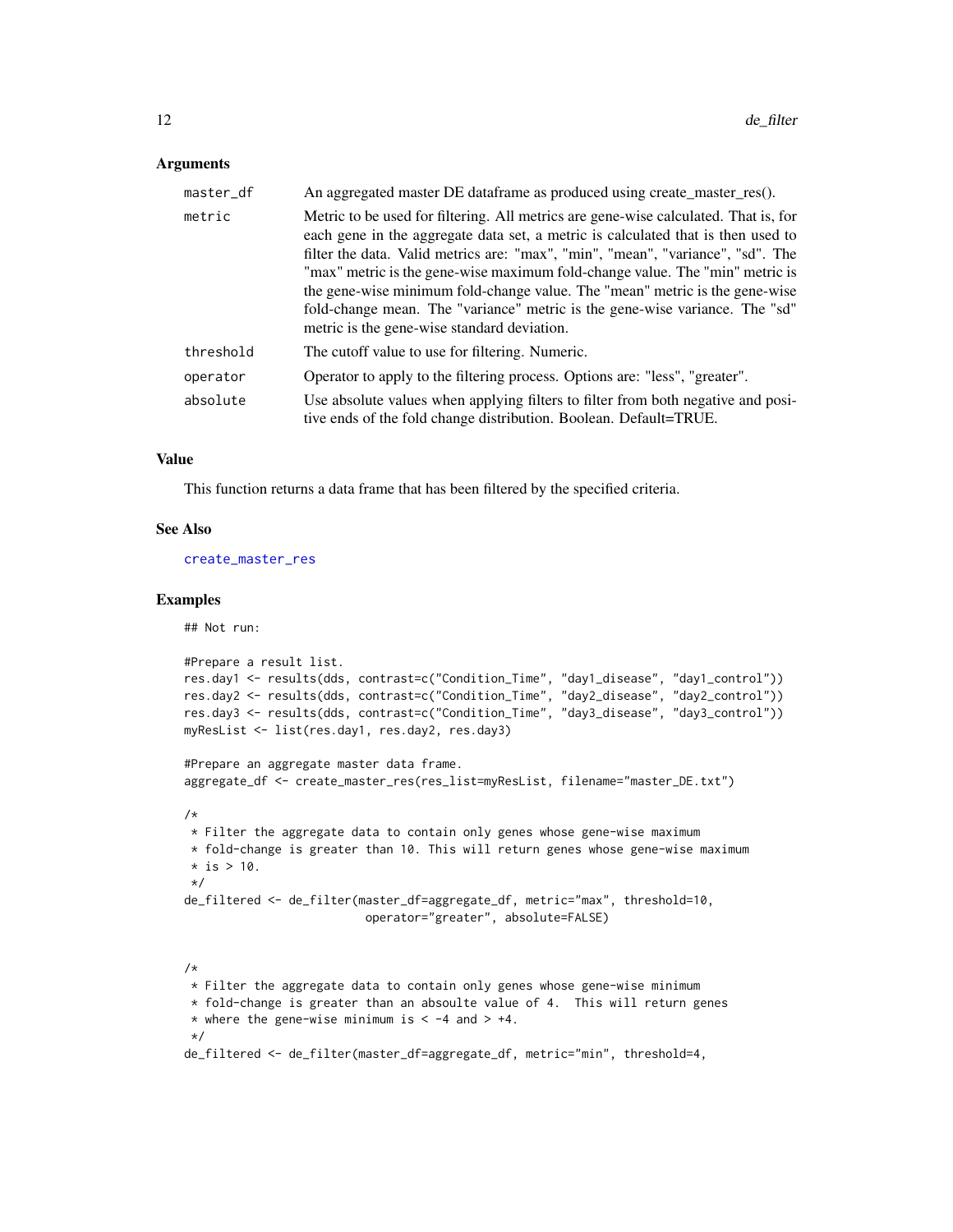```
operator="greater", absolute=TRUE)
```

```
/*
* Filter the aggregate data to contain only genes whose gene-wise standard
* deviation is less than an absoulte value of 2. This will return genes
* where the gene-wise standard deviation is > -2 and < +2.
*/
de_filtered <- de_filter(master_df=aggregate_df, metric="sd", threshold=2,
                          operator="less", absolute=TRUE)
```
## End(Not run)

de\_heat *Create heat maps of differentially expressed genes.*

#### **Description**

This function generates heat maps for differentially expressed gene result sets based on the experimental design. Sorting and filtration can be applied to visualize genes based on specific criteria, and additional annotation can be included in the heat map based on target metadata columns. For example, aggregated results from several contrasts can have their differentially expressed genes sorted based on a specific metric, and the top N genes can be plotted based on that sorting method.

#### Usage

```
de_heat(res_list, filename = "heatmap.pdf", anno_columns,
  sort_choice = "none", specific_genes = "", numGenes = 30,
  theme = 2, cluster_genes = TRUE, cluster_contrasts = TRUE,
 customLabels = FALSE, returnData = FALSE)
```

| res_list     | A list of DESeq result sets. Results can be calculated individually using DESeq's<br>results() function. Lists of results can be created by creating a list(result1, result2<br>$\ldots$ result N).                                                                                                                                                                                                                                                                          |
|--------------|------------------------------------------------------------------------------------------------------------------------------------------------------------------------------------------------------------------------------------------------------------------------------------------------------------------------------------------------------------------------------------------------------------------------------------------------------------------------------|
| filename     | Filename for output plot. Valid extensions are ".pdf" and ".png". File generation<br>can be turned off using set_output_mode("screen"). Output will be written to the<br>/DE/heatmaps/ directory.                                                                                                                                                                                                                                                                            |
| anno_columns | Annotation column names as a single string or a concatenated list of strings.<br>Must correspond to columns in the targets metadata file. Multiple columns are<br>allowed. I.E. c("Condition", "Timepoint")                                                                                                                                                                                                                                                                  |
| sort_choice  | Sorting method for DE genes. Possible options are: "mean", "max", "min",<br>"variance", "max_mean", "min_mean", "sd". "max" sorts genes based on the<br>highest expression level of any single gene in a result set. In contrast, "max_mean"<br>first calculates mean expression across all result sets and subsequently sorts by<br>maximum values. Min and min_mean function similarly. Variance and sd sort<br>genes by highest gene-wise variance or standard deviation. |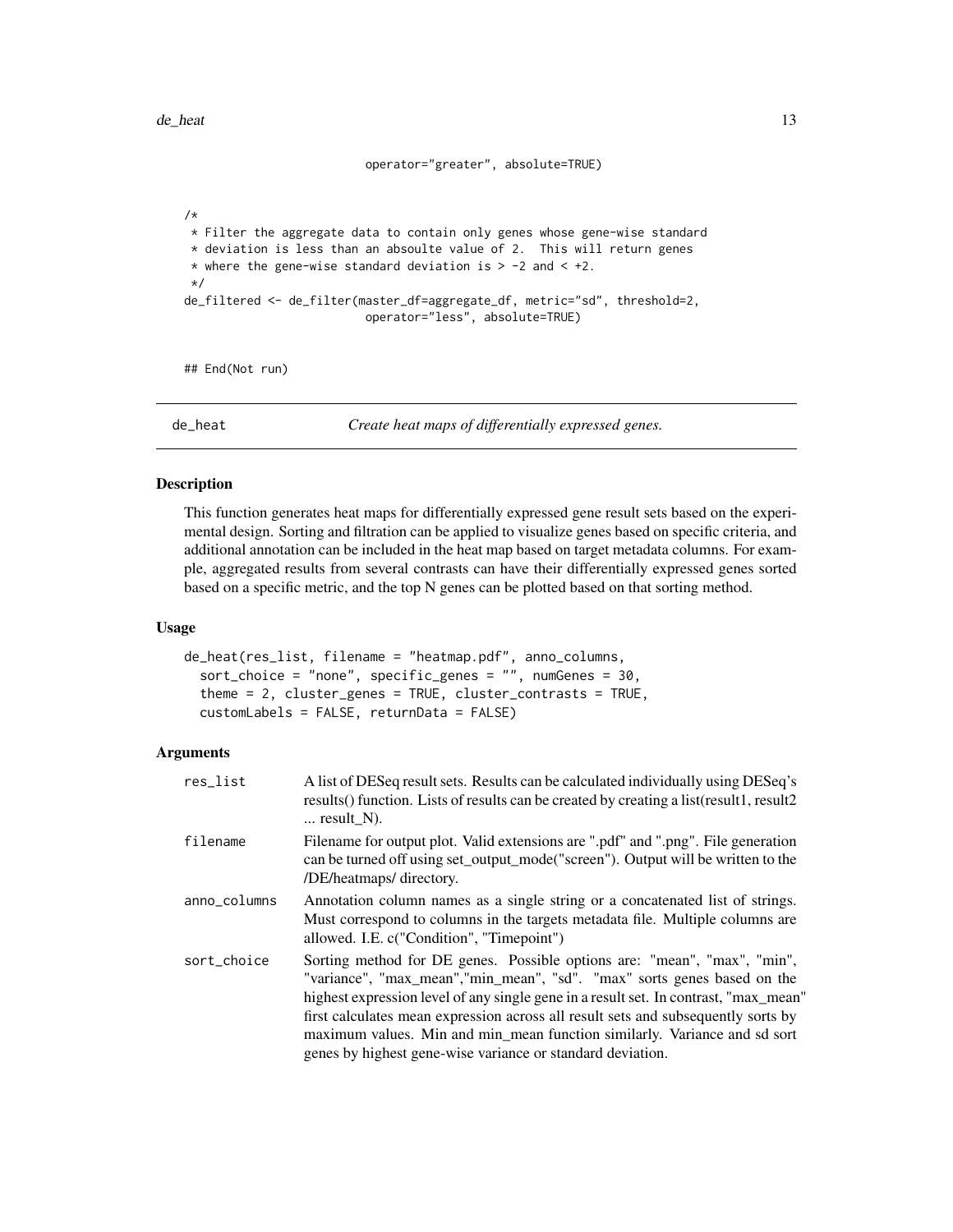|                   | specific_genes A character vector of gene names can be passed to this parameter to plot the<br>genes specified. This overrides sorting and numGene parameters. |  |
|-------------------|----------------------------------------------------------------------------------------------------------------------------------------------------------------|--|
| numGenes          | Number of genes to include in the plot. Default: 30                                                                                                            |  |
| theme             | Theme for the layout and color scheme for the plot. Valid selections are integers<br>between 1-6.                                                              |  |
| cluster_genes     | Boolean. Cluster genes (rows) of the heat map. Default: TRUE                                                                                                   |  |
| cluster contrasts |                                                                                                                                                                |  |
|                   | Boolean. Cluster contrasts (columns) of the heat map. Default: TRUE                                                                                            |  |
| customLabels      | If customLabels is set to TRUE, the user will be prompted to provide a custom<br>label for each label on the x-axis.                                           |  |
| returnData        | Boolean. Determines if this visualization should return data used to generate the<br>visualization. Default=FALSE.                                             |  |

#### Value

If returnData is true, this function will return a data frame containing expression data for the genes visualized in the heat map based on the sorting method and numGenes parameters.

#### Examples

## Not run:

```
#Prepare a result list for aggregation.
res.day1 <- results(dds, contrast=c("Condition_Time", "day1_disease", "day1_control"))
res.day2 <- results(dds, contrast=c("Condition_Time", "day2_disease", "day2_control"))
res.day3 <- results(dds, contrast=c("Condition_Time", "day3_disease", "day3_control"))
myResList <- list(res.day1, res.day2, res.day3)
/*
* Create a heat map of the top 25 most upregulated genes based on time and condition.
* Gene-wise max value based calculation.
*/
```

```
de_heat(res_list=myResList, anno_columns=c("Time", "Condition"), sort_choice="max",
         numGenes=25, theme=2, returnData=FALSE)
```
#### /\*

```
* Create a heat map of the top 50 most downregulated genes based on time and condition.
* Mean based value calculation.
```
#### \*/

```
de_heat(res_list=myResList, anno_columns=c("Time", "Condition"), sort_choice="min_mean",
        numGenes=50, theme=2, returnData=FALSE)
```
#### /\*

\* Create a heat map of the top 100 most highly varying genes based on time and response. \* Variance based value calculation.

\*/

```
de_heat(res_list=myResList, anno_columns=c("Time", "Response"), sort_choice="variance",
        numGenes=100, theme=2, returnData=FALSE)
```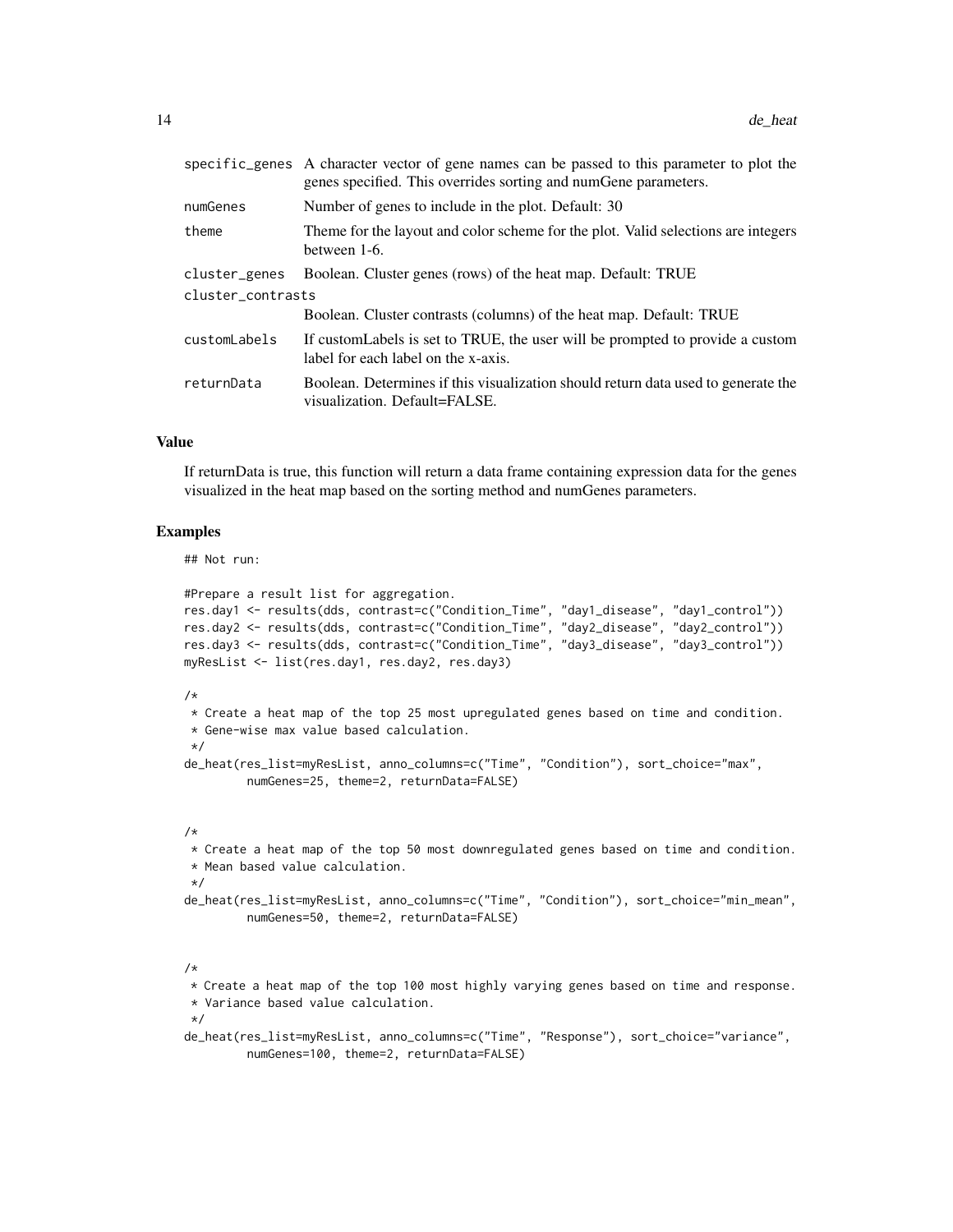```
/*
* Plot 3 specific genes, dont cluster by contrast.
*/
de_heat(res_list=myResList, anno_columns=c("Time", "Response"), sort_choice="variance",
        specific_genes=c("GEN1", "ABC2", "FuSG2"), theme=2, cluster_contrasts=FALSE)
```
## End(Not run)

de\_profile\_plot *Visualize gene-wise expression of differentially expressed genes.*

#### Description

This function plots log2 fold-change values for differentially expressed genes for each contrast in a result set. The set of genes displayed can be selected by means of several sorting methods. This makes it possible to view expression differences from a variety of perspectives. This function can be applied to a single or multiple result sets, making it possible to compare expression changes in specific genes across different experimental conditions.

#### Usage

```
de_profile_plot(res_list, filename = "de_profile_plot.pdf",
  sort_choice = "max", specific_genes = "", numGenes = 50,
  theme = 1, customLabels = FALSE, returnData = FALSE)
```

| res_list    | A list of DESeq result sets. Results can be calculated individually using DESeq's<br>results() function. Lists of results can be created by creating a list(result1, result2<br>$\ldots$ result $\rm N$ ).                                                                                                                                                                                                                                                                                                                                                                                          |
|-------------|-----------------------------------------------------------------------------------------------------------------------------------------------------------------------------------------------------------------------------------------------------------------------------------------------------------------------------------------------------------------------------------------------------------------------------------------------------------------------------------------------------------------------------------------------------------------------------------------------------|
| filename    | Filename for output plot. Valid extensions are ".pdf" and ".png". File generation<br>can be turned off using set_output_mode("screen"). Output will be written to the<br>/DE/profile_plots/ directory.                                                                                                                                                                                                                                                                                                                                                                                              |
| sort_choice | Gene selection is based on sorting method in cases where not all genes are<br>displayed. sort_choice options are: "max", "min", "variance", "max_mean",<br>"min_mean". "max" sorts genes based on the highest expression level of any<br>single gene in a result set. In contrast, "max_mean" first calculates mean ex-<br>pression across all result sets and subsequently sorts by maximum mean values.<br>Min and min_mean function similarly. Variance sorts genes by highest gene-<br>wise variance in expression, displaying genes that showed the highest variability<br>across all samples. |
|             | specific_genes A character vector of gene names can be passed to this parameter to plot the<br>genes specified. This overrides sorting and numGene parameters.                                                                                                                                                                                                                                                                                                                                                                                                                                      |
| numGenes    | The number of genes to include in this plot.                                                                                                                                                                                                                                                                                                                                                                                                                                                                                                                                                        |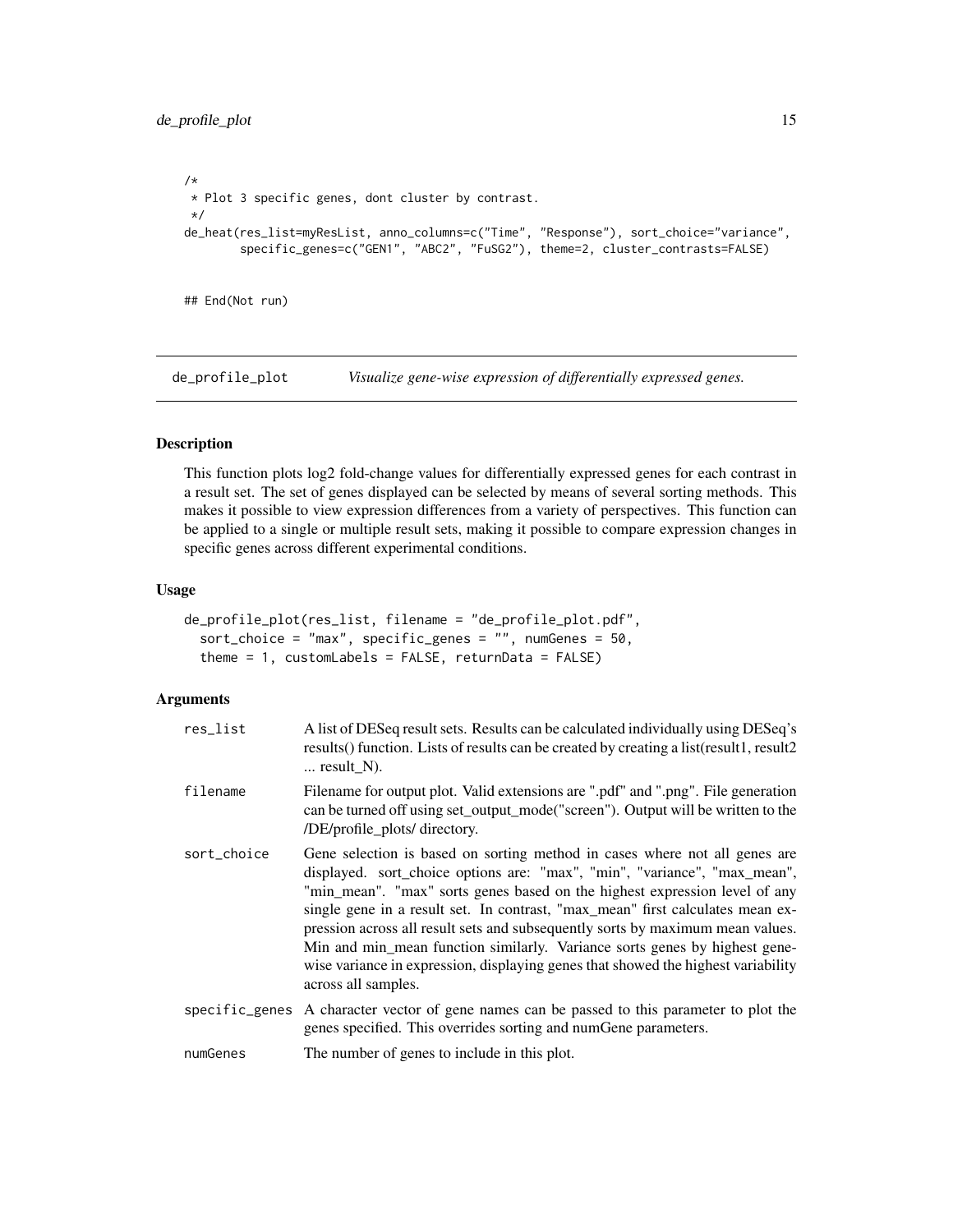| theme        | Theme for the layout and color scheme for the plot. Valid selections are integers<br>between 1-6.                  |
|--------------|--------------------------------------------------------------------------------------------------------------------|
| customLabels | If custom Labels is set to TRUE, the user will be prompted to provide a custom<br>label for each label.            |
| returnData   | Boolean. Determines if this visualization should return data used to generate the<br>visualization. Default=FALSE. |

#### Value

If returnData is true, this function will return a data frame for sort-selected differentially expressed genes containing gene names and log2 fold-change values relative to the experimental control condition.

#### Examples

## Not run:

#This example assumes an experimenal design of ~Condition\_Time.

```
#Prepare a result list.
res.day1 <- results(dds, contrast=c("Condition_Time", "day1_disease", "day1_control"))
res.day2 <- results(dds, contrast=c("Condition_Time", "day2_disease", "day2_control"))
res.day3 <- results(dds, contrast=c("Condition_Time", "day3_disease", "day3_control"))
myResList <- list(res.day1, res.day2, res.day3)
/*
* Sort data by the highest expression level for any individual gene in any sample.
* Select the top 50 genes from this sort and visualize them in the plot.
*/
de_profile_plot(res_list=myResList, filename="DE_profile_upReg50.pdf",
                  sort_choice="max",
                  numGenes=50, theme=1, returnData=FALSE)
/*
* Calculate the mean expression for each gene across all three time points.
* Sort the data by minimum mean expression, select the top 25 genes,
* and visualize them in the plot.
*/
de_profile_plot(res_list=myResList, filename="DE_profile_meanDownReg25.pdf",
                  sort_choice="min_mean",
                  numGenes=25, theme=1, returnData=FALSE)
/*
* Calculate the variance for each gene across all three time points.
* Sort the data by the highest gene-wise variance, select 30 genes
* with the highest variance, and visualize them in the plot.
* Save the data used to generate the plot as highVar_df.
*/
highVar_df <- de_profile_plot(res_list=myResList, filename="DE_profile_highVar30.pdf",
                          sort_choice="variance", numGenes=30, theme=1, returnData=TRUE)
```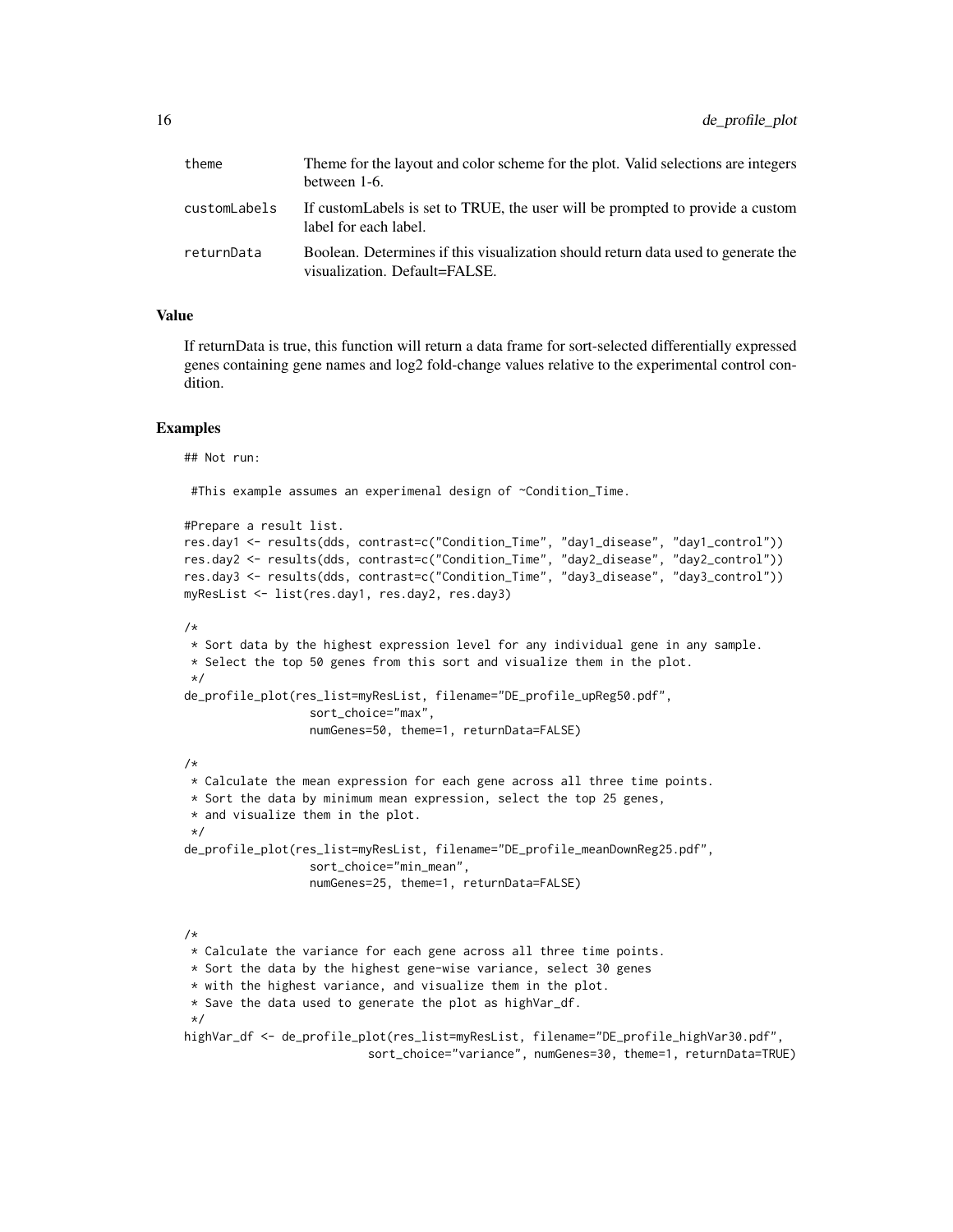<span id="page-16-0"></span>## End(Not run)

de\_series *Identify and visualize patterns of expression between differentially expressed genes across a series of result sets.*

#### Description

This function identifies patterns of expression across differentially expressed genes and clusters them into groups based on similar patterns of expression across multiple series, such as time series data (I.E. day1, day2, day3). The resulting group data are plotted to show how expression of groups change over the course of the series based on a generalized linear model with a displayed 95 percent confidence interval, or based on the mean expression for each point in the series. Similarity is calculated by clustering and merging genes until all differentially expressed genes have been clustered into the desired number of groups.

#### Usage

```
de_series(res_list, filename = "series_pattern.pdf", designVar, groupBy,
  numGroups = 5, theme = 1, method = "mean", customLabels = FALSE,
  returnData = FALSE, writeData = FALSE, fetchGroup = \theta)
```

| res_list     | A list of DESeq result sets. Results can be calculated individually using DESeq's<br>results() function. Lists of results can be created by creating a list(result1, result2<br>$\ldots$ result_N).                 |
|--------------|---------------------------------------------------------------------------------------------------------------------------------------------------------------------------------------------------------------------|
| filename     | Filename for output plot. Valid extensions are ".pdf" and ".png". File generation<br>for plot file can be turned off using set_output_mode("screen"). Output will be<br>written to the /DE/series_plots/ directory. |
| designVar    | The design field used when performing results() extractions. Must correspond<br>to a metadata column. String.                                                                                                       |
| groupBy      | The variable by which to group data in the plot. I.E. "Condition_Time". String.                                                                                                                                     |
| numGroups    | The number of groups to split data into. Default $= 5$                                                                                                                                                              |
| theme        | Theme for the layout and color scheme for the plot. Valid selections are integers<br>between 1-6.                                                                                                                   |
| method       | Method for drawing. "glm" uses generalized linear model to show overall trends<br>over time. "mean" uses the mean expression value for each group as intersection<br>points.                                        |
| customLabels | If custom Labels is set to TRUE, the user will be prompted to provide a custom<br>label for each label.                                                                                                             |
| returnData   | If this value is true, this function will return a list of dataframes corresponding<br>to groupwise splits. Default: FALSE                                                                                          |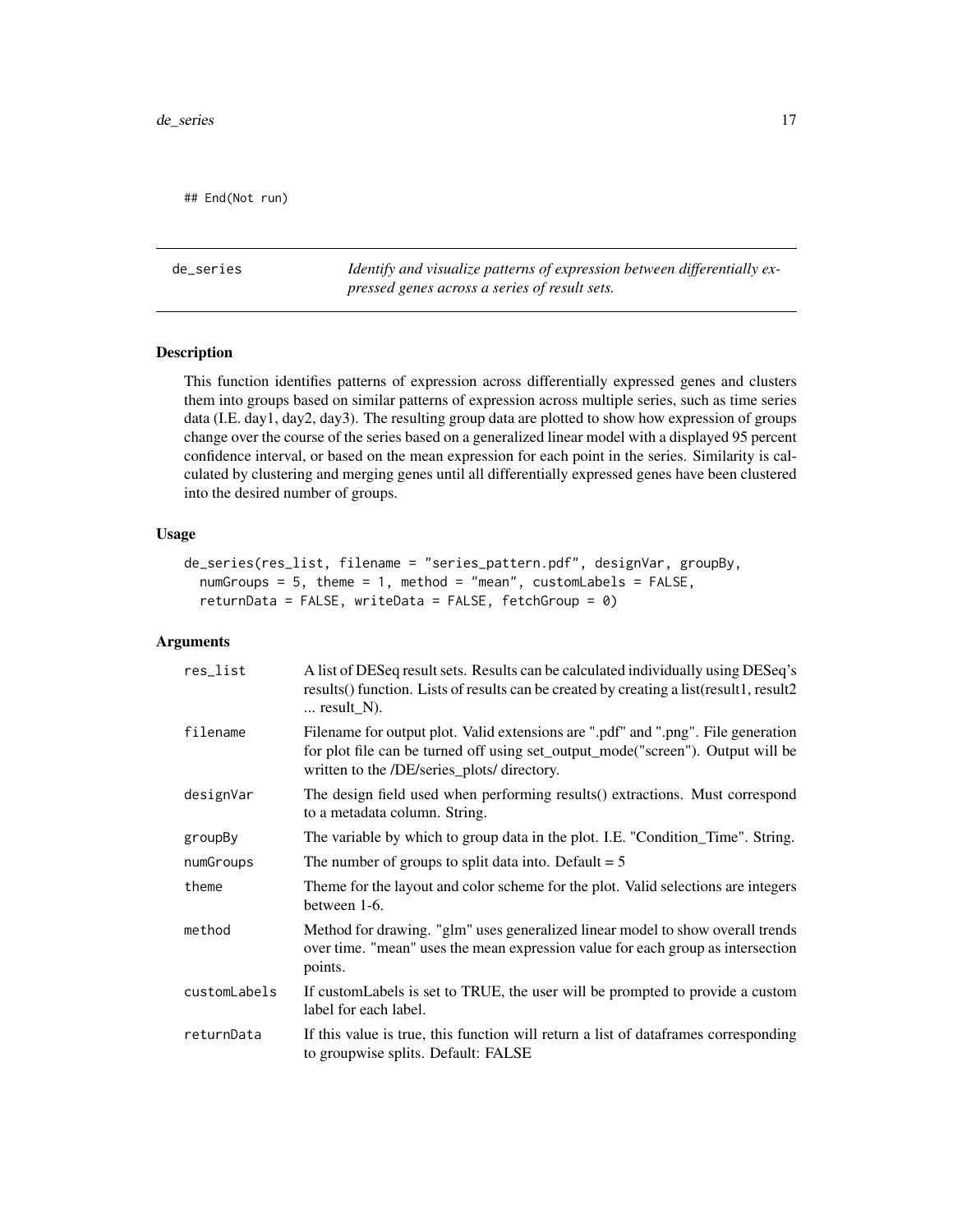<span id="page-17-0"></span>

| writeData  | If this value is true, this function will write data to file in the DE series folder |
|------------|--------------------------------------------------------------------------------------|
|            | for each group of genes. Default: FALSE                                              |
| fetchGroup | Specifically fetch gene information for a specific group. This will override stan-   |
|            | dard returnData and instead return data for the specified group number.              |

#### Value

If returnData is true, this function will return a list of dataframes corresponding to groupwise splits.

#### Examples

## Not run:

#This example assumes an experimenal design of ~Condition\_Time.

```
#Prepare a result list.
res.day1 <- results(dds, contrast=c("Condition_Time", "day1_disease", "day1_control"))
res.day2 <- results(dds, contrast=c("Condition_Time", "day2_disease", "day2_control"))
res.day3 <- results(dds, contrast=c("Condition_Time", "day3_disease", "day3_control"))
myResList <- list(res.day1, res.day2, res.day3)
```

```
/*
```

```
* Cluster genes by similarity into 5 groups, then visualize their expression over the
* course of the series using a generalized linear model.
*/
```

```
de_series(res_list=myResList, filename="DE_series_pattern.pdf",
            designVar="Condition_Time",
            groupBy="Time", numGroups=5, theme=1, method="glm",
            returnData=FALSE, writeData=FALSE)
```

```
/*
* Cluster genes by similarity into 3 groups, then visualize their expression over the
* course of the series using based on mean group expression values.
*/
de_series(res_list=myResList, filename="DE_series_pattern.pdf",
             designVar="Condition_Time",
             groupBy="Time", numGroups=3, theme=2, method="mean",
             returnData=FALSE, writeData=FALSE)
```
## End(Not run)

de\_volcano *Visualize the expression & significance of differentially expressed genes.*

#### **Description**

This function generates a volcano plot that displays the relation between expression and p-value for all DE genes in a result set.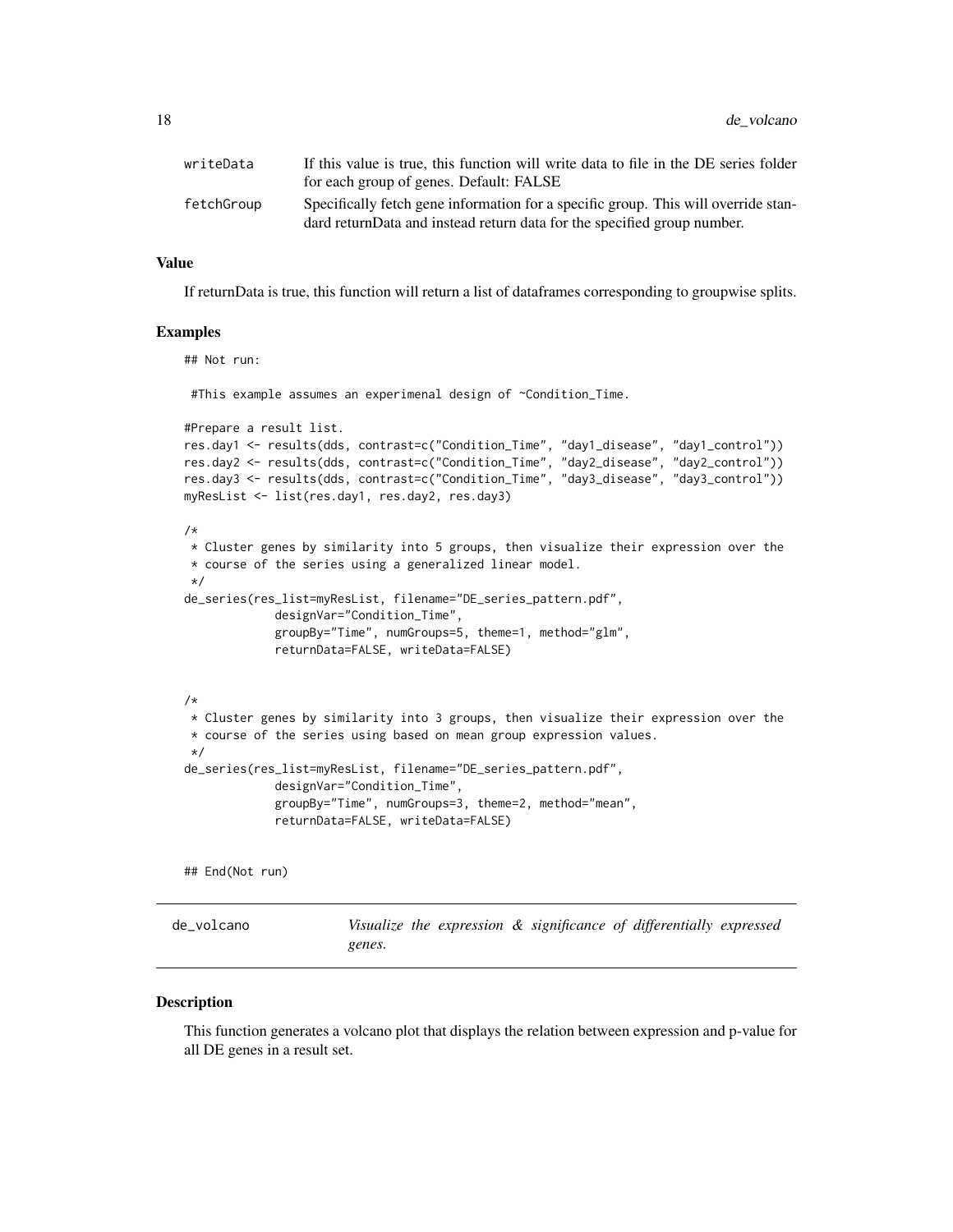#### <span id="page-18-0"></span>enrich\_res 19

#### Usage

```
de_volcano(res_list, filename = "volcano_plot.pdf", lfc_thresh = -1,
  strict_scale = TRUE, num_columns = 3, theme = 1,
  returnData = FALSE)
```
#### Arguments

| res_list     | A list of DESeq result sets. Results can be calculated individually using DESeq's<br>results() function. Lists of results can be created by creating a list(result1, result2<br>$\ldots$ result_N). |
|--------------|-----------------------------------------------------------------------------------------------------------------------------------------------------------------------------------------------------|
| filename     | Filename for output plot. Valid extensions are ".pdf" and ".png". File generation<br>can be turned off using set_output_mode("screen"). Output will be written to the<br>/DE/volcano/ directory.    |
| lfc_thresh   | Log2 fold change threshold for highlighting genes on the volcano plot.                                                                                                                              |
| strict_scale | Boolean. If this is true scales for all samples will be forced to be identical,<br>otherwise scales will vary depending on the dispersion of the volcano plot for<br>each individual sample.        |
| num_columns  | Number of columns to use in the grid layout. Default=3.                                                                                                                                             |
| theme        | Theme for the layout and color scheme for the plot. Valid selections are integers<br>between 1-6.                                                                                                   |
| returnData   | Boolean. Determines if this visualization should return data used to generate the<br>visualization. Default=FALSE.                                                                                  |

#### Value

If returnData is true, this function will return the long-form table of expression containing sample names, categorical grouping, and sample IDs.

#### Examples

## Not run:

#Make a volcano plot highlighting DE genes above 1.5 LFC threshold. de\_volcano(result\_list, filename="volcano.pdf", lfc\_thresh=1.5, strict\_scale=TRUE, theme=1, returnData=FALSE)

## End(Not run)

enrich\_res *Incorporate additional data about differentially expressed genes into a DESeq2 result set.*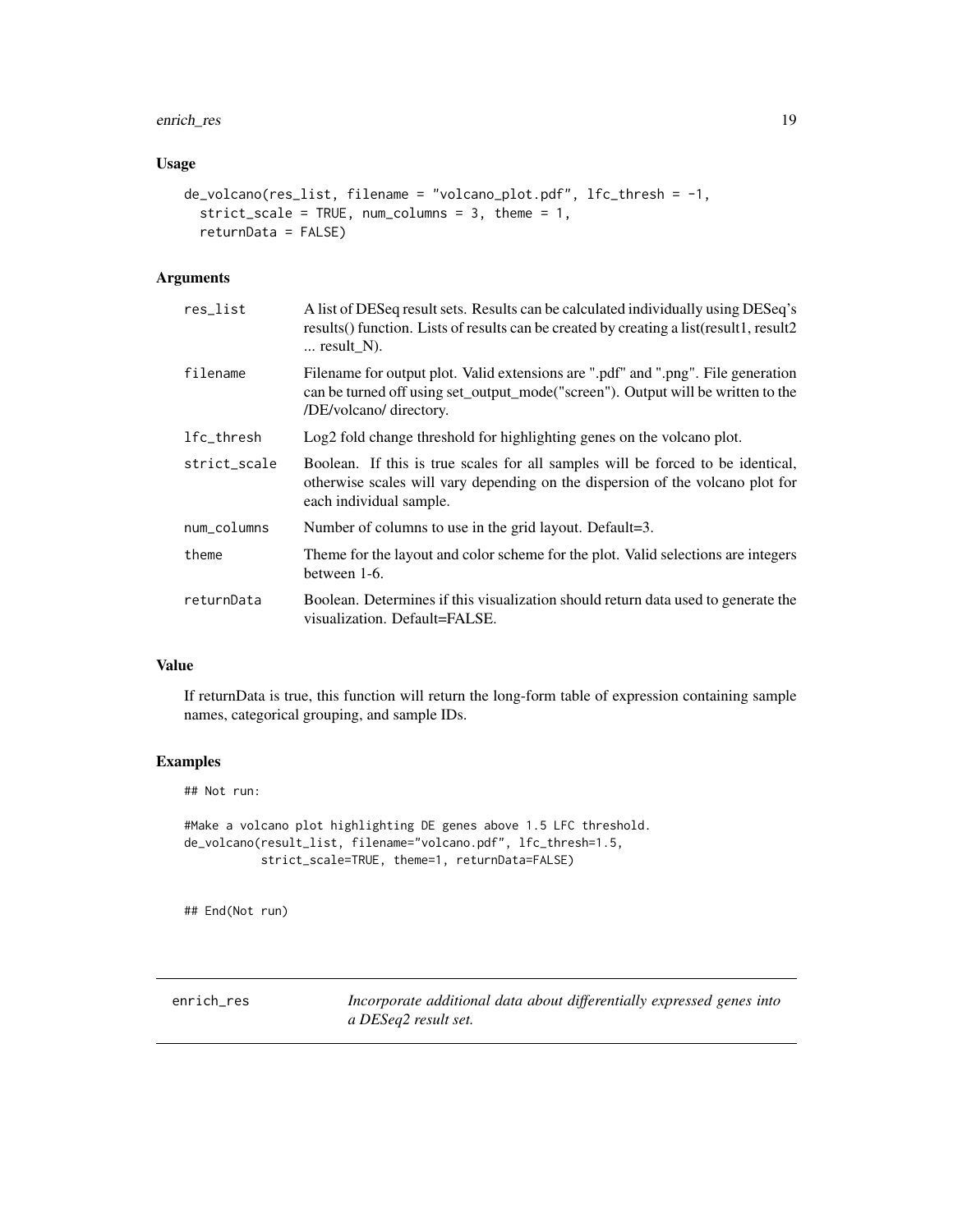#### **Description**

Given a DESeq result set, as generated with DESeq2::results(), this function adds several additional components to the object. Variables created are numDE, numUp, numDown, allNames, upNames, and downNames, allDE, upDE, downDE, case, control, contrast, and designField. All calculations are performed based on significance thresholds set using the init\_cutoffs() function. This function is typically used as a helper function for data aggregation.

#### Usage

```
enrich_res(res, lfc_filter = FALSE)
```
#### Arguments

| res        | A DESeq2 result set as generated through DESeq2::results(). Must be a DESeq<br>object of type S4. |
|------------|---------------------------------------------------------------------------------------------------|
| lfc filter | Should the enrichment apply LFC filtering or not. Boolean.                                        |

#### Value

An expanded DESeq result set of type DESeqResMeta containing the following fields: [numDE, numUp, numDown, allNames, upNames, and downNames, allDE, upDE, downDE, case, control, contrast, and designField]

#### See Also

[init\\_cutoffs](#page-23-2)

#### Examples

## Not run:

```
#Enrich a result set. This will make several new data points available.
res.day1 <- results(dds, contrast=c("Condition_Time", "day1_disease", "day1_control"))
enriched_result <- enrich_res(res.day1)
```

```
#Print number of differentially expressed genes.
print(enriched_result@numDE)
```

```
#Get the names of all up-regulated differentially expressed genes.
upreg_de_genes <- enriched_result@upNames
```
## End(Not run)

<span id="page-19-0"></span>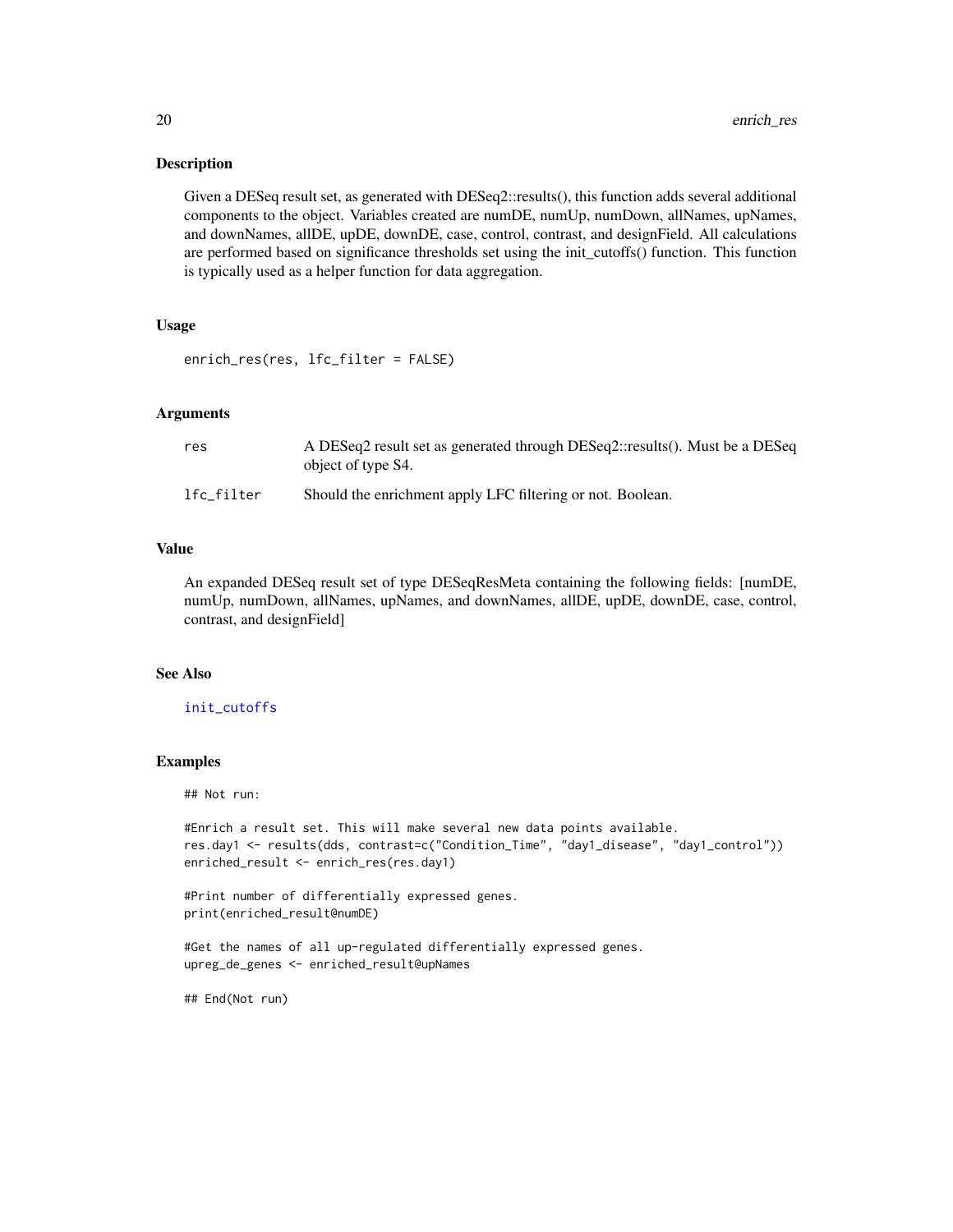<span id="page-20-1"></span><span id="page-20-0"></span>exclude\_data\_subset *Select a subset of count and target data based on metadata annotation.*

#### Description

This function, given count data and target metadata, will return a subset of both count and target data excluding data with values corresponding to selection parameters. For example, you can select count and target data to exclude only timepoint "day1". Multiple valid keep selections can also be used.

#### Usage

```
exclude_data_subset(counts, targets, target_count_id_map,
  target_exclude_col, target_exclude_val)
```
#### Arguments

| counts              | Count data as prepared with prep_counts().                                                                                                                                                                                                                                                                                         |  |
|---------------------|------------------------------------------------------------------------------------------------------------------------------------------------------------------------------------------------------------------------------------------------------------------------------------------------------------------------------------|--|
| targets             | Target data as prepared with prep_targets().                                                                                                                                                                                                                                                                                       |  |
| target_count_id_map |                                                                                                                                                                                                                                                                                                                                    |  |
|                     | Column in targets file whose values corresponds with count data column ids.                                                                                                                                                                                                                                                        |  |
| target_exclude_col  |                                                                                                                                                                                                                                                                                                                                    |  |
|                     | Column in target data to select values by. For instance, to exclude "day1" data                                                                                                                                                                                                                                                    |  |
|                     | from the "timepoint" column, this argument should be "timepoint".                                                                                                                                                                                                                                                                  |  |
| target_exclude_val  |                                                                                                                                                                                                                                                                                                                                    |  |
|                     | Value from target_exclude_col to remove in the subset data. For instance, to<br>select "day1" data from the "timepoint" column, this argument should be "day1".<br>Multiple values can be selected by providing a concatenated set of values. I.E.<br>To exclude day1 and day2 data, this argument should be, $c("day1", "day2").$ |  |
|                     |                                                                                                                                                                                                                                                                                                                                    |  |

#### Value

This function returns count and target data based on the target\_exclude\_col and target\_exclude\_val parameters. Counts will be returned as the [[1]] index and target data will be returned as the [[2]] index.

#### See Also

[prep\\_counts](#page-36-1), [prep\\_targets](#page-38-1), [keep\\_data\\_subset](#page-24-1)

#### Examples

## Not run:

```
myCounts <- prep_counts(count_input="master_count_data.txt", delim="t")
myTargets <- prep_targets(target_input="master_count_data.txt", delim="t")
```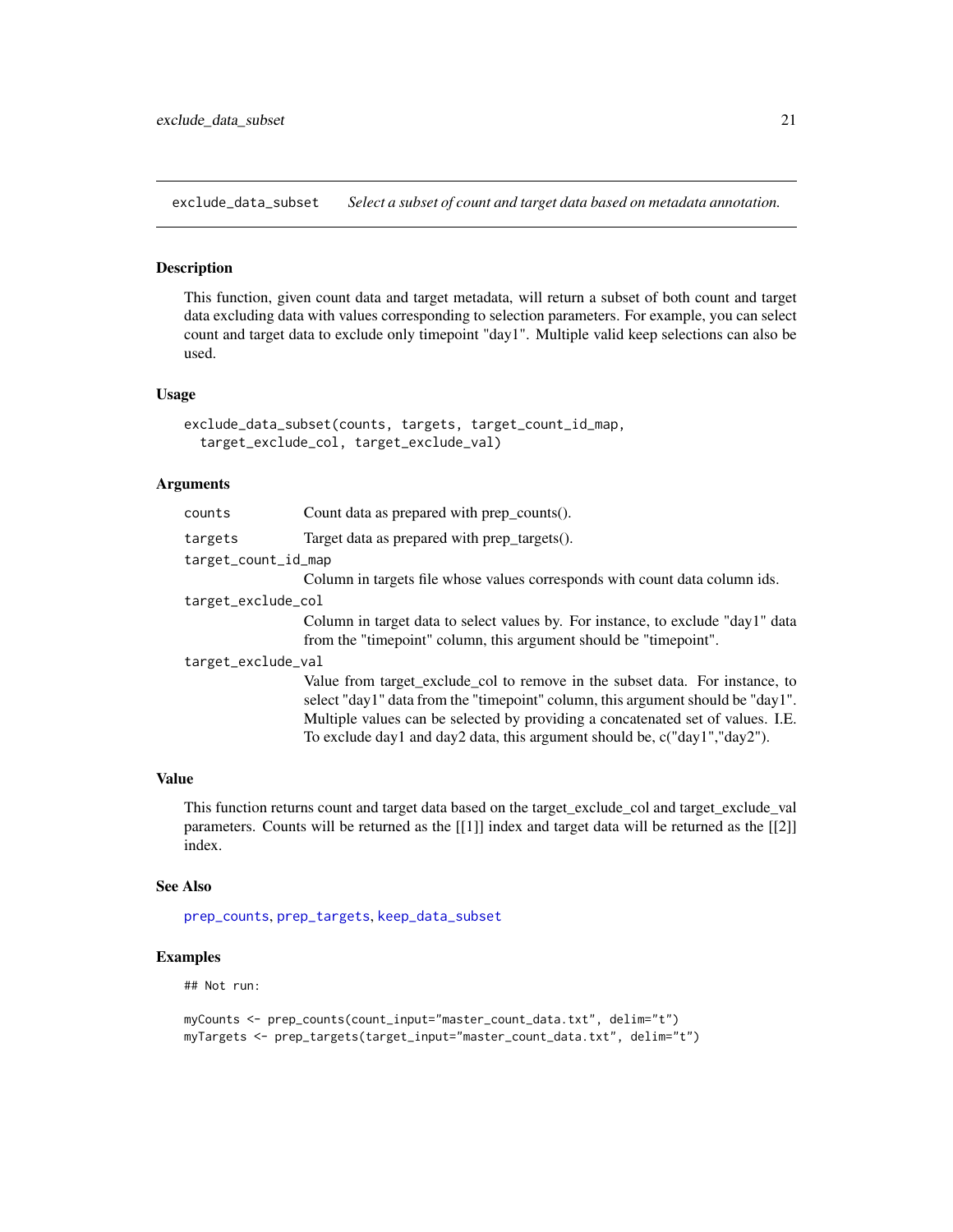```
#Get data for only "timepoint" at "day1".
data_subset <- exclude_data_subset(counts=myCounts, targets=myTargets,
                                  target_count_id_map="sample_id",
                                  target_exclude_col="timepoint",
                                  target_exclude_val="day1")
#Count data is stored in the first index returned by the function.
subset_counts <- data_subset[[1]]
#Target data is stored in the second index returned by the function.
subset_targets <- data_subset[[2]]
#Get data for only "timepoint" at "day1" and "day2".
data_subset <- exclude_data_subset(counts=myCounts, targets=myTargets,
                                  target_count_id_map="sample_id",
                                  target_exclude_col="timepoint",
                                  target_exclude_val=c("day1","day2"))
#Count data is stored in the first index returned by the function.
subset_counts <- data_subset[[1]]
#Target data is stored in the second index returned by the function.
subset_targets <- data_subset[[2]]
## End(Not run)
```
get\_de\_data *Aggregate and retrieve data from multiple differentially expressed result sets.*

#### Description

This function finds the union or intersection of DE gene names for all result sets provided, extracts those rows from all DE result sets, and merges the values into a single data set containing log2 fold-change or padj values.

#### Usage

```
get_de_data(res_list, method = "union", type = "lfc",
  lfc_filter = FALSE)
```

```
res_list A list of DESeq result sets created with DESeq2::results(). I.E: list(res1, res2,
                  ..., resN).
```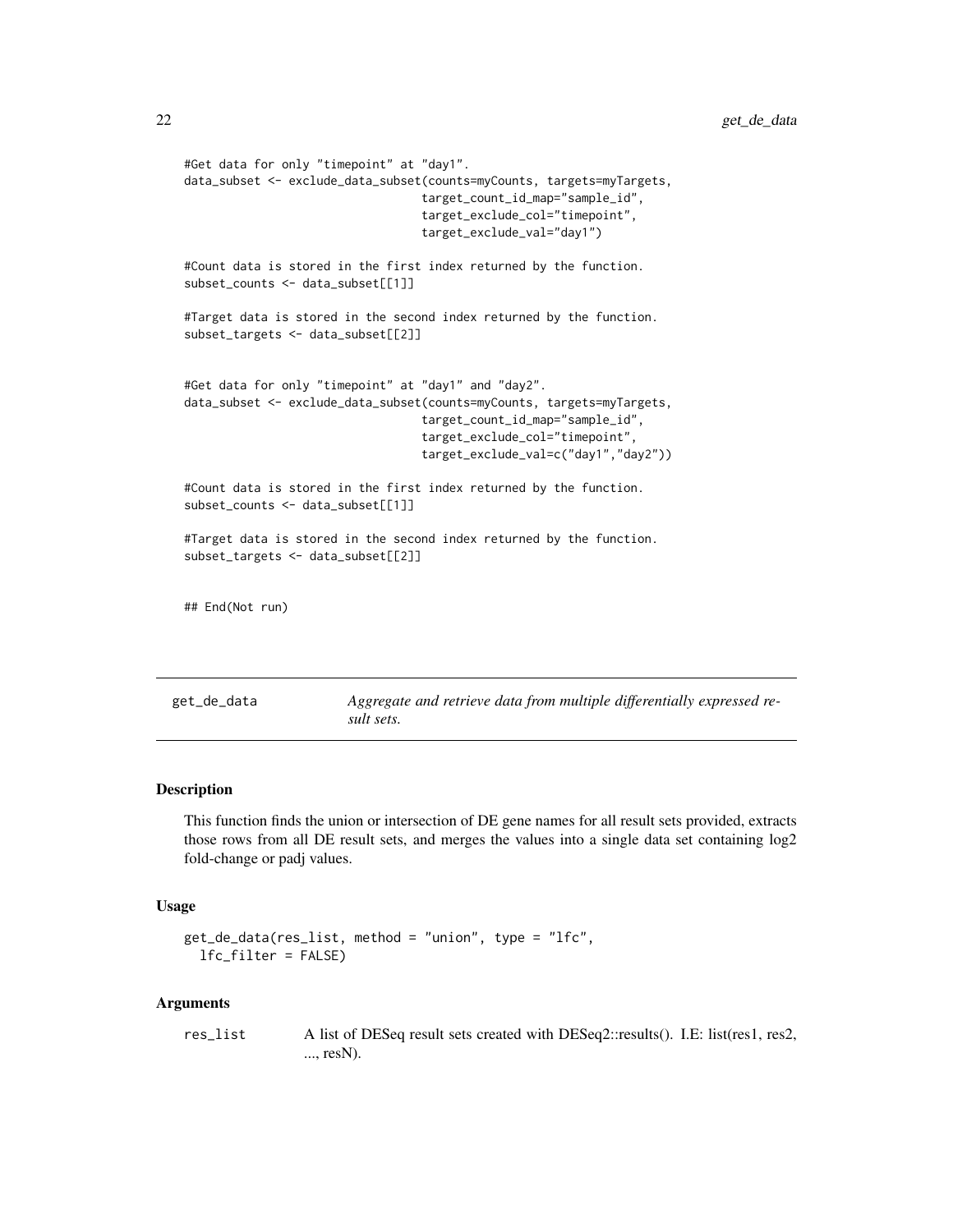<span id="page-22-0"></span>

| method     | Method for aggregating data. "union" will gather expression data for all samples<br>in results list when a gene is differentially expressed in at least one sample. "in-<br>tersection" will gather expression data only for genes that are DE in all samples<br>of the result list. |
|------------|--------------------------------------------------------------------------------------------------------------------------------------------------------------------------------------------------------------------------------------------------------------------------------------|
| type       | Type of data to retrieve. Options are "Ifc" (log2foldchange) and "padj" (adjusted<br>p-value).                                                                                                                                                                                       |
| lfc filter | Filter genes based on a minimum log fold-change as initialized in init cutoffs().<br>Boolean. Default=FALSE.                                                                                                                                                                         |

#### Value

Returns the aggregated data frame containing fold-change or p-values for the provided result sets.

#### See Also

[init\\_cutoffs](#page-23-2)

#### Examples

## Not run:

```
#Prepare a result list for aggregation.
res.day1 <- results(dds, contrast=c("Condition_Time", "day1_disease", "day1_control"))
res.day2 <- results(dds, contrast=c("Condition_Time", "day2_disease", "day2_control"))
res.day3 <- results(dds, contrast=c("Condition_Time", "day3_disease", "day3_control"))
myResList <- list(res.day1, res.day2, res.day3)
```
#### /\*

```
* Data for all result sets will be included for each gene if that gene was found to be
* differentially expressed in at least one of the provided result sets.
* Filter based on a minimum fold-change.
*/
aggregated_lfc_union <- get_de_data(res_list=myResList, method="union",
                                     type="lfc", lfc_filter=TRUE)
aggregated_pval_union <- get_de_data(res_list=myResList, method="union",
                                     type="padj", lfc_filter=TRUE)
```
#### /\*

\* Data for all result sets will be included for each gene only if that gene was found to \* be differentially expressed in all provided result sets. Do not apply a fold-change filter. \* Significance is determined only by p-value threshold. \*/ aggregated\_lfc\_intersect <- get\_de\_data(res\_list=myResList, method="intersection", type="lfc", lfc\_filter=FALSE) aggregated\_pval\_intersect <- get\_de\_data(res\_list=myResList, method="intersection", type="padj", lfc\_filter=FALSE)

## End(Not run)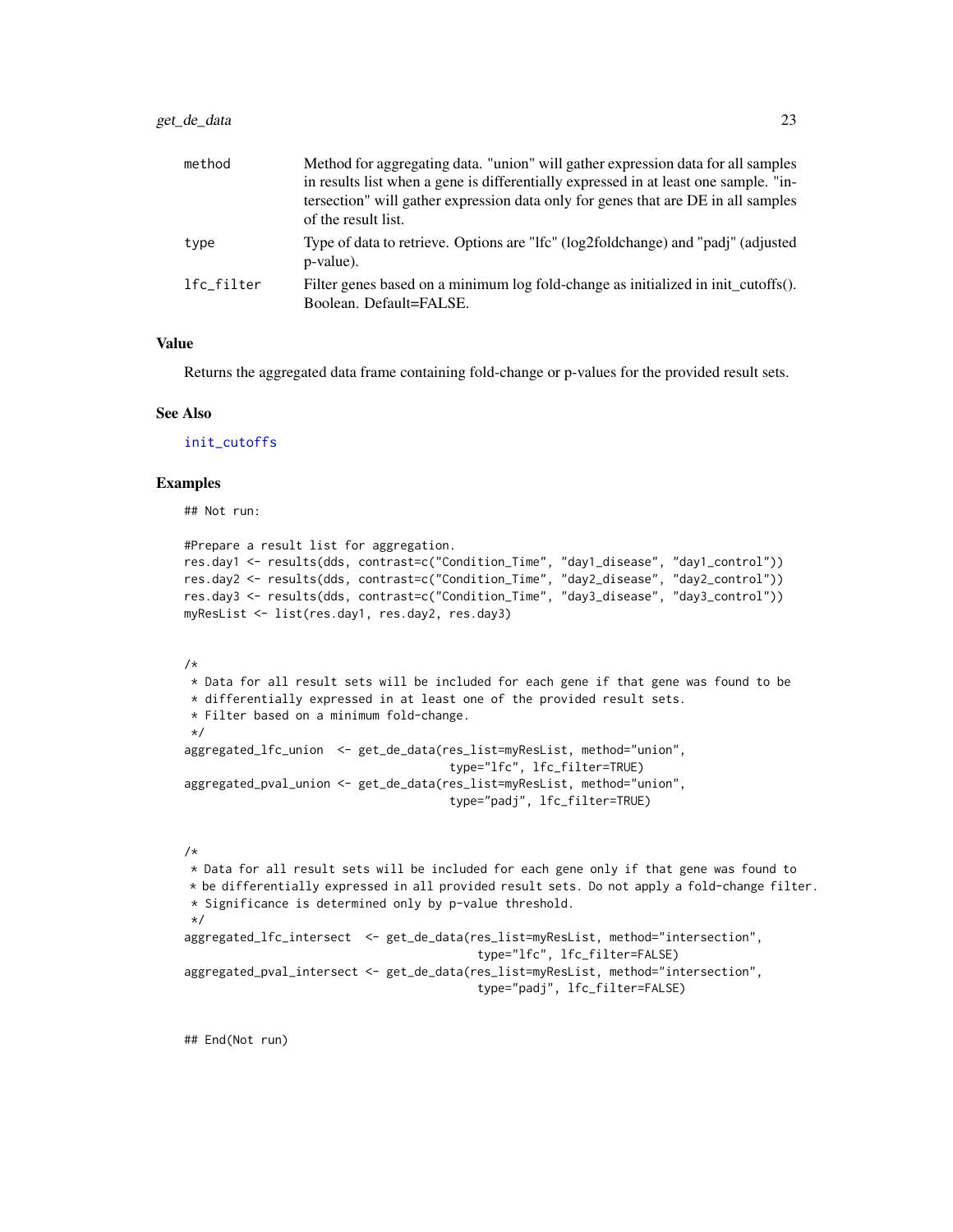#### Description

This function initializes the p-value cutoffs and log2foldChange values for most visualizations, filtering, and aggregation steps of this package. Significant differentially expressed genes will be initially determined based on the provided p-value cutoff and filtering, when appropriate, will generally be based on the provided log fold-change cutoff initialized by this function.

#### Usage

 $init\_cutoffs(p_signif = 0.05, 1fc_cut = 1)$ 

#### Arguments

| p_signif | P-value cutoff for determining DE genes. Default: 0.05 |
|----------|--------------------------------------------------------|
| lfc_cut  | Log2 fold-change cutoff. Default: 1                    |

#### Value

This function does not return a value.

#### Examples

## Not run:

init\_cutoffs(p\_signif=0.01, lfc\_cut=1.5)

## End(Not run)

<span id="page-23-1"></span>init\_data\_paths *Initialize data paths for count and target files.*

#### Description

This function initializes the paths to folders containing count and target data. This package assumes correspondence between count data column names and target data row names. In this package, metadata files are referred to as target data. Initialization by this function is required by most functions.

#### Usage

init\_data\_paths(count\_path, target\_path)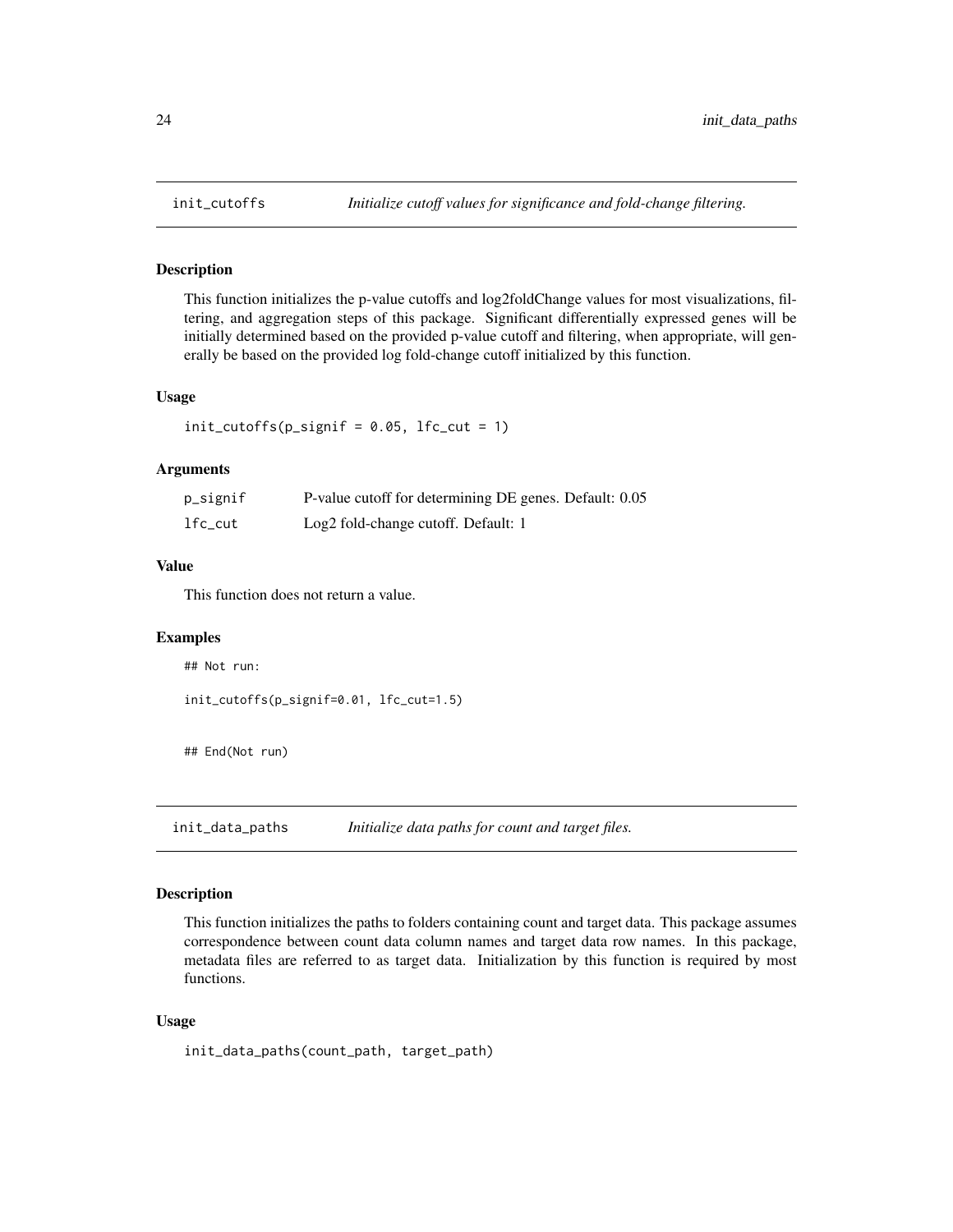#### <span id="page-24-0"></span>Arguments

| count_path  | Path to directory containing count data. Count data is assumed to be tab-delimited<br>text represent raw expression counts for each gene, with samples indicated by<br>column and genes identified by row. Column names in count data must corre-<br>spond to row names in target files.                |
|-------------|---------------------------------------------------------------------------------------------------------------------------------------------------------------------------------------------------------------------------------------------------------------------------------------------------------|
| target_path | Path to directory containing target data. Target data can be tab-delimited or<br>comma-separated text. Target rownames must correspond to count column names.<br>Additionally, any data can be included in target files to represent experimental<br>conditions or additional metadata for the project. |

#### Value

This function does not return a value.

#### See Also

[create\\_dir\\_struct](#page-1-1)

#### Examples

## Not run:

```
#Initialize paths to count and target file directories.
init_data_paths(count_path="/Users/adam/projects/ebola/counts/",
                target_path="/Users/adam/projects/ebola/")
```
## End(Not run)

<span id="page-24-1"></span>keep\_data\_subset *Select a subset of count and target data based on metadata annotation.*

#### Description

This function, given count data and target metadata, will return a subset of both count and target data including only data with values corresponding to selection parameters. For example, you can select count and target data for only timepoint "day1". Multiple valid keep selections can also be used.

#### Usage

```
keep_data_subset(counts, targets, target_count_id_map, target_keep_col,
  target_keep_val)
```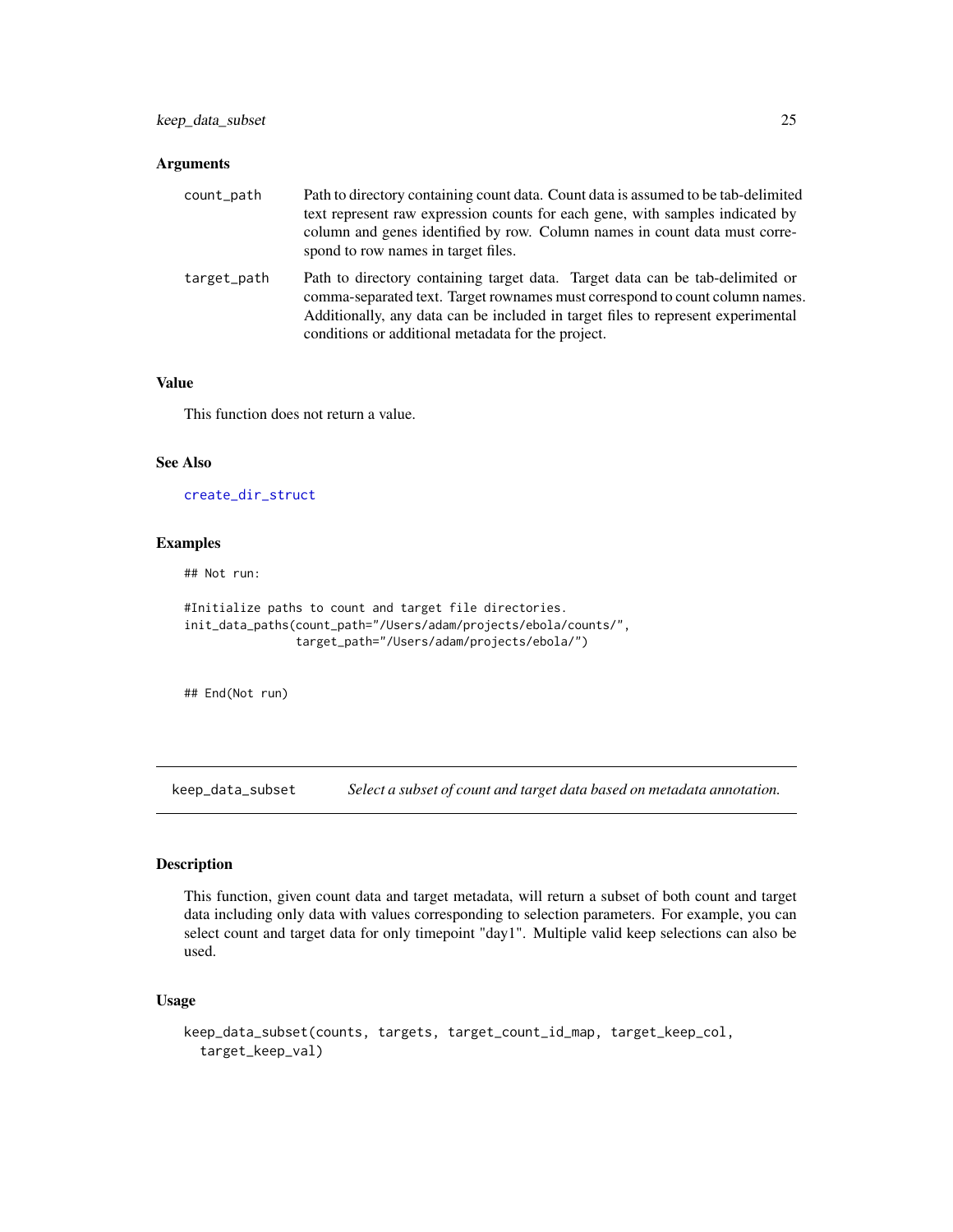#### <span id="page-25-0"></span>**Arguments**

| counts              | Count data as prepared with prep_counts().                                      |
|---------------------|---------------------------------------------------------------------------------|
| targets             | Target data as prepared with prep_targets().                                    |
| target_count_id_map |                                                                                 |
|                     | Column in targets file whose values corresponds with count data column ids.     |
| target_keep_col     |                                                                                 |
|                     | Column in target data to select values by. For instance, to select "day1" data  |
|                     | from the "timepoint" column, this argument should be "timepoint".               |
| target_keep_val     |                                                                                 |
|                     | Value from target_keep_col to keep in the subset data. For instance, to select  |
|                     | "day1" data from the "timepoint" column, this argument should be "day1". Mul-   |
|                     | tiple values can be selected by providing a concatenated set of values. I.E. To |
|                     | keep day1 and day2 data, this argument should be, c("day1","day2").             |
|                     |                                                                                 |

#### Value

This function returns count and target data based on the target\_keep\_col and target\_keep\_val parameters. Counts will be returned as the [[1]] index and target data will be returned as the [[2]] index.

#### See Also

[prep\\_counts](#page-36-1), [prep\\_targets](#page-38-1), [exclude\\_data\\_subset](#page-20-1)

#### Examples

## Not run:

```
myCounts <- prep_counts(count_input="master_count_data.txt", delim="t")
myTargets <- prep_targets(target_input="master_count_data.txt", delim="t")
```

```
#Get data for only "timepoint" at "day1".
data_subset <- keep_data_subset(counts=myCounts, targets=myTargets,
                                  target_count_id_map="sample_id",
                                  target_keep_col="timepoint",
                                  target_keep_val="day1")
```
#Count data is stored in the first index returned by the function. subset\_counts <- data\_subset[[1]]

```
#Target data is stored in the second index returned by the function.
subset_targets <- data_subset[[2]]
```

```
#Get data for only "timepoint" at "day1" and "day2".
data_subset <- keep_data_subset(counts=myCounts, targets=myTargets,
                                  target_count_id_map="sample_id",
                                  target_keep_col="timepoint",
                                  target_keep_val=c("day1","day2"))
```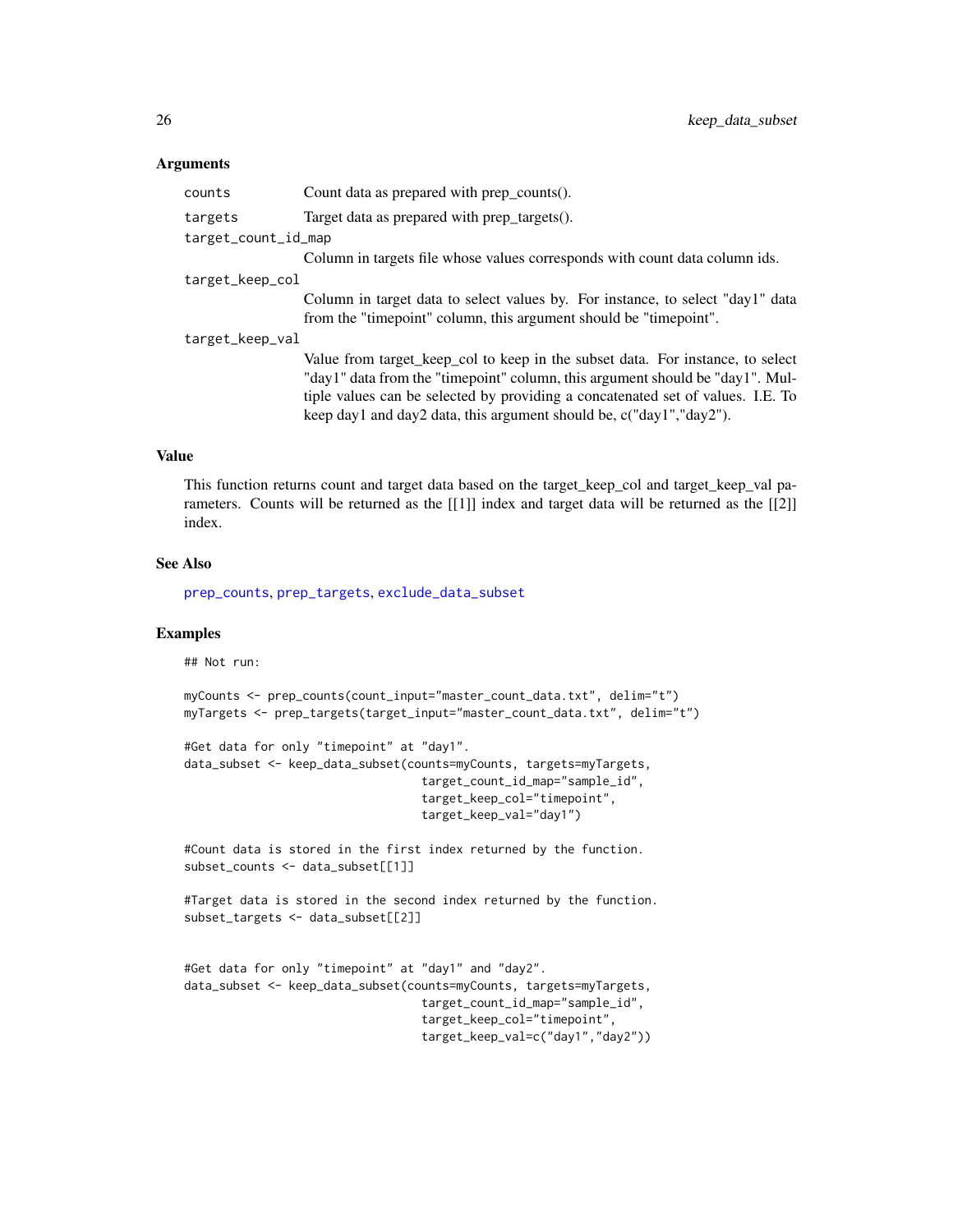<span id="page-26-0"></span>#Count data is stored in the first index returned by the function. subset\_counts <- data\_subset[[1]] #Target data is stored in the second index returned by the function. subset\_targets <- data\_subset[[2]] ## End(Not run)

make\_composite\_field *Create a composite metadata field by merging existing data.*

#### Description

This function, given target metadata, will create a new composite column based on two or more existing columns in the target data. The new field will be named based on the merged fields and will be delimited using the "\_" character. Requires that target data has been prepared with prep\_targets().

#### Usage

```
make_composite_field(merge_fields)
```
#### Arguments

| merge_fields | Column names in targets data to be included in the new composite column. |
|--------------|--------------------------------------------------------------------------|
|              | Should be provided as a set of strings. I.E. c("field1","field2").       |

#### Value

This function returns target data containing the newly created composite field.

#### See Also

[prep\\_targets](#page-38-1)

#### Examples

## Not run:

```
myCounts <- prep_counts(count_input="master_count_data.txt", delim="t")
myTargets <- prep_targets(target_input="master_count_data.txt", delim="t")
```

```
#Create a composite field based on "treatment" and "time" fields.
myTargets <- make_composite_field(targets=myTargets,
                                  merge_fields=c("treatment","time"))
```
#Create a composite field based on "treatment", "time", and "patientID" fields. myTargets <- make\_composite\_field(targets=myTargets,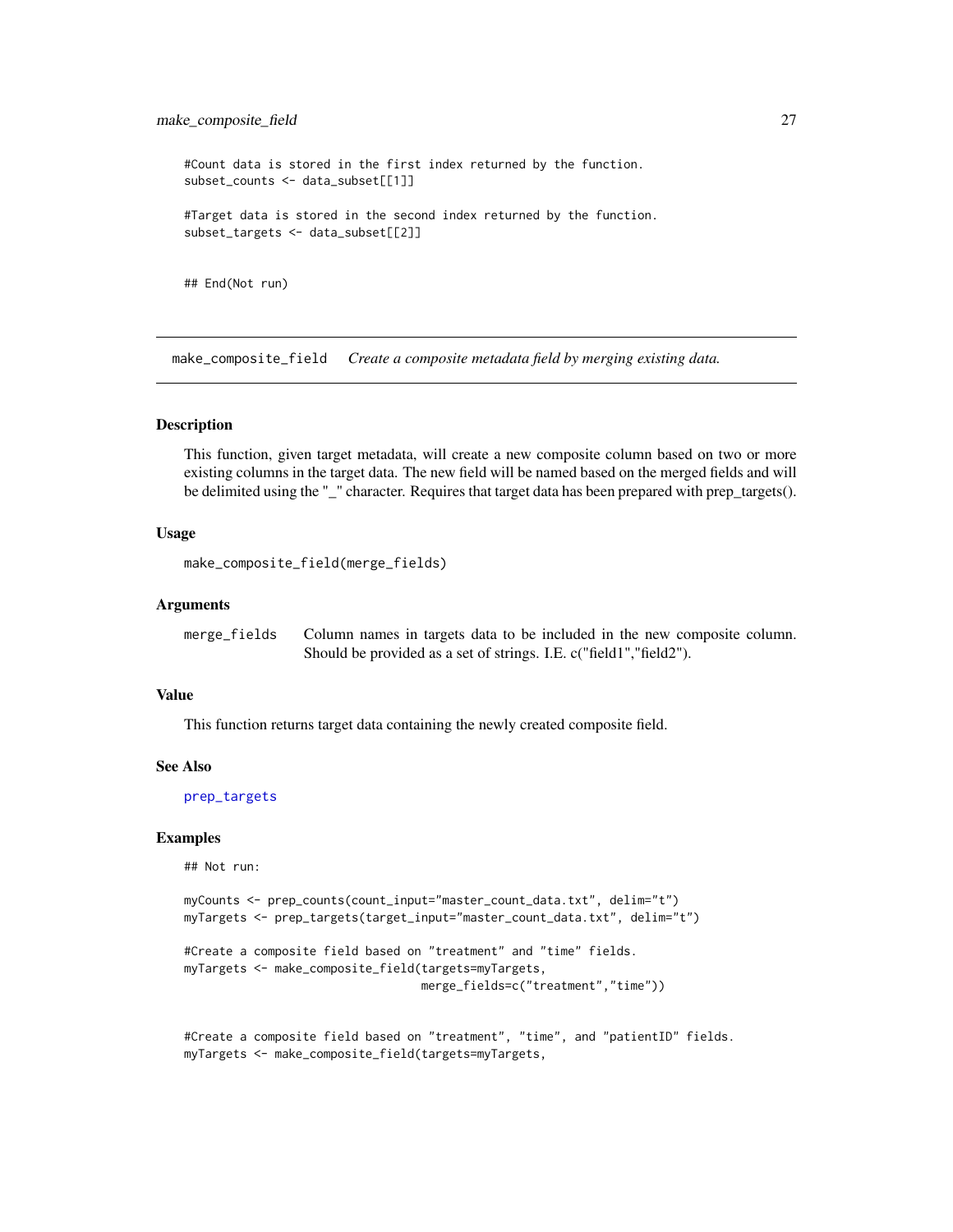merge\_fields=c("treatment","time","patientID"))

<span id="page-27-0"></span>## End(Not run)

plot\_dendro *Create dendrograms based on hierarchical clustering.*

#### **Description**

This function plots a dendrogram for the dataset as a whole using hierarchical clustering. Metadata can be applied to the dendrogram to examine how data cluster by different conditions. By examining how data cluster, it is possible to identify patterns in the data and batch effects. For example, creating a dendrogram that is grouped by the "case" condition in a case vs control experiment, it would be possible to identify a strong effect in the overall dataset between the case and control condition if most of the "case" conditions clustered strongly together. Batch effects can also be identified in this way. For instance, if samples were prepared at two different locations and this information was incorporated into the metadata as a "batch" column, visualizing the data based on batch data could indicate whether or not differences in the data are due to differences in the sample prep location, rather than due to a biological effect, depending on how strongly the batches cluster.

#### Usage

```
plot_dendro(filename = "dendro_plot.pdf", id_field, groupBy)
```
#### Arguments

| filename | Filename for output plot. Valid extensions are ".pdf" and ".png". File generation<br>can be turned off using set_output_mode("screen"). Output will be written to<br>/dendrograms/ directory. |
|----------|-----------------------------------------------------------------------------------------------------------------------------------------------------------------------------------------------|
| id_field | The unique sample ID field for your data. Should correspond to a column in<br>targets data.                                                                                                   |
| groupBy  | A field in target meta data that you wish to cluster data by.                                                                                                                                 |

#### Value

This function does not return a value.

#### Examples

## Not run:

#Plot a dendrogram based on an "infection" metadata field. plot\_dendro(filename="infection\_dendro.pdf", "sample\_id", "infection")

#Plot a dendrogram based on an "batch" metadata field. plot\_dendro(filename="batch\_dendro.pdf", "sample\_id", "batch")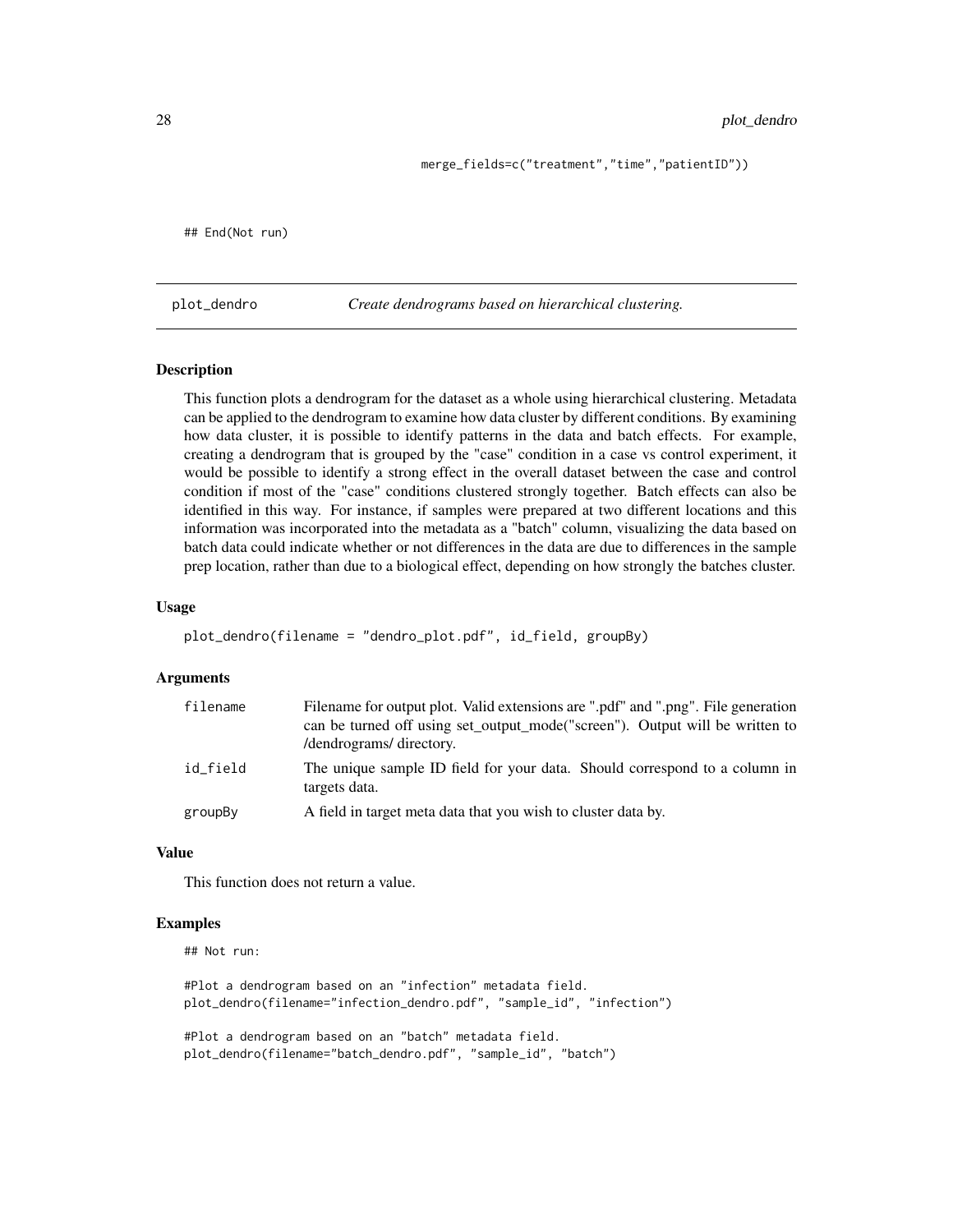```
## End(Not run)
```
<span id="page-28-1"></span>plot\_euclid\_dist *Visualize the Euclidian distances between samples.*

#### Description

This function computes and plots sample Euclidian distances in a symmetrical heatmap. This visualization can be used to examine overall similarity between samples and whether or not data are behaving as expected based on the experimental design. This view can also be used to identify potential outlying samples.

#### Usage

```
plot_euclid_dist(row_labels, filename = "euclidian_distance.pdf",
  theme = 1, returnData = FALSE)
```
#### Arguments

| row_labels | Row labels for samples. This value should correspond to a column in the target<br>data and will be used to label each row in the heatmap. Viewing the plot in the<br>context of different metadata makes it possible to search for outliers and batch<br>effects, in addition to whether or not the data behave as intended. String. |
|------------|--------------------------------------------------------------------------------------------------------------------------------------------------------------------------------------------------------------------------------------------------------------------------------------------------------------------------------------|
| filename   | -Output filename in string format. Valid formats are .pdf and .png. File genera-<br>tion can be turned off using set_output_mode("screen"). Output will be written<br>to the /sample distance/euclidian/ directory.                                                                                                                  |
| theme      | Determines color scheme used for this plot. Valid options are integers, 1-6.                                                                                                                                                                                                                                                         |
| returnData | Boolean. Determines if this visualization should return data used to generate the<br>visualization. Default=FALSE.                                                                                                                                                                                                                   |

#### Value

If returnData is true, this function will return the sample distance matrix of euclidian distance measurements between samples.

#### See Also

[plot\\_poisson\\_dist](#page-34-1)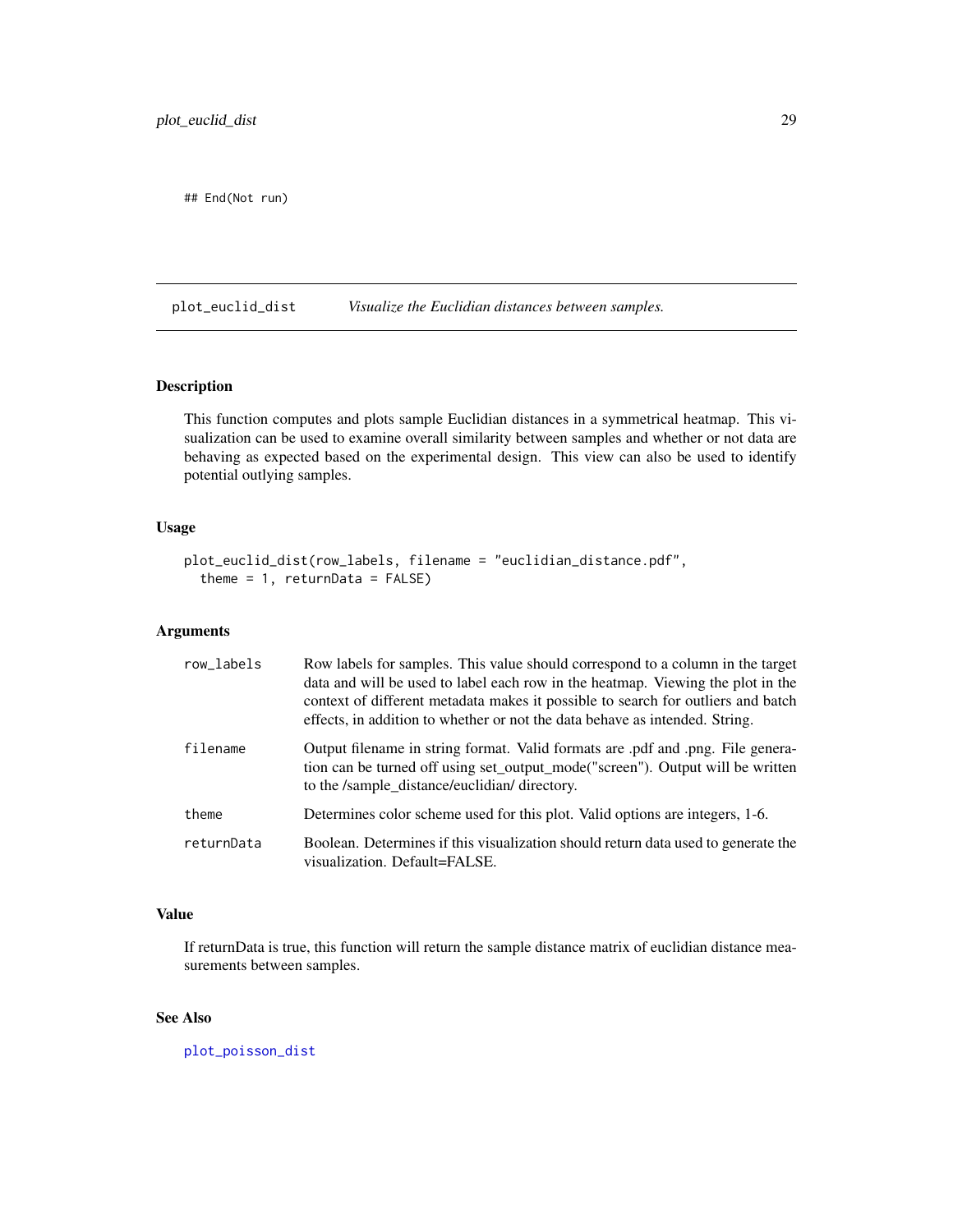#### Examples

## Not run:

```
#Visualize Euclidian distances of all samples using "SampleID" target data as labels.
plot_euclid_dist("SampleID", filename="euclidian_distance.pdf",
                   theme=2, returnData=FALSE)
#Visualize Euclidian distances of all samples using "timepoint" target data as labels.
#Store the resulting distance matrix data.
distMatrix <- plot_euclid_dist("timepoint", filename="euclidian_distance.pdf",
                                 theme=2, returnData=TRUE)
```
## End(Not run)

plot\_gene *Visualize the expression of a specific gene with regard to metadata grouping.*

#### Description

This function generates a box plot to display the expression of an individual gene with regard to a specified grouping that can be based on any data that exists in the targets file. For example, a plot could be created to view the expression of a gene as a function of different time points or experimental conditions.

#### Usage

```
plot_gene(filename = "gene_plot.pdf", gene_name, groupBy, theme = 1,
  returnData = FALSE)
```

| filename   | Filename for output plot. Valid extensions are ".pdf" and ".png". File generation<br>can be turned off using set_output_mode("screen"). Output will be written to the<br>/geneplots/ directory.                                                                                                                   |
|------------|-------------------------------------------------------------------------------------------------------------------------------------------------------------------------------------------------------------------------------------------------------------------------------------------------------------------|
| gene_name  | The name of the gene to create boxplot for. Must match a rowname in count<br>data. String.                                                                                                                                                                                                                        |
| groupBy    | The group from target data that should be used to split data. Must match a<br>rowname in count data. I.E. "Timepoint" or "Infection". String. If only two<br>groups are present in this variable a wilcox test will be performed between the<br>two groups and the p-value will be displayed on the plot as well. |
| theme      | Theme for the layout and color scheme for the plot. Valid selections are integers<br>between 1-6.                                                                                                                                                                                                                 |
| returnData | Boolean. Determines if this visualization should return data used to generate the<br>visualization. Default=FALSE.                                                                                                                                                                                                |

<span id="page-29-0"></span>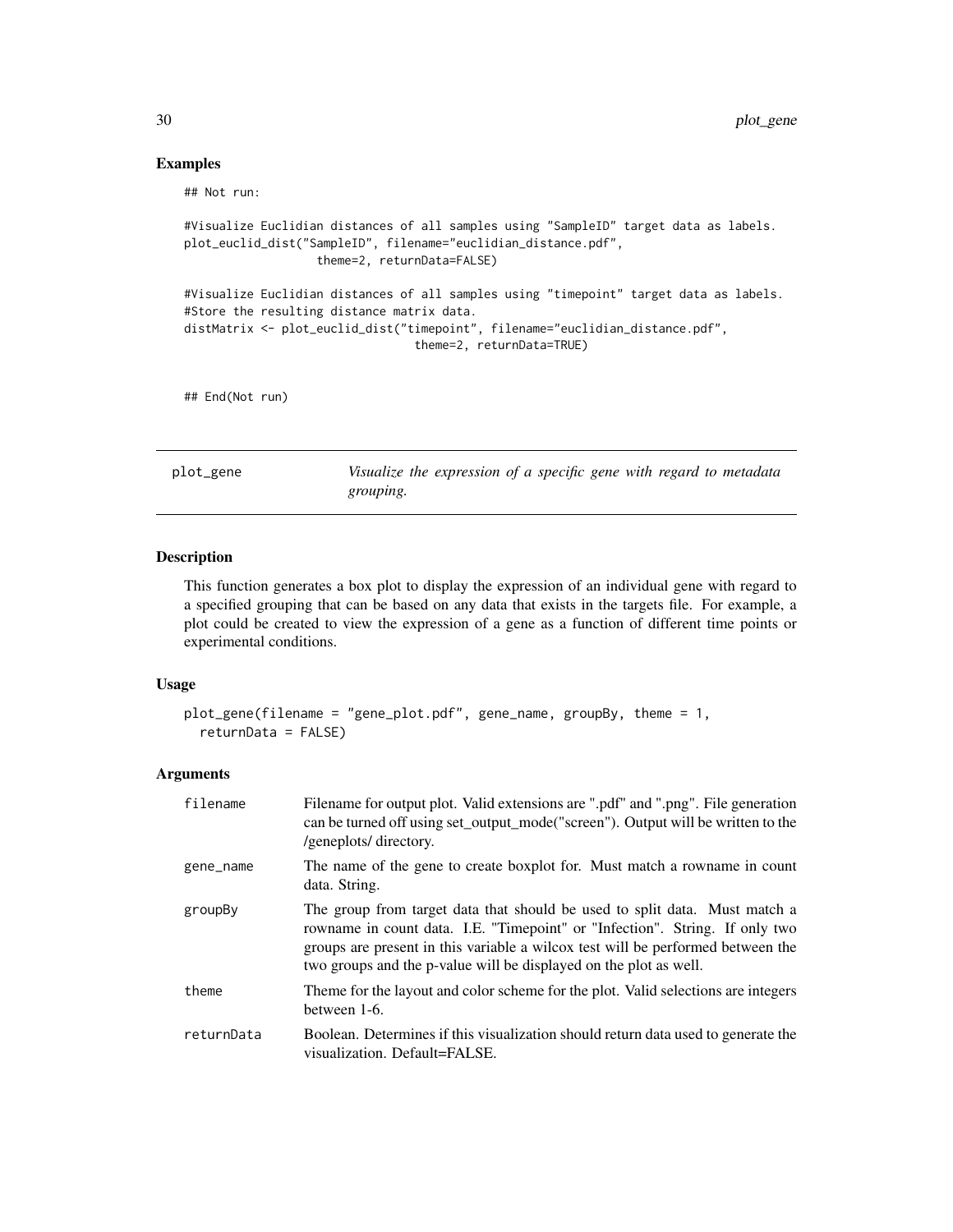#### <span id="page-30-0"></span>Value

If returnData is true, this function will return the long-form table of expression containing sample names, categorical grouping, and sample IDs.

#### Examples

```
## Not run:
#Plot the CAPS12 gene for each time point.
plot_gene(filename="CAPS12_time_plot.pdf", gene_name="CAPS12",
          groupBy="Time", theme=1, returnData=FALSE)
#Plot the METTL25 gene for each "response" group. Store the long-form data table.
mettl25_dat <- plot_gene(filename="METTL25_time_plot.pdf", gene_name="METTL25",
                          groupBy="response", theme=2, returnData=TRUE)
## End(Not run)
```
plot\_group\_stats *Visualize overall data set as a function of a metadata grouping.*

#### **Description**

This function plots groupwise expression as with regard to a specified target data grouping. This function can be used to visualize the overall data set according to metadata grouping. For instance, overall expression at different timepoints can be viewed, or infected vs control expression levels can be plotted. This visualization is also ideal for examining the impact of normalization or filtering.

#### Usage

```
plot_group_stats(filename = "group_stats_plot.pdf", id_field, groupBy,
 normalized = TRUE, theme = 1, returnData = FALSE)
```

| filename   | Filename for output plot. Valid extensions are ".pdf" and ".png". File generation<br>can be turned off using set_output_mode("screen"). Output will be written to the<br>/group_stats/ directory. |
|------------|---------------------------------------------------------------------------------------------------------------------------------------------------------------------------------------------------|
| id field   | The unique ID field for this data set. Should be the field that corresponds to<br>count column names and target rownames.                                                                         |
| groupBy    | The field by which to group samples in the boxplot. I.E. "time"                                                                                                                                   |
| normalized | Toggles between whether normalized or non-normalized data should be used.<br>Boolean. Default=TRUE.                                                                                               |
| theme      | Theme for the layout and color scheme for the plot. Valid selections are integers<br>between 1-6.                                                                                                 |
| returnData | Boolean. Determines if this visualization should return data used to generate the<br>visualization. Default=FALSE.                                                                                |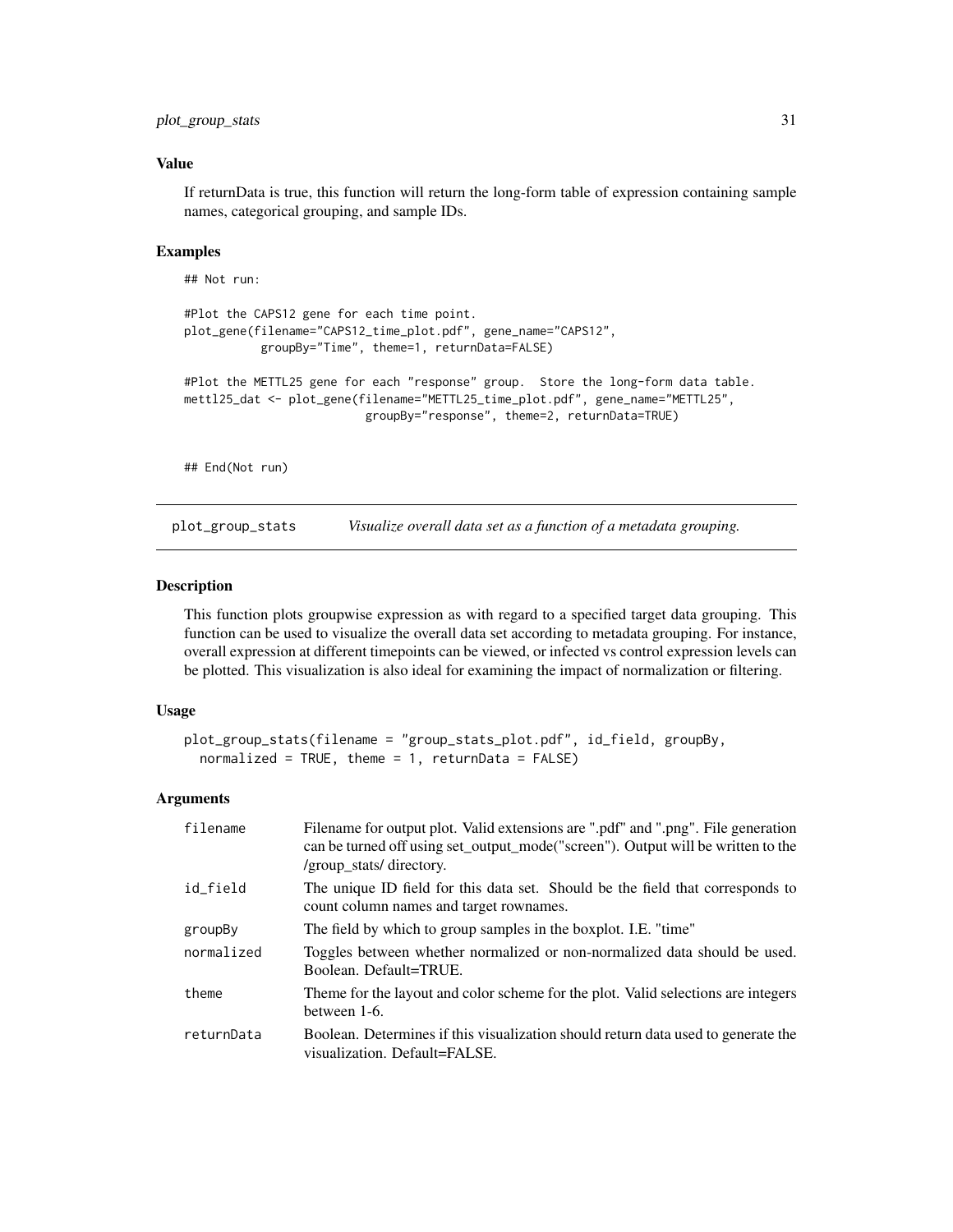#### <span id="page-31-0"></span>Value

If returnData is true, this function will return the long-form table of expression containing categorical grouping, and sample IDs, log fold-change, and gene name.

#### Examples

## Not run:

```
#Plot the overall data set expression levels grouped by time.
plot_group_stats("group_stats_plot.pdf", "SampleID", groupBy="Time",
                  normalized=TRUE, theme=1, returnData=FALSE)
```
## End(Not run)

<span id="page-31-1"></span>plot\_mds *Visualize multi-dimensional scaled data for all samples, with groupwise metadata incorporated as colors and shapes.*

#### **Description**

This function performs multi-dimensional scaling (MDS) on data to visualize levels of similarity between individual samples. Colors and shape variables can be specified according to available metadata, making it possible to identify patterns in the data based on groups. For instance, by coloring data points based on "Infected/Non-infected" groups, and drawing data point shapes based on time point, it is possible to view the differences between infected and non-infected samples across multiple time points.

#### Usage

```
plot_mds(filename = "mds_plot.pdf", color_var, shape_var = "none",
  showConf = TRUE, theme = 1, customLabels = FALSE,
  returnData = FALSE)
```

| filename  | Filename for output plot. Valid extensions are ".pdf" and ".png". File generation<br>for plot file can be turned off using set_output_mode("screen"). Output will be<br>written to the /MDS/standard/ directory. |
|-----------|------------------------------------------------------------------------------------------------------------------------------------------------------------------------------------------------------------------|
| color_var | The group from target data that should be indicated by color. Any column of<br>metadata can be used, regardless of experimental design.                                                                          |
| shape_var | The group from target data that should be indicated by shape. Any column<br>of metadata can be used, regardless of experimental design. (Optional). De-<br>$fault="none$ ".                                      |
| showConf  | Boolean. Draw an ellipsis representing the 95 percent confidence interval around<br>each group. Default: TRUE                                                                                                    |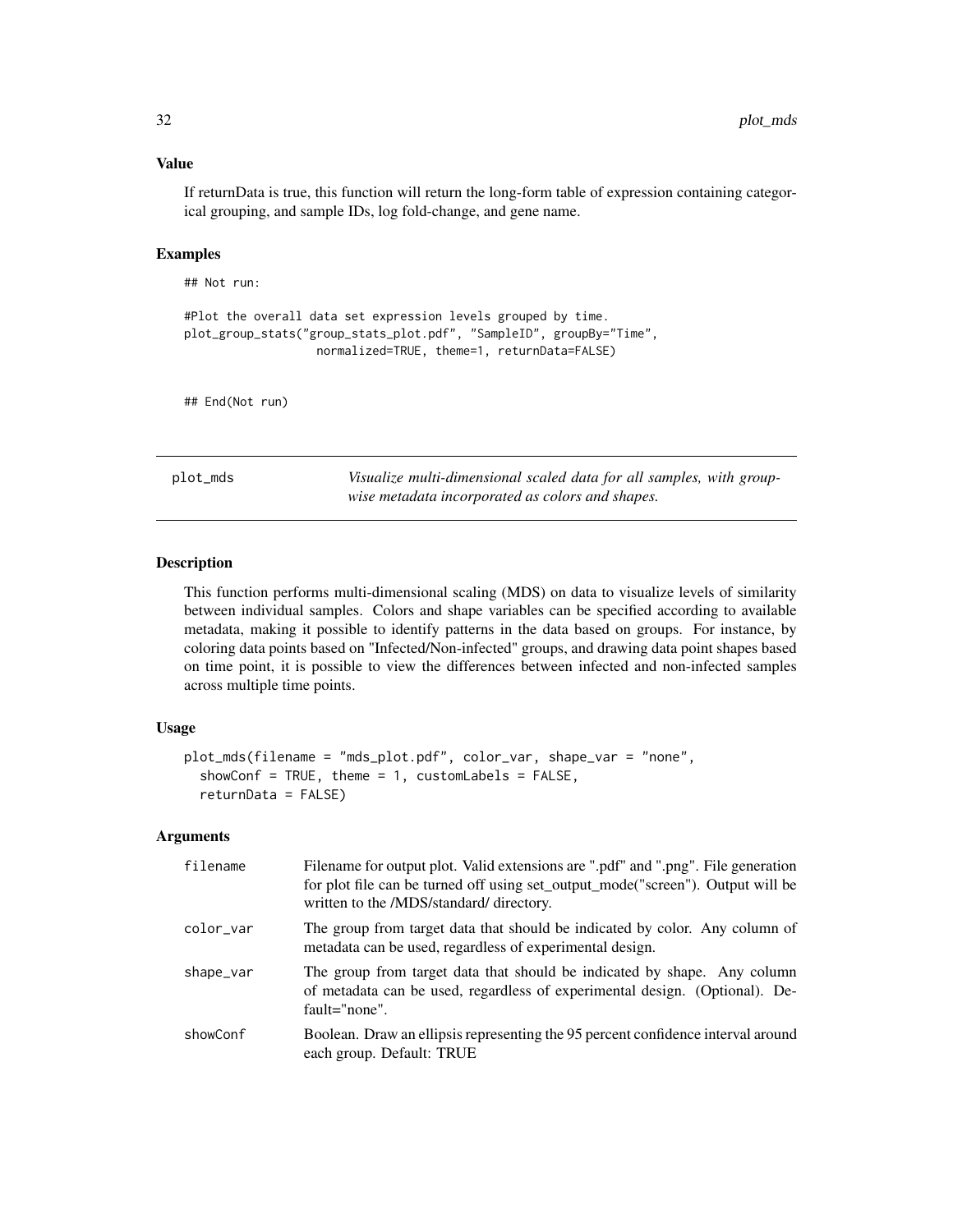#### <span id="page-32-0"></span>plot\_mds\_hulls 33

| theme        | Theme for the layout and color scheme for the MDS plot. Valid selections are<br>integers between 1-6.   |
|--------------|---------------------------------------------------------------------------------------------------------|
| customLabels | If custom Labels is set to TRUE, the user will be prompted to provide a custom<br>label for each label. |
| returnData   | If this value is true, this function will return a sample distance matrix. Default:<br><b>FALSE</b>     |

#### Value

If returnData is true, this function will return a matrix containing sample distances computed to create the MDS plot.

#### See Also

[plot\\_mds\\_hulls](#page-32-1)

#### Examples

## Not run: #These examples assume "Time" and "Infection" columns exist in target metadata. #Make a MDS plot showing all samples, colored based on time point. plot\_mds(filename="mds\_plot.pdf", color\_var="Time", shape\_var="none", theme=1, returnData=FALSE) #Make a MDS plot, colored based on time point with shapes based on infection. plot\_mds(filename="mds\_plot.pdf", color\_var="Time", shape\_var="Infection", theme=2, returnData=FALSE) ## End(Not run)

<span id="page-32-1"></span>plot\_mds\_hulls *Visualize multi-dimensional scaled data for all samples, with groupwise metadata incorporated as colors, shapes, and convex hulls.*

#### Description

This function performs multi-dimensional scaling (MDS) on data to visualize levels of similarity between individual samples. Distance measurements can be calculated based only on the differentially expressed genes for each sample. Colors and shape variables can be specified according to available metadata, making it possible to identify patterns in the data based on groups. Additionally, convex hulls are computed and drawn indicating the overall clustering range of samples in a group-wise manner.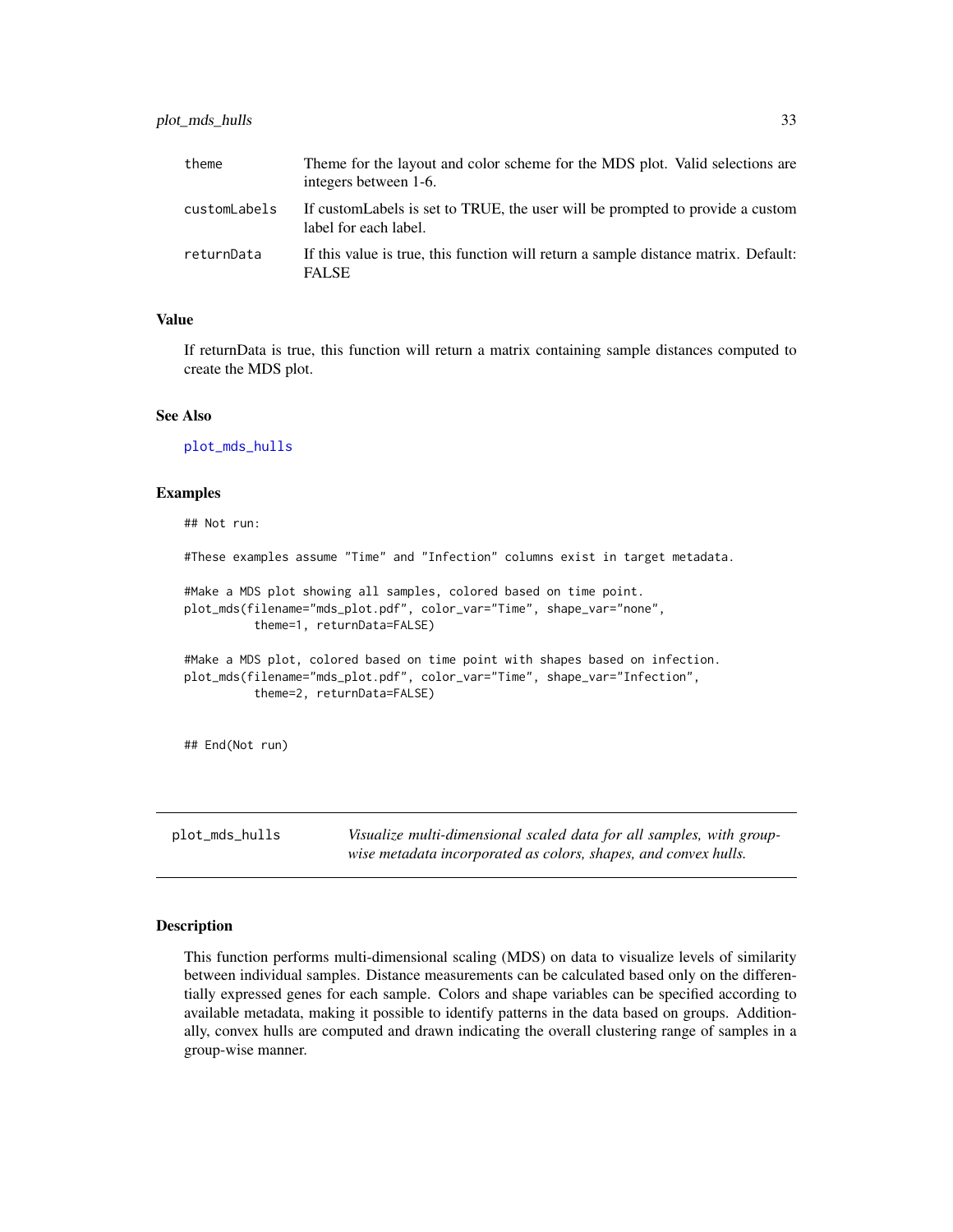#### Usage

```
plot_mds_hulls(filename = "mds_hulls_plot.pdf", color_var,
  shape_var = "none", deOnly = FALSE, showLabel = FALSE,
 hullType = "solid", exclude_data = FALSE, idCol = "",
 excludeCol = "", excludeName = "", theme = 1,
 customLabels = FALSE, returnData = FALSE)
```
### Arguments

| filename     | Filename for output plot. Valid extensions are ".pdf" and ".png". File generation<br>for plot file can be turned off using set_output_mode("screen"). Output will be<br>written to the /MDS/hulls/ directory.                                                                                                                                                                                                                                |
|--------------|----------------------------------------------------------------------------------------------------------------------------------------------------------------------------------------------------------------------------------------------------------------------------------------------------------------------------------------------------------------------------------------------------------------------------------------------|
| color_var    | The group from target data that should be indicated by color. Any column of<br>metadata can be used, regardless of experimental design. String.                                                                                                                                                                                                                                                                                              |
| shape_var    | The group from target data that should be indicated by shape. Any column<br>of metadata can be used, regardless of experimental design. String. Optional.<br>Default="none".                                                                                                                                                                                                                                                                 |
| de0nly       | Use only DE genes when computing the plot. Requires that create_master_res()<br>be run first. Boolean.                                                                                                                                                                                                                                                                                                                                       |
| showLabel    | Show labels indicating sample identifiers on the plot. Boolean. Default=FALSE.                                                                                                                                                                                                                                                                                                                                                               |
| hullType     | Determines hull type, either "solid" or "outline". Solid hulls are partially trans-<br>parent overlaying polygons. Outline hulls trace an outline along the outermost<br>distant samples of each group. Default="solid".                                                                                                                                                                                                                     |
| exclude_data | Exclude some subset of data from this plot. If this is TRUE, three additional<br>parameters must be provided: idCol, excludeCol, and excludeName. These will<br>then be used to subset the data for the MDS as desired. For example, it is pos-<br>sible to remove "Day1" data from your "Timepoint" field, or "Control_Sample"<br>from your condition field. I.E. Remove control samples from the visualization.<br>Logical. Default=FALSE. |
| idCol        | Required only if exclude_data is TRUE. The ID column in target data that cor-<br>responds to column names in count data.                                                                                                                                                                                                                                                                                                                     |
| excludeCol   | Required only if exclude_data is TRUE. The field from which exclusion criteria<br>will be determined. Must match a column name from target data.                                                                                                                                                                                                                                                                                             |
| excludeName  | Required only if exclude_data is TRUE. Value to exclude from the data based<br>on the excludeCol. Must match a level in the excludeCol.                                                                                                                                                                                                                                                                                                      |
| theme        | Theme for the layout and color scheme for the MDS plot. Valid selections are<br>integers between 1-6.                                                                                                                                                                                                                                                                                                                                        |
| customLabels | If customLabels is set to TRUE, the user will be prompted to provide a custom<br>label for each label.                                                                                                                                                                                                                                                                                                                                       |
| returnData   | If this value is true, this function will return a sample distance matrix. Default:<br><b>FALSE</b>                                                                                                                                                                                                                                                                                                                                          |

#### Value

If returnData is true, this function will return a matrix containing sample distances computed to create the MDS plot.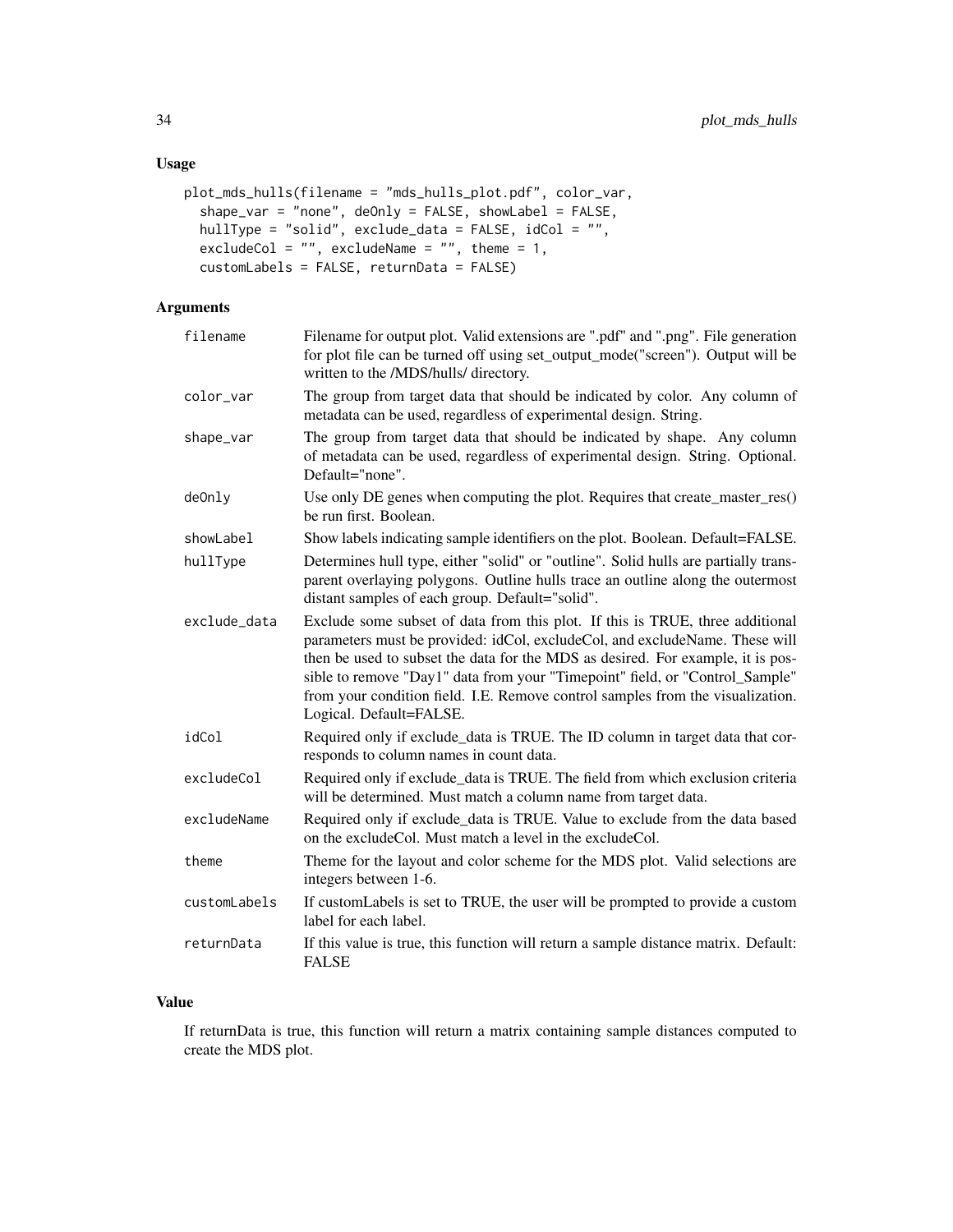<span id="page-34-0"></span>plot\_poisson\_dist 35

#### See Also

[plot\\_mds](#page-31-1)

#### Examples

```
## Not run:
#These examples assume "Time", "Infection", and sampleType columns exist in target metadata.
 /*
 * Create a MDS plot with convex hulls drawn based on "Time" metadata.
 * Shapes are based on "Infection". Compute based on data from all genes.
 \star/plot_mds_hulls("mds_hull_plot.pdf", "Time", "Infection",
                deOnly=FALSE, showLabel=FALSE, hullType="solid",
                theme=1)
 /*
 * Create a MDS plot with convex hulls drawn based on "Time" metadata.
 * Shapes are based on "Infection". Compute based on data from only
 * differentailly expressed genes. Hulls drawn only as outlines.
  */
plot_mds_hulls("mds_hull_deOnly_plot.pdf", "Time", "Infection",
                deOnly=TRUE, showLabel=FALSE, hullType="outline",
                theme=2)
 /*
 * Create a MDS plot with convex hulls drawn based on "Time" metadata.
 * Shapes are based on "Infection". Compute based on data from only
 * differentailly expressed genes. Do not show samples labeled
 * as "mock" from "sampleType" column of target metadata.
 */
plot_mds_hulls("mds_hull_deOnly_plot.pdf", "Time", "Infection",
                deOnly=TRUE, showLabel=FALSE, hullType="outline",
                exclude_data=TRUE, idCol="sampleID",
                excludeCol="sampleType", excludeName="mock"
                theme=4)
## End(Not run)
```
<span id="page-34-1"></span>plot\_poisson\_dist *Visualize the poisson distances between samples.*

#### Description

This function computes and plots sample poisson distances in a symmetrical heatmap. This visualization can be used to examine overall similarity between samples and whether or not data are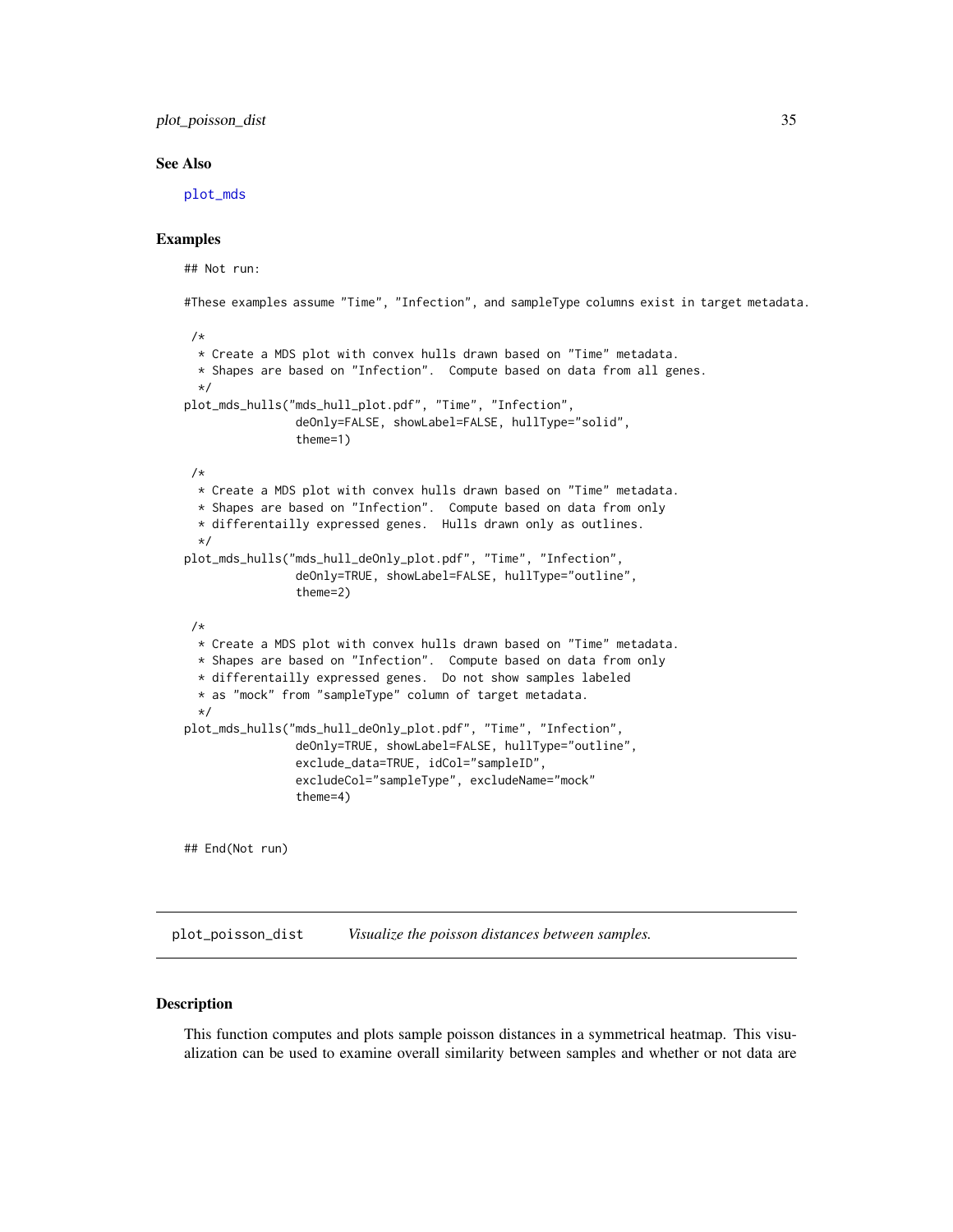behaving as expected based on the experimental design. Unlike Euclidian distance, poisson distance calculation takes into account variation between sample counts when calculating distances. This view can also be used to identify potential outlying samples.

#### Usage

```
plot_poisson_dist(row_labels, filename = "poisson_distance.pdf",
  theme = 1, returnData = FALSE)
```
#### Arguments

| row_labels | Row labels for samples. This value should correspond to a column in the target<br>data and will be used to label each row in the heatmap. Viewing the plot in the<br>context of different metadata makes it possible to search for outliers and batch<br>effects, in addition to whether or not the data behave as intended. String. |
|------------|--------------------------------------------------------------------------------------------------------------------------------------------------------------------------------------------------------------------------------------------------------------------------------------------------------------------------------------|
| filename   | Output filename in string format. Valid formats are pdf and png. File genera-<br>tion can be turned off using set_output_mode("screen"). Output will be written<br>to the /sample distance/poisson/directory.                                                                                                                        |
| theme      | Determines color scheme used for this plot. Valid options are integers, 1-6.                                                                                                                                                                                                                                                         |
| returnData | Boolean. Determines if this visualization should return data used to generate the<br>visualization. Default=FALSE.                                                                                                                                                                                                                   |

#### Value

If returnData is true, this function will return the sample distance matrix of poisson distance measurements between samples.

#### See Also

[plot\\_euclid\\_dist](#page-28-1)

#### Examples

## Not run:

```
#Visualize Euclidian distances of all samples using "SampleID" target data as labels.
plot_poisson_dist("SampleID", filename="poisson_distance.pdf", theme=2, returnData=FALSE)
#Visualize Euclidian distances of all samples using "timepoint" target data as labels.
#Store the resulting distance matrix data.
distMatrix <- plot_poisson_dist("timepoint", filename="poisson_distance.pdf",
                                 theme=2, returnData=TRUE)
```
## End(Not run)

<span id="page-35-0"></span>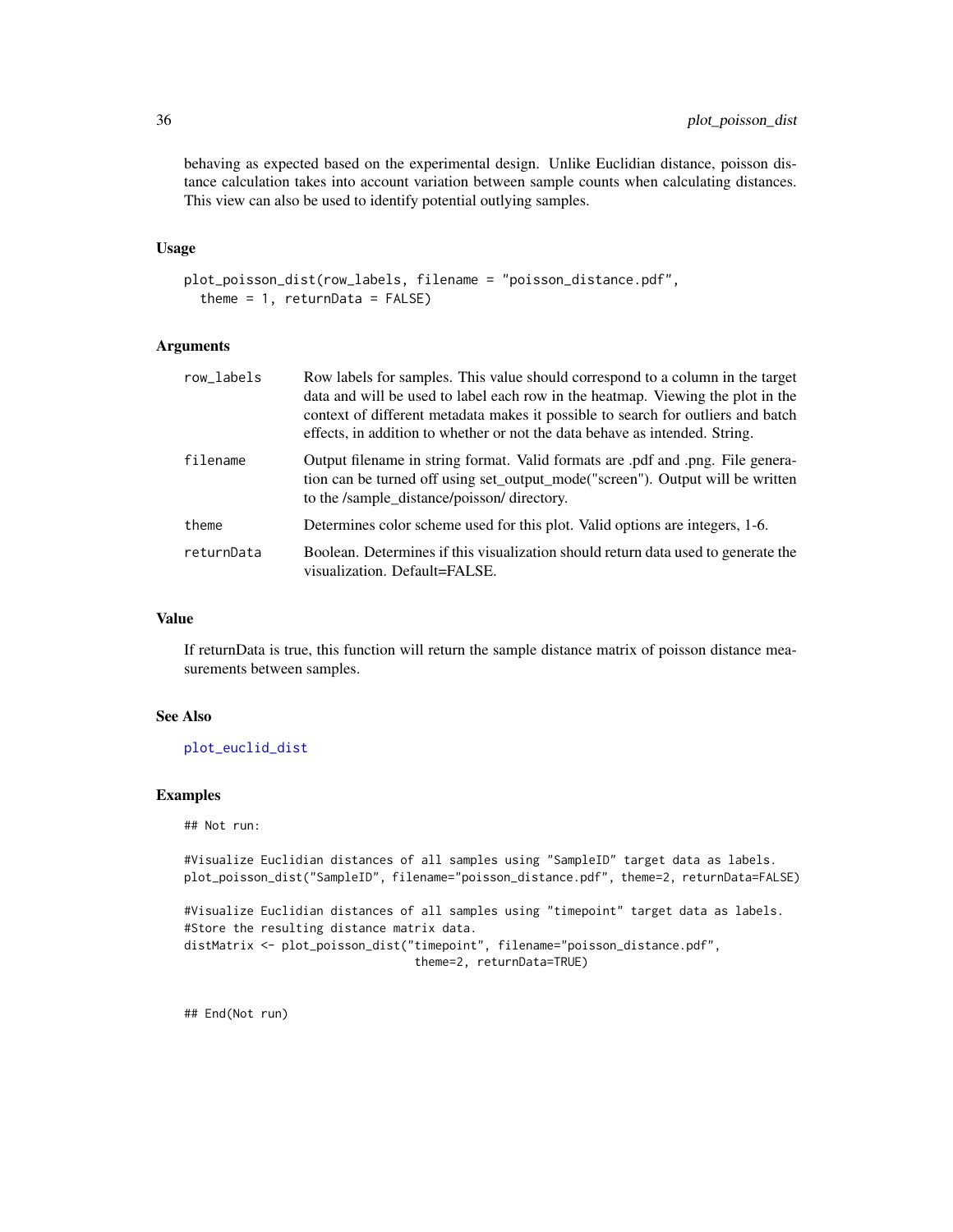<span id="page-36-1"></span><span id="page-36-0"></span>

#### Description

This function takes a count data file and returns the formatted data. Requires that init\_data\_paths() has been run.

#### Usage

```
prep_counts(count_input, delim = "t")
```
#### Arguments

| count_input | Count data in tab-delimited or comma-delimited (CSV) format, assumes headers<br>exist for each column. Note that column names in the input count file must<br>match row names in the input target metadata file. |
|-------------|------------------------------------------------------------------------------------------------------------------------------------------------------------------------------------------------------------------|
| delim       | Indicate if file is comma or tab delimited. "t" indicated tab delimited and "c"<br>indicates comma separated data. Default: "t"                                                                                  |

#### Value

This function will return a properly formatted count data table based on a provided input file.

#### See Also

[prep\\_targets](#page-38-1), [prep\\_dds\\_from\\_data](#page-37-1), [init\\_data\\_paths](#page-23-1)

#### Examples

## Not run:

```
#Read a tab-delimited text file as count input.
myCounts <- prep_counts(count_input="master_count_data.txt", delim="t")
```
## End(Not run)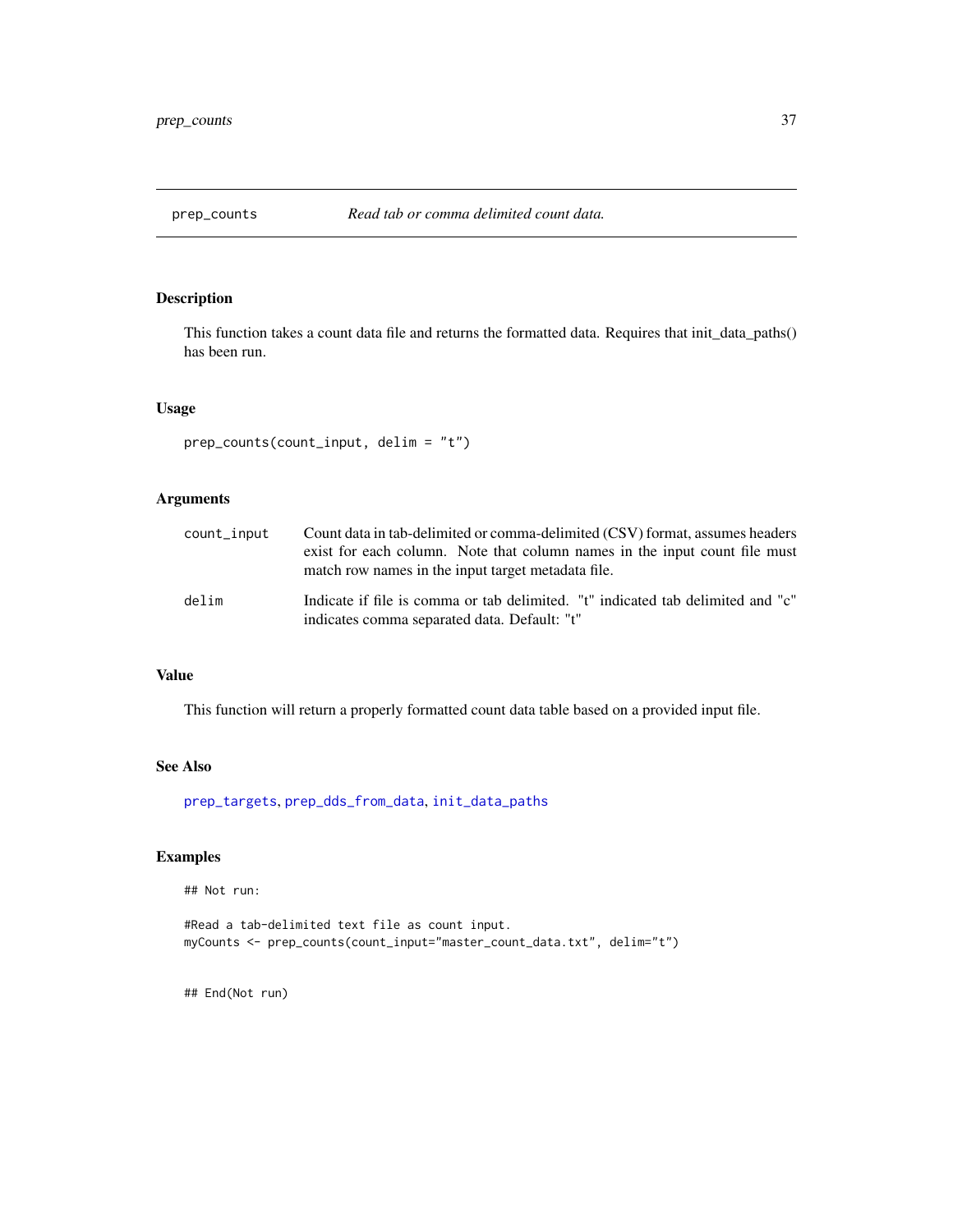<span id="page-37-1"></span><span id="page-37-0"></span>prep\_dds\_from\_data *Prepare a DESeq2 object based on count and target data.*

#### Description

This function takes count and targets data and creates a DESeq2 object based on the provided design.

#### Usage

```
prep_dds_from_data(count_input, target_input, experiment_design,
  collapseReps = FALSE, rep_field_vector = "Replicate",
  stabilization = "rld")
```
#### Arguments

| count_input       | Count data in dataframe format as read with prep_counts(). Column names must<br>correspond to target rownames.                                                                                                                                                                                                                                                                        |
|-------------------|---------------------------------------------------------------------------------------------------------------------------------------------------------------------------------------------------------------------------------------------------------------------------------------------------------------------------------------------------------------------------------------|
| target_input      | Target data in data frame format as read with prep_targets(). Row names must<br>correspond to count column names.                                                                                                                                                                                                                                                                     |
| experiment_design |                                                                                                                                                                                                                                                                                                                                                                                       |
|                   | Experimental design for DE comparison. Can include multiple factors. Design<br>factors should correspond to column names in the provided targets file. Include<br>the primary factor as the final factor in the design and any secondary or batch<br>effects prior. Must be prefaced with a tilde $(\sim)$ . I.E. $\sim$ Batch1 + Batch2 + Sec-<br>ondaryCondition + PrimaryCondition |
| collapseReps      | Boolean. Collapse technical replicates. Default: False                                                                                                                                                                                                                                                                                                                                |
| rep_field_vector  |                                                                                                                                                                                                                                                                                                                                                                                       |
|                   | Target metadata column identifying which samples correspond to which repli-<br>cates and maps samples to their replicate identifiers. Required if collapseReps<br>is TRUE.                                                                                                                                                                                                            |
| stabilization     | Method of normalizing transformation to perform. Possible values are "rld" and<br>"vst". rld will execute DESeq2's rlog transformation, whereas vst will apply<br>variance stabilizing transformation to the data. For larger data sets vst is recom-<br>mended.                                                                                                                      |

#### Value

This function will return a properly formatted DESeq2 object based on the provided normalization method and experimental design.

#### See Also

[prep\\_counts](#page-36-1), [prep\\_targets](#page-38-1), [init\\_cutoffs](#page-23-2)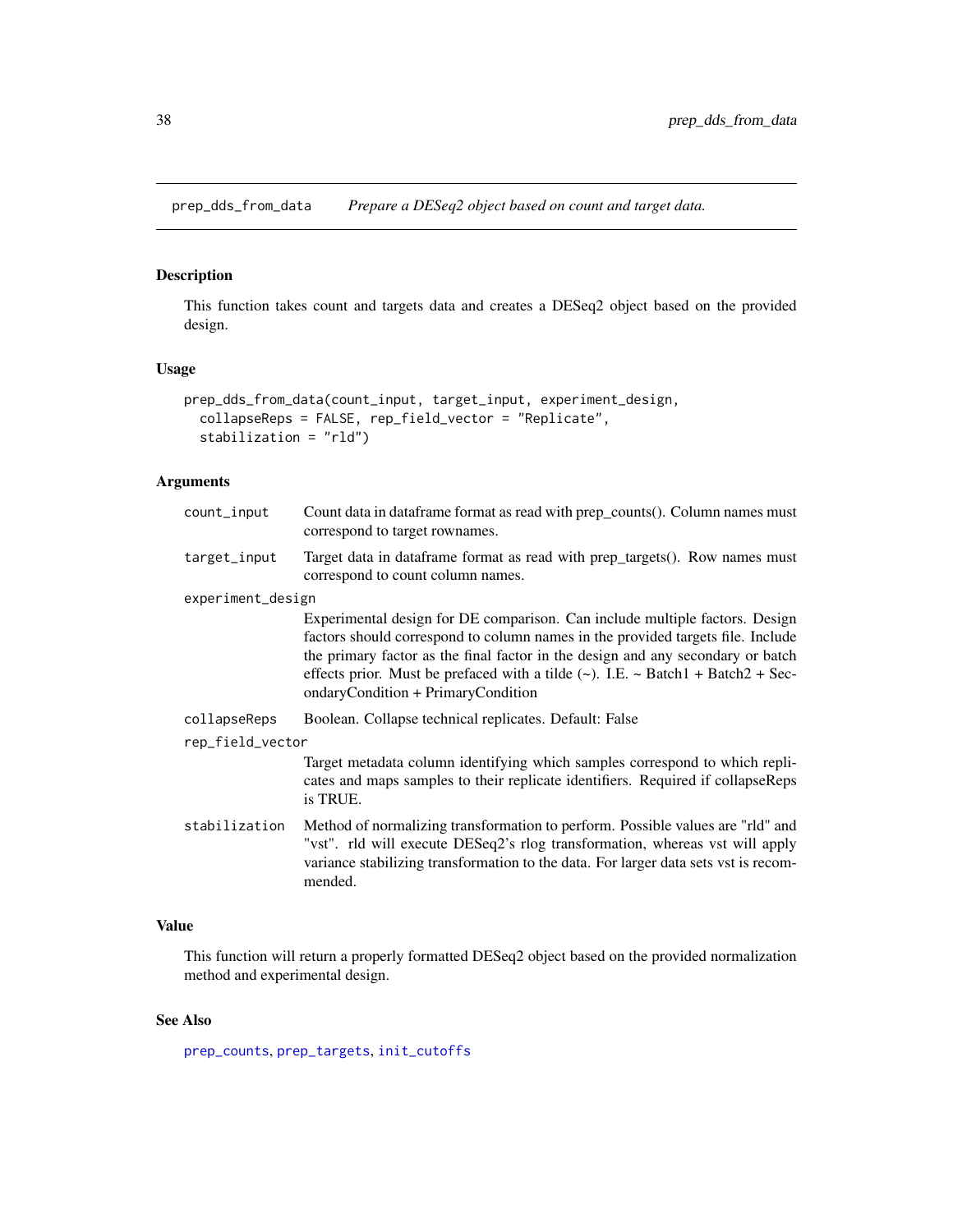#### <span id="page-38-0"></span>prep\_targets 39

#### Examples

## Not run:

```
/*
* Create a DESeq2 data object using previously read count and target data.
* Differential expression groups indicated by "Infection" column of target data.
* Apply a rlog transformation to the data. TMM normalization applied.
*/
dds <- prep_dds_from_data(count_input=myCounts, target_input=myTargets,
                           experiment_design= ~ Infection, stabilization="rld")
/*
* Create a DESeq2 data object using previously read count and target data.
* Differential expression groups indicated by "Infection" column of target data.
* Takes into account a batch effect column of target data.
* Apply a variance stabilizing transformation to the data. TMM normalization applied.
*/
dds <- prep_dds_from_data(count_input=myCounts, target_input=myTargets,
                           experiment_design= ~ batch + Infection, stabilization="vst")
/*
* Create a DESeq2 data object using previously read count and target data.
* Differential expression groups indicated by "Time" and "Infection" columns of target data.
* Takes into account a batch effect column of target data.
* Apply a variance stabilizing transformation to the data. TMM normalization applied.
* Collapse technical replicates based on the "replicate" column of target data.
*/
dds <- prep_dds_from_data(count_input=myCounts, target_input=myTargets,
                           experiment_design= ~ batch + Time + Infection,
                           collapseReps=TRUE,
                           rep_field_vector="replicate",
                           stabilization="vst")
```
## End(Not run)

<span id="page-38-1"></span>prep\_targets *Read tab or comma delimited target metadata file.*

#### Description

This function takes a targets metadata file and returns formatted data. Requires that init\_data\_paths() has been run.

#### Usage

```
prep_targets(target_input, delim = "t")
```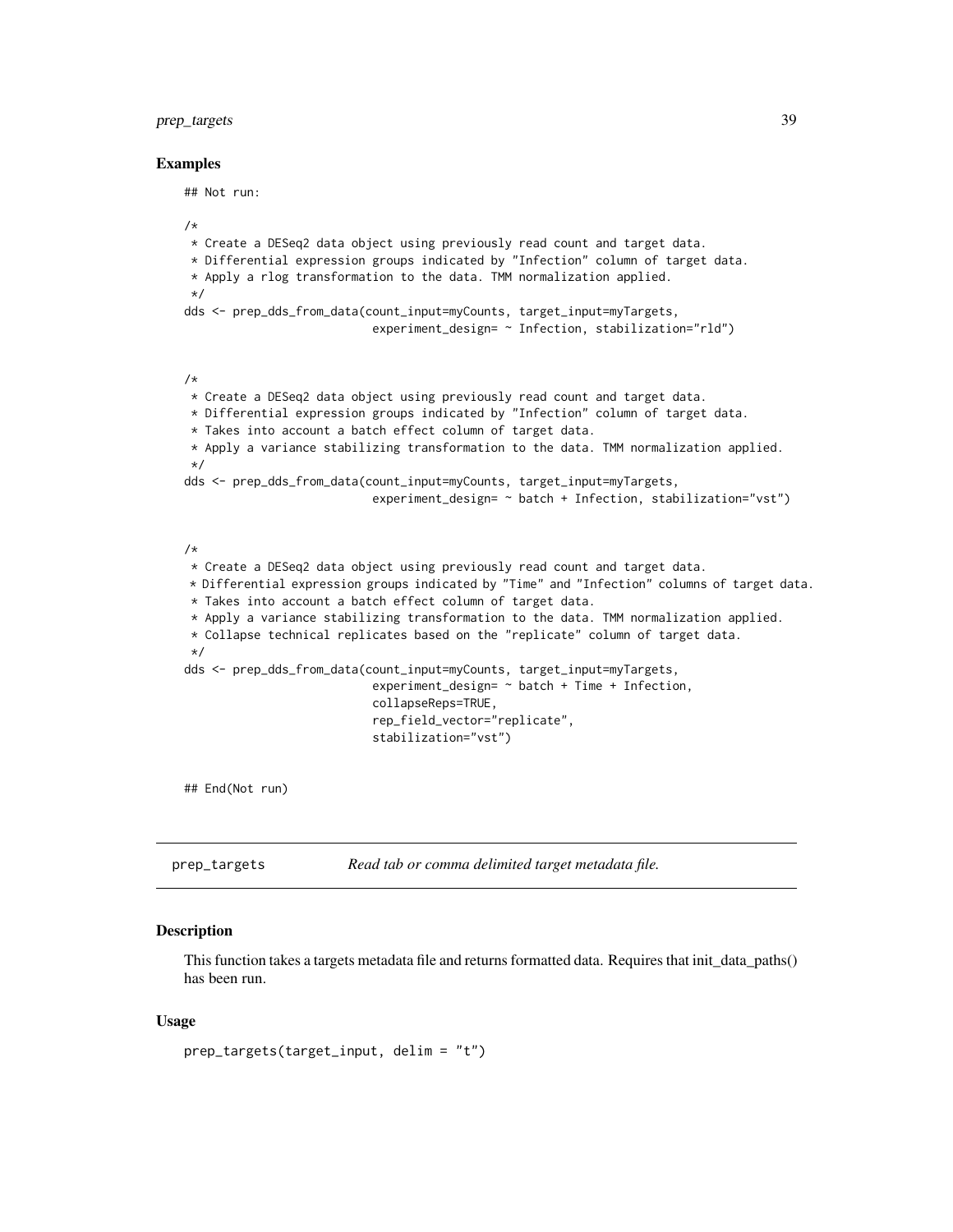#### <span id="page-39-0"></span>Arguments

| target_input | Target data in tab separated format, assumes headers exist for each column.<br>Note that column names in the input count file must match row names in the<br>input target metadata file. |
|--------------|------------------------------------------------------------------------------------------------------------------------------------------------------------------------------------------|
| delim        | Indicate if file is comma or tab delimited. "t" indicated tab delimited and "c"<br>indicates comma separated data. Default: "t"                                                          |

#### Value

This function will return a properly formatted targets data table based on a provided input file.

#### See Also

[prep\\_counts](#page-36-1), [prep\\_dds\\_from\\_data](#page-37-1), [init\\_data\\_paths](#page-23-1)

#### Examples

## Not run:

```
#Read a tab-delimited text file as target metadata input.
myTargets <- prep_targets(target_input="master_count_data.txt", delim="t")
```
## End(Not run)

<span id="page-39-1"></span>

| set_output_mode | Determine if visualizations are written to file, printed to screen, or |
|-----------------|------------------------------------------------------------------------|
|                 | both.                                                                  |

#### Description

This function initializes the output mode for the package to determine if visualizations should be written to file, printed to screen, or both.

#### Usage

```
set_output_mode(toggle = "both")
```
#### Arguments

| toggle | Desired output mode. Determines how output plot data will be displayed. Op- |
|--------|-----------------------------------------------------------------------------|
|        | tions are "screen", "file", or "both".                                      |

#### Value

This function does not return a value.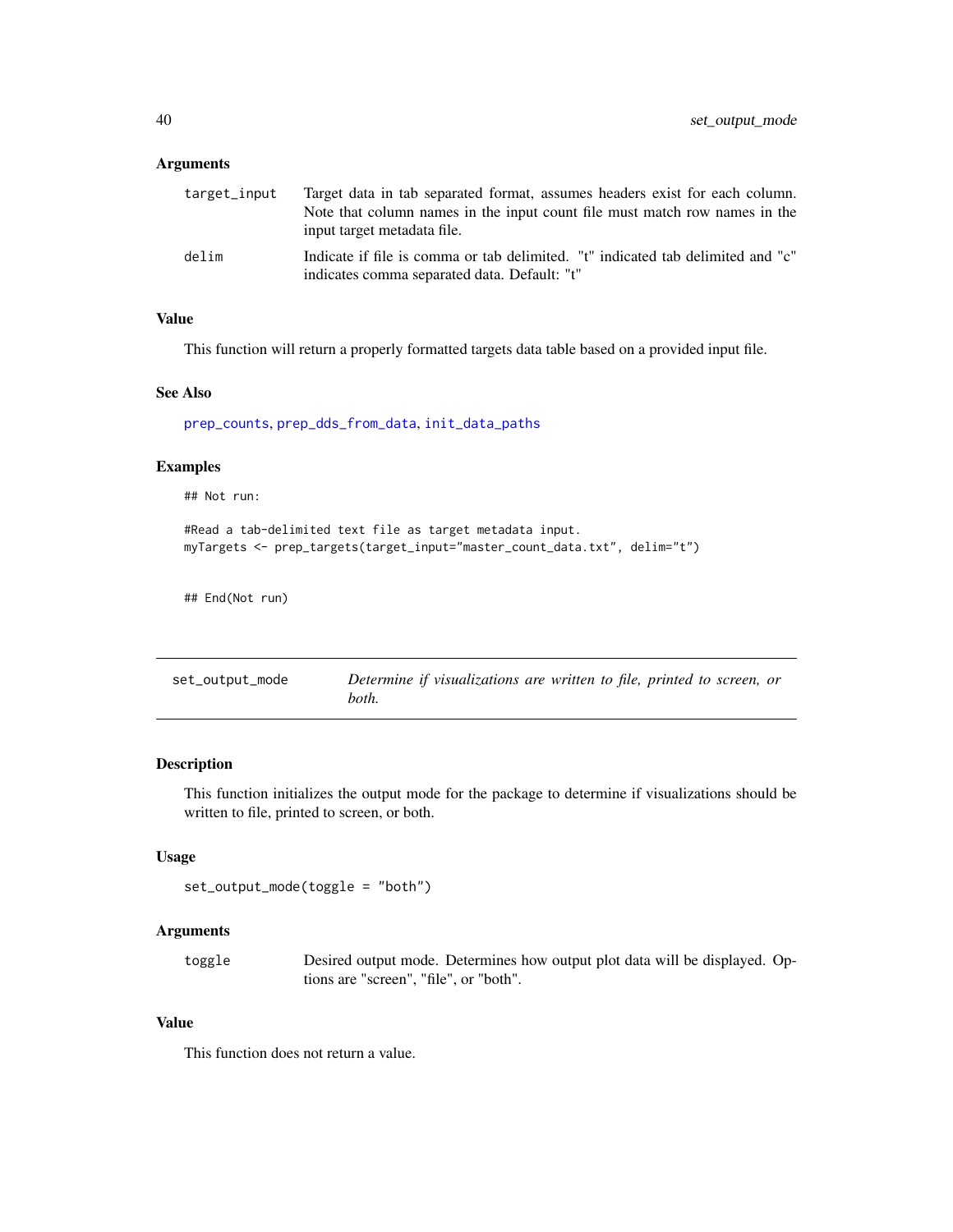#### <span id="page-40-0"></span>transpose\_gene\_ids 41

#### Examples

## Not run:

```
#Don't save files, just print to the screen.
set_output_mode("screen")
#Print to the screen and save files to appropriate locations.
set_output_mode("both")
#Save files to appropriate locations, but do not print them to screen.
set_output_mode("file")
## End(Not run)
```
transpose\_gene\_ids *Rename gene IDs based on a 1-to-1 mapping file.*

#### Description

This function accepts a 1-to-1 mapping file of gene ids and updates count data to reflect the new IDs. The mapping file should contain two columns "Gene stable ID" and "Gene name". The "Gene stable id" should correspond to gene ids in your count data file, and "gene name" will be used to replace the existing genes. This function has can be used to translate difficult to understand gene identifiers, such as ensembl IDs to to more human readable gene names. A mapping file can be generated at <http://www.ensembl.org/biomart/martview/>. This function should be run using count data read by prep\_counts(). The returned data can then be used in prep\_dds\_from\_data().

#### Usage

transpose\_gene\_ids(count\_data, meta\_file)

#### Arguments

| count data | Count data as read using the prep_counts() function.                                                                                                                  |
|------------|-----------------------------------------------------------------------------------------------------------------------------------------------------------------------|
| meta file  | File containing 1-to-1 gene id mapping. Tab-delimited format expected. Col-<br>umn 1 should be titled, "Gene stable ID" and column 2 should be titled "Gene<br>name". |

#### Value

This function returns a count data set with gene IDs replaced by those provided in the meta\_file parameter.

#### See Also

<http://www.ensembl.org/biomart/martview/>, [prep\\_counts](#page-36-1), [prep\\_dds\\_from\\_data](#page-37-1)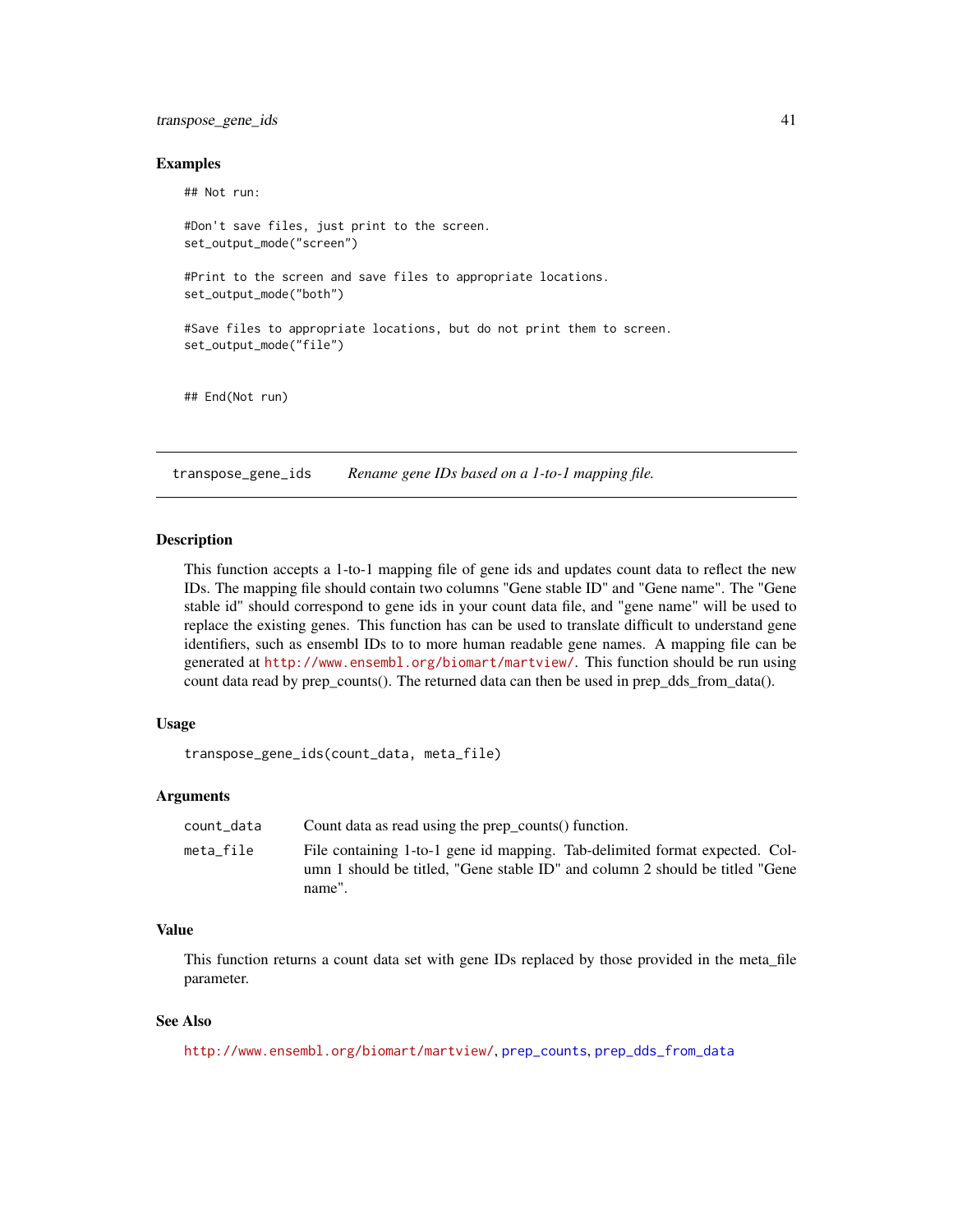#### Examples

## Not run:

```
#Transpose IDs from current count data to their desired values based on the meta_file.
count_data <- prep_counts(my_count_file)
new_count_data <- transpose_gene_ids(count_data, meta_file)
#Updated gene ID count information can be used in DE analysis.
dds <- prep_dds_from_data(new_count_data, target_data, ~ Design_Type, TRUE,
                           "Replicate", "vst")
```
## End(Not run)

write\_all\_de\_results *Write differentially expressed gene data for multiple result sets to file.*

#### Description

This function accepts a list of DE result sets and writes their outputs individually to file. Relies on init\_cutoffs() significance thresholds. Filenames will be generated automatically based on the contrasts performed during the results() function. Output will be written to the /DE/data/ folder.

#### Usage

```
write_all_de_results(res_list, lfc_filter = FALSE)
```
#### Arguments

| res_list   | A list of DESeq result sets.                                                                                               |
|------------|----------------------------------------------------------------------------------------------------------------------------|
| lfc_filter | Also impose a filter on the DE set by a minimum absolute log2foldChange as<br>determined by init_cutoffs(). Default=FALSE. |

#### Value

Output for each result set will be written to file This function does not return a value.

#### See Also

[init\\_cutoffs](#page-23-2), [create\\_dir\\_struct](#page-1-1)

#### Examples

## Not run:

```
#Prepare a result list for aggregation.
res.day1 <- results(dds, contrast=c("Condition_Time", "day1_disease", "day1_control"))
res.day2 <- results(dds, contrast=c("Condition_Time", "day2_disease", "day2_control"))
```
<span id="page-41-0"></span>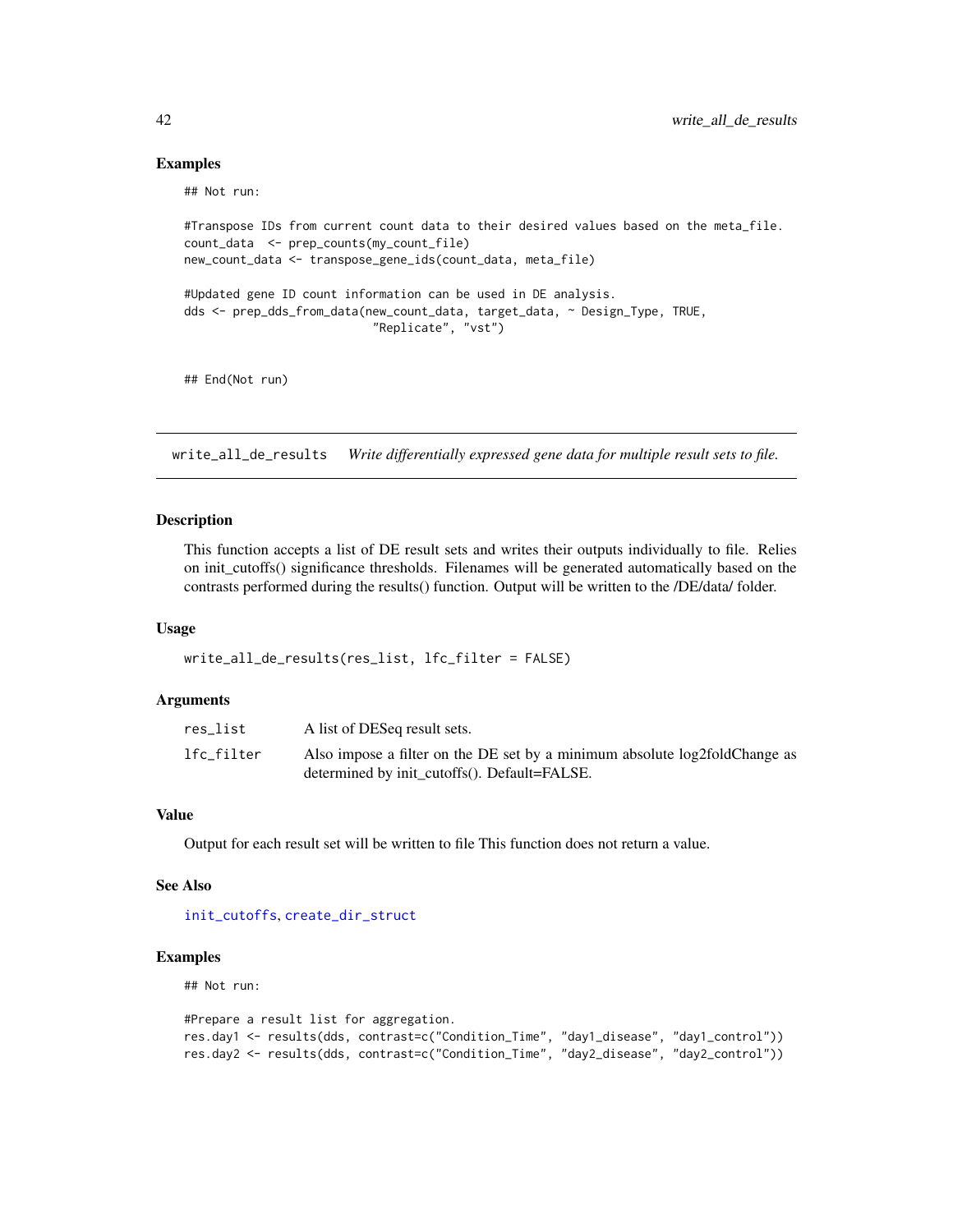#### write\_all\_de\_results 43

res.day3 <- results(dds, contrast=c("Condition\_Time", "day3\_disease", "day3\_control")) myResList <- list(res.day1, res.day2, res.day3)

#Write differentally expressed gene data for each contrast to file. #Include a minimum fold change filter. This will output 3 files. write\_all\_de\_results(res\_list=myResList, lfc\_filter=TRUE)

## End(Not run)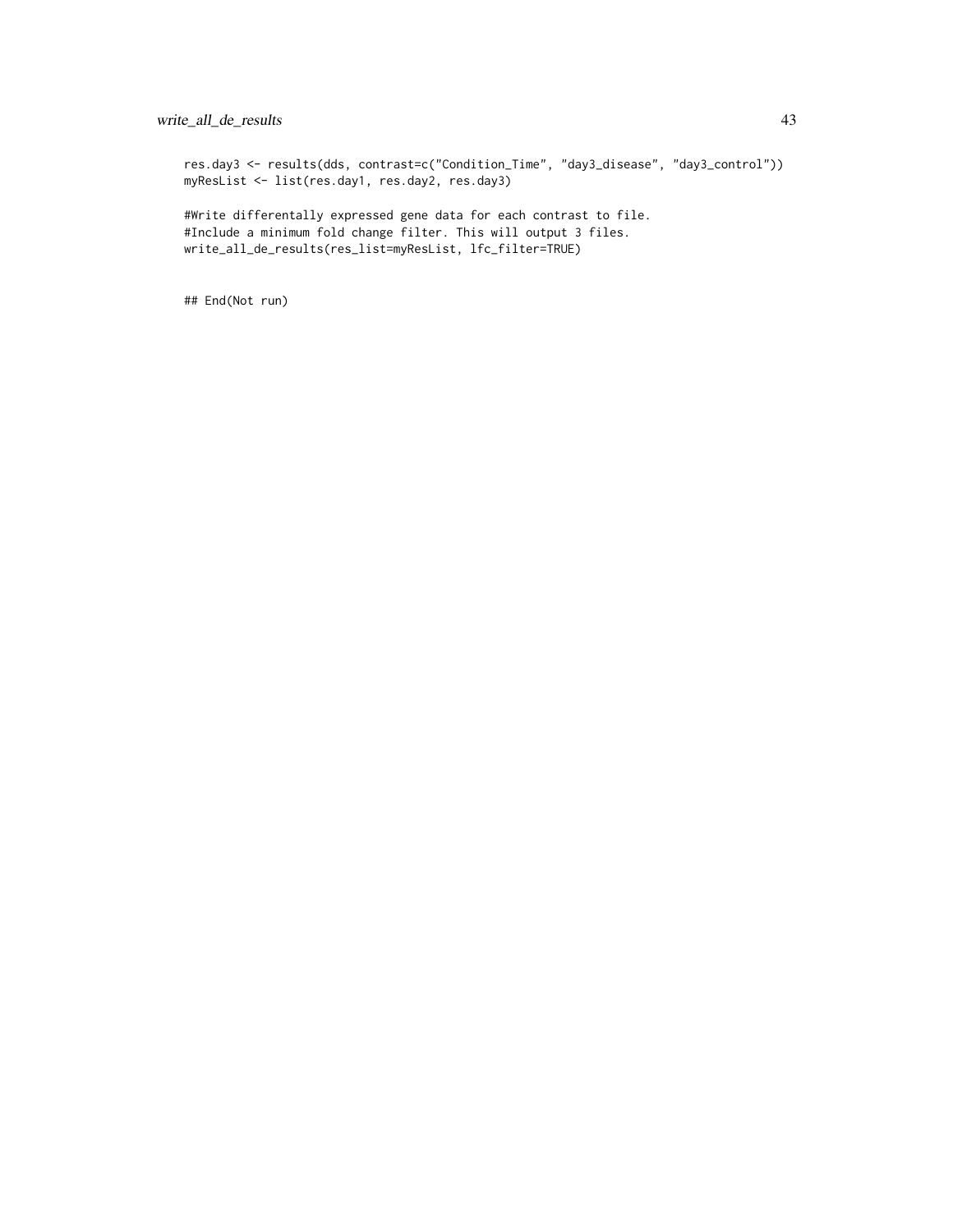# <span id="page-43-0"></span>**Index**

∗Topic DE create\_master\_res, [3](#page-2-0) de\_boxplot, [6](#page-5-0) de\_counts, [7](#page-6-0) de\_density\_plot, [9](#page-8-0) de\_diverge\_plot, [10](#page-9-0) de\_profile\_plot, [15](#page-14-0) de\_series, [17](#page-16-0) de\_volcano, [18](#page-17-0) enrich\_res, [19](#page-18-0) get\_de\_data, [22](#page-21-0) plot\_gene, [30](#page-29-0) plot\_mds\_hulls, [33](#page-32-0) write\_all\_de\_results, [42](#page-41-0) ∗Topic Euclidian plot\_euclid\_dist, [29](#page-28-0) ∗Topic aggregate create\_master\_res, [3](#page-2-0) create\_relabel\_field, [5](#page-4-0) de\_density\_plot, [9](#page-8-0) de\_filter, [11](#page-10-0) de\_profile\_plot, [15](#page-14-0) de\_series, [17](#page-16-0) enrich\_res, [19](#page-18-0) get\_de\_data, [22](#page-21-0) make\_composite\_field, [27](#page-26-0) ∗Topic batch plot\_dendro, [28](#page-27-0) plot\_euclid\_dist, [29](#page-28-0) plot\_poisson\_dist, [35](#page-34-0) ∗Topic boxplot de\_boxplot, [6](#page-5-0) plot\_gene, [30](#page-29-0) plot\_group\_stats, [31](#page-30-0) ∗Topic cluster de\_series, [17](#page-16-0) plot\_dendro, [28](#page-27-0) plot\_euclid\_dist, [29](#page-28-0) plot\_poisson\_dist, [35](#page-34-0)

∗Topic contrast write\_all\_de\_results, [42](#page-41-0) ∗Topic counts de\_counts, [7](#page-6-0) prep\_counts, [37](#page-36-0) ∗Topic cutoff init\_cutoffs, [24](#page-23-0) ∗Topic dds prep\_dds\_from\_data, [38](#page-37-0) ∗Topic dendrogram plot\_dendro, [28](#page-27-0) ∗Topic density de\_density\_plot, [9](#page-8-0) ∗Topic design prep\_dds\_from\_data, [38](#page-37-0) ∗Topic directory create\_dir\_struct, [2](#page-1-0) init\_data\_paths, [24](#page-23-0) ∗Topic display set\_output\_mode, [40](#page-39-0) ∗Topic distance plot\_euclid\_dist, [29](#page-28-0) plot\_mds, [32](#page-31-0) plot\_mds\_hulls, [33](#page-32-0) plot\_poisson\_dist, [35](#page-34-0) ∗Topic distribution de\_boxplot, [6](#page-5-0) plot\_group\_stats, [31](#page-30-0) ∗Topic expression de\_boxplot, [6](#page-5-0) de\_diverge\_plot, [10](#page-9-0) de\_profile\_plot, [15](#page-14-0) de\_volcano, [18](#page-17-0) plot\_gene, [30](#page-29-0) plot\_group\_stats, [31](#page-30-0) ∗Topic file set\_output\_mode, [40](#page-39-0) ∗Topic filter create\_master\_res, [3](#page-2-0)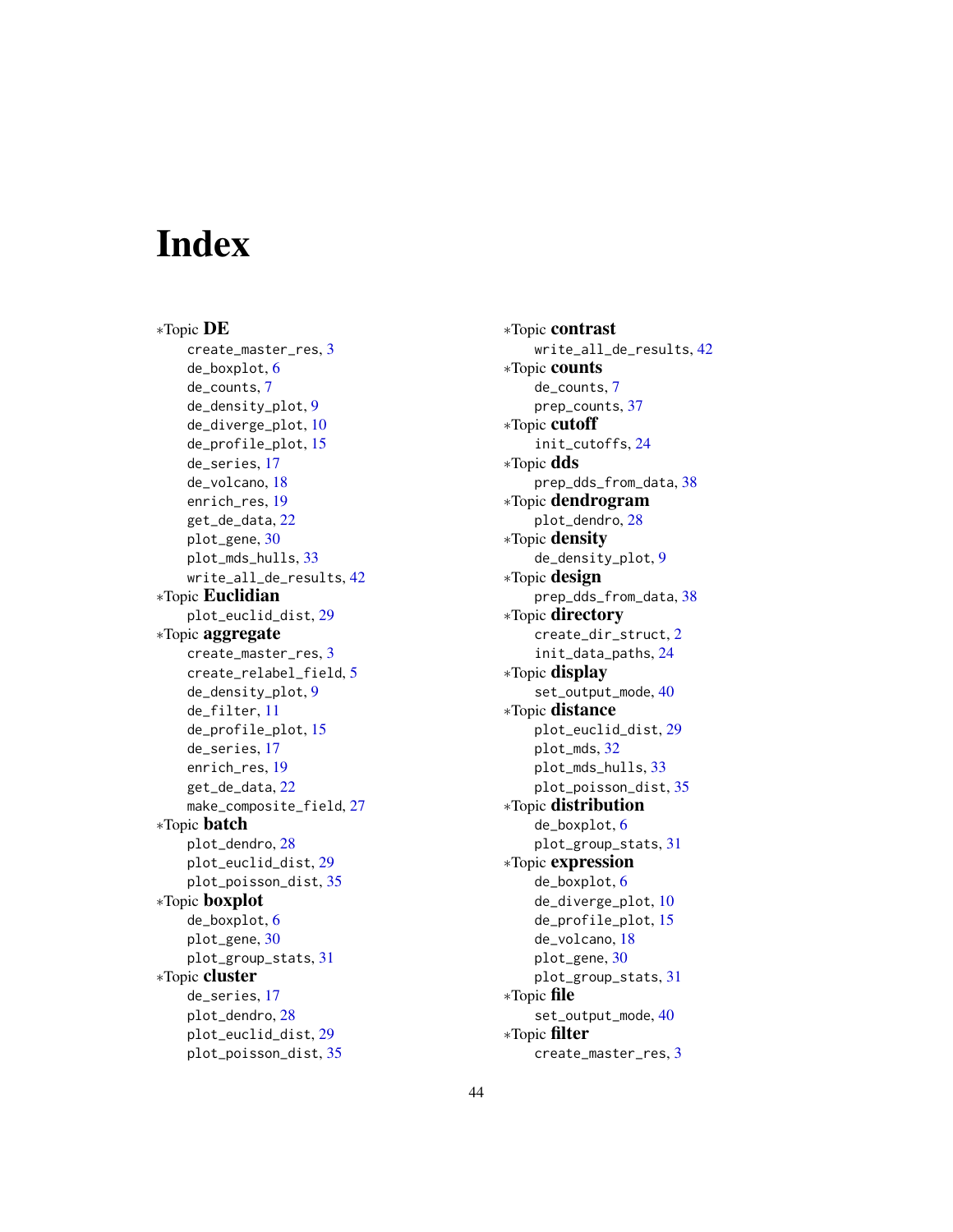#### INDEX 45

de\_filter , [11](#page-10-0) de\_heat , [13](#page-12-0) exclude\_data\_subset , [21](#page-20-0) get\_de\_data , [22](#page-21-0) init\_cutoffs , [24](#page-23-0) keep\_data\_subset , [25](#page-24-0) ∗Topic fold-change de\_density\_plot , [9](#page-8-0) de\_diverge\_plot , [10](#page-9-0) de\_filter , [11](#page-10-0) de\_profile\_plot , [15](#page-14-0) init\_cutoffs , [24](#page-23-0) ∗Topic gene plot\_gene , [30](#page-29-0) ∗Topic group plot\_group\_stats , [31](#page-30-0) ∗Topic heatmap de\_heat , [13](#page-12-0) ∗Topic hull plot\_mds\_hulls , [33](#page-32-0) ∗Topic id transpose\_gene\_ids , [41](#page-40-0) ∗Topic initialization create\_dir\_struct , [2](#page-1-0) init\_data\_paths , [24](#page-23-0) ∗Topic input init\_data\_paths , [24](#page-23-0) prep\_counts , [37](#page-36-0) prep\_targets , [39](#page-38-0) ∗Topic master create\_master\_res , [3](#page-2-0) ∗Topic mds plot\_mds , [32](#page-31-0) plot\_mds\_hulls , [33](#page-32-0) ∗Topic metadata create\_relabel\_field , [5](#page-4-0) make\_composite\_field, [27](#page-26-0) prep\_targets , [39](#page-38-0) ∗Topic normalization plot\_group\_stats , [31](#page-30-0) prep\_dds\_from\_data , [38](#page-37-0) ∗Topic organization create\_dir\_struct , [2](#page-1-0) init\_data\_paths , [24](#page-23-0) ∗Topic outlier plot\_euclid\_dist , [29](#page-28-0) plot\_poisson\_dist , [35](#page-34-0) ∗Topic output

create\_dir\_struct , [2](#page-1-0) set\_output\_mode , [40](#page-39-0) write\_all\_de\_results , [42](#page-41-0) ∗Topic p-value de\_density\_plot , [9](#page-8-0) de\_volcano , [18](#page-17-0) init\_cutoffs , [24](#page-23-0) ∗Topic poisson plot\_poisson\_dist , [35](#page-34-0) ∗Topic project-management create\_dir\_struct , [2](#page-1-0) init\_data\_paths , [24](#page-23-0) ∗Topic rename transpose\_gene\_ids , [41](#page-40-0) ∗Topic replicates prep\_dds\_from\_data , [38](#page-37-0) ∗Topic result create\_master\_res , [3](#page-2-0) write\_all\_de\_results , [42](#page-41-0) ∗Topic significance de\_volcano , [18](#page-17-0) init\_cutoffs , [24](#page-23-0) ∗Topic similarity de\_series , [17](#page-16-0) ∗Topic sort de\_filter , [11](#page-10-0) de\_heat , [13](#page-12-0) de\_profile\_plot , [15](#page-14-0) ∗Topic subset de\_filter , [11](#page-10-0) exclude\_data\_subset , [21](#page-20-0) keep\_data\_subset , [25](#page-24-0) ∗Topic summary de\_counts , [7](#page-6-0) ∗Topic targets prep\_targets , [39](#page-38-0) ∗Topic threshold init\_cutoffs , [24](#page-23-0) ∗Topic transpose transpose\_gene\_ids , [41](#page-40-0) ∗Topic visualization de\_boxplot , [6](#page-5-0) de\_counts , [7](#page-6-0) de\_density\_plot , [9](#page-8-0) de\_diverge\_plot , [10](#page-9-0) de\_heat , [13](#page-12-0) de\_profile\_plot , [15](#page-14-0) de\_series , [17](#page-16-0)